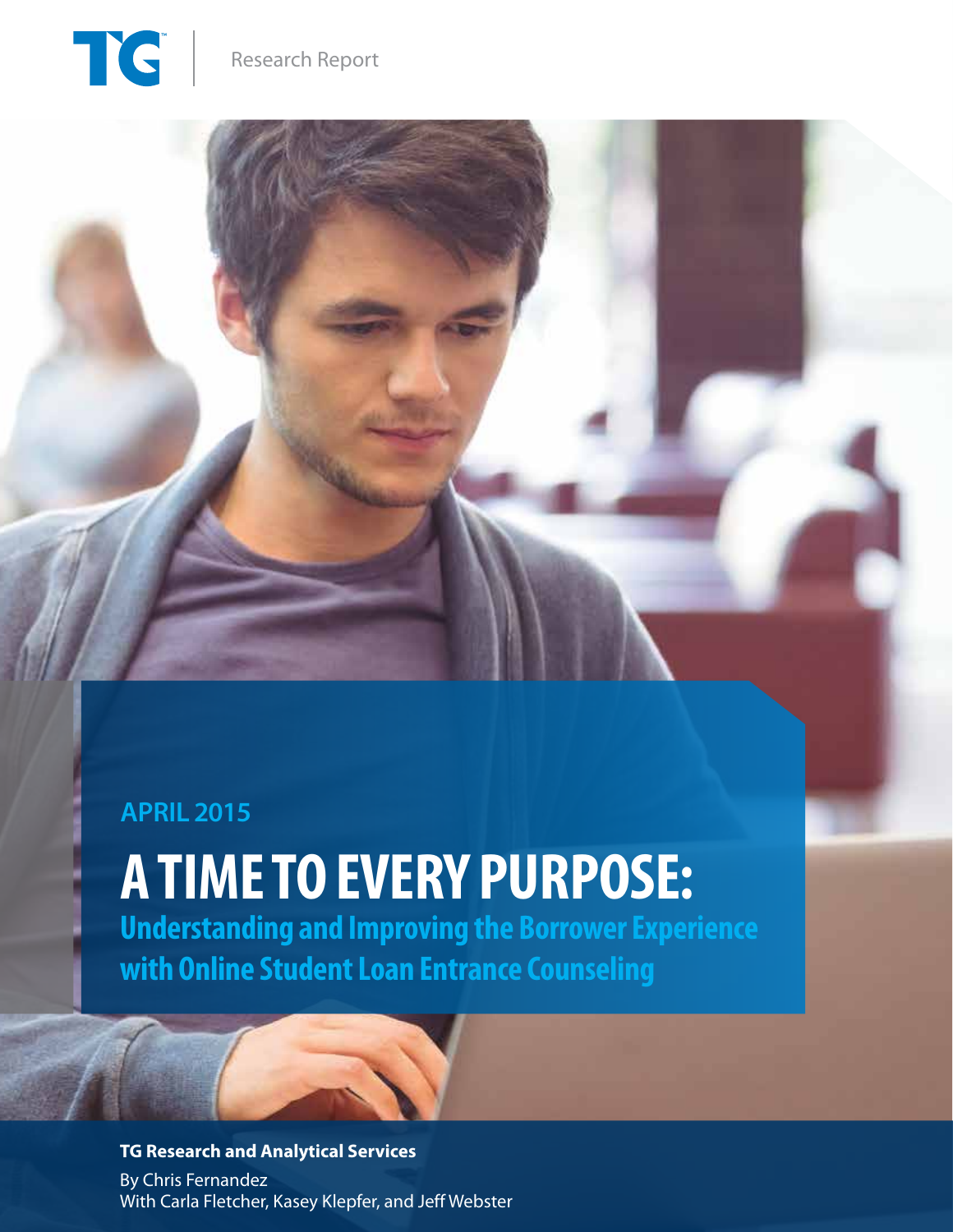A TIME TO EVERY PURPOSE: Understanding and Improving the Borrower Experience with Online Student Loan Entrance Counseling

## **Table of Contents**

| RESEARCH DESIGN <b>ELECTE DESIGN</b> 2008 2014 10 |  |
|---------------------------------------------------|--|
|                                                   |  |
|                                                   |  |
|                                                   |  |
|                                                   |  |
|                                                   |  |
|                                                   |  |
|                                                   |  |
|                                                   |  |
|                                                   |  |
|                                                   |  |
|                                                   |  |
|                                                   |  |
|                                                   |  |
|                                                   |  |
|                                                   |  |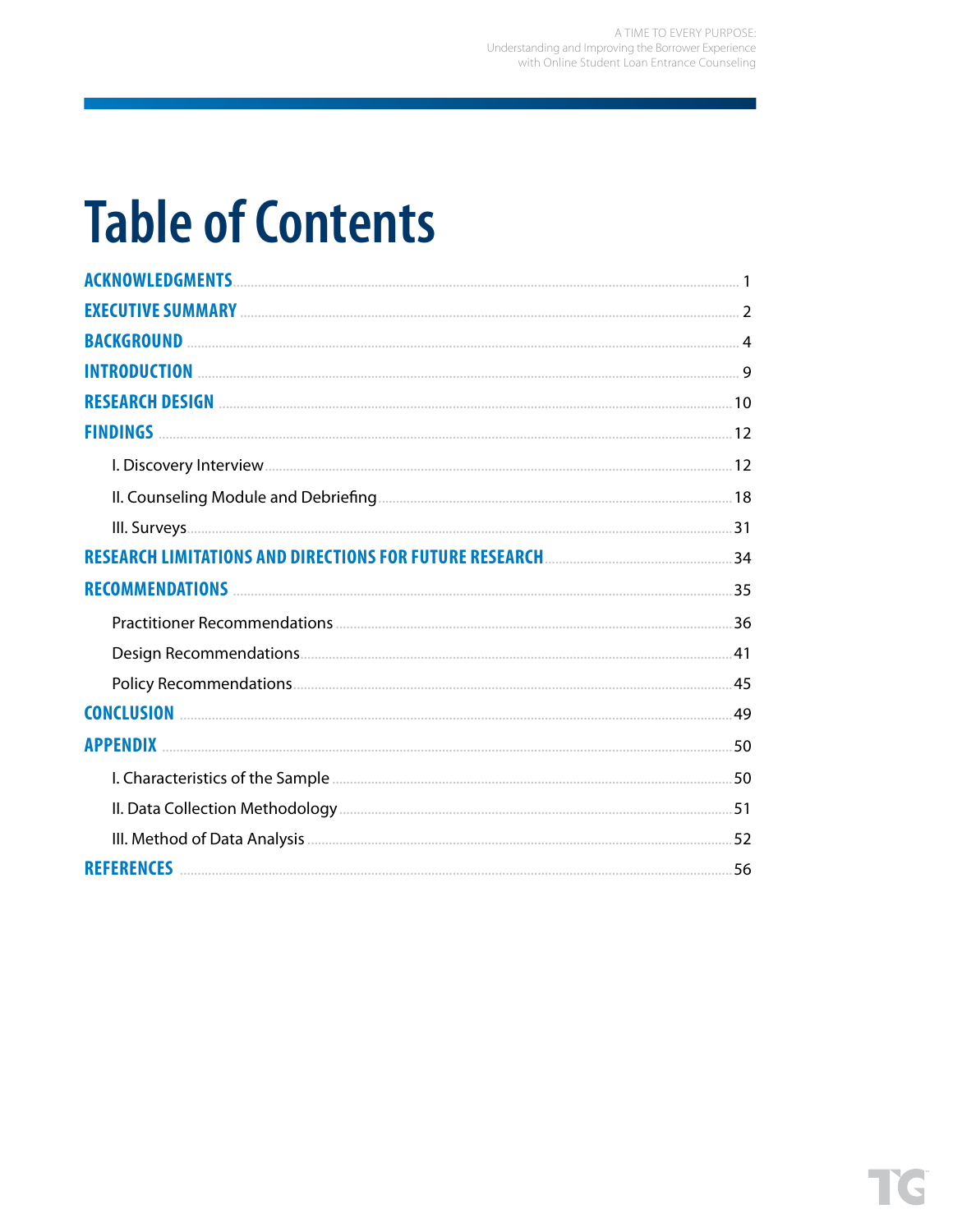# **A TIME TO EVERY PURPOSE:**

## **Understanding and Improving the Borrower Experience with Online Student Loan Entrance Counseling**

By Chris Fernandez With Carla Fletcher, Kasey Klepfer, and Jeff Webster

In 2014, TG conducted four discrete but related studies as part of a multiphase research project on student loan counseling in the United States. These studies include:

- A literature review on loan counseling and financial education, combined with a history of legislation, regulations, and major government actions pertinent to federal student loan counseling;
- An interview and observation-based study on the borrower experience with online student loan exit counseling;
- An interview and observation-based study on the borrower experience with online student loan entrance counseling (the subject of this report); and
- A study of the promising practices in financial literacy training and student loan counseling currently employed at schools whose student loan borrowers outperform expectations.

Each study is presented in its own report describing the study's findings and the recommendations they inform. An additional fifth paper will synthesize the findings and implications of the four studies and offer broader conclusions on the policy and practice of student loan counseling. Look for these reports in spring and summer 2015.

## **ACKNOWLEDGMENTS**

TG and the authors in particular would like to express gratitude to the numerous college financial aid offices that made this research possible; to Dr. Patricia Steele and Cynthia Bailey of Higher Ed Insight, who consulted and assisted on every phase of this project; to Ken Redd of the National Association of College and University Business Officers,

whose insights on college financial management practices were exceptionally helpful; and to the National Association of Student Financial Aid Administrators (NASFAA) policy team — in particular, Charlotte Etier and Karen McCarthy which provided valuable perspective and advice in crafting recommendations based on this research.<sup>1</sup>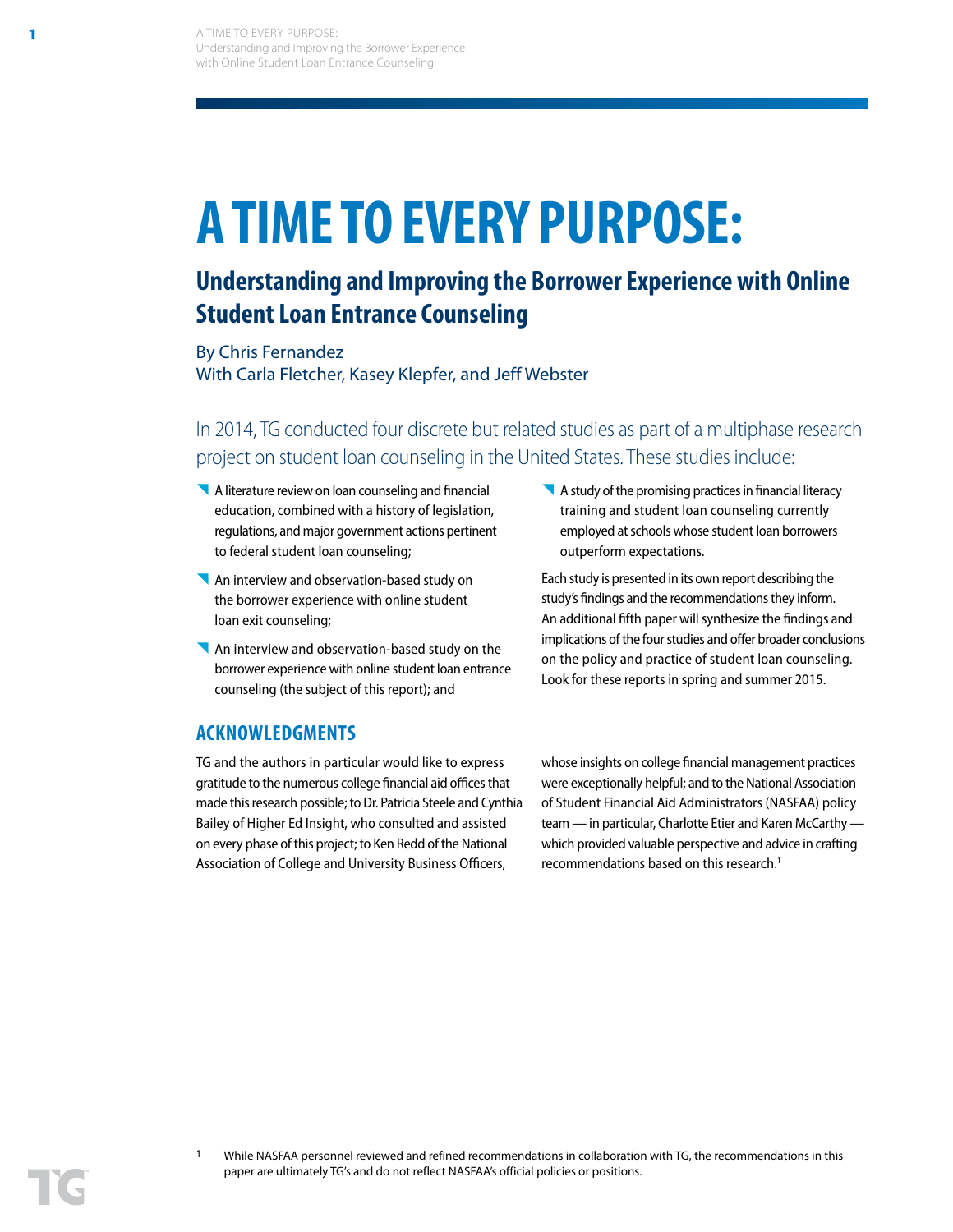# **EXECUTIVE SUMMARY**

The majority of today's postsecondary students borrow to finance their education, and most who do borrow federal student loans. Federal law mandates that such borrowers receive entrance counseling before they receive their first federal student loan disbursement for a program of study.<sup>2</sup> It also mandates a great deal of the content of this counseling, including an extensive list of specific topics that must be covered. These requirements aim to help new borrowers learn about student loans, responsible borrowing, and personal finance in order to lower financial barriers to postsecondary success. Students, schools, taxpayers, and even general economic health are all best served when students know how to manage their finances and borrow responsibly; however, little is known about the effectiveness of current practices in entrance counseling.

In consultation with NASFAA,<sup>3</sup> TG researchers interviewed and observed first-time borrowers at seven diverse higher education institutions using the Department of Education's (ED) online entrance counseling module, which most schools use to deliver entrance counseling.4 The module consists of five long Web pages, which contain large amounts of text as well as several interactive tools and calculators. Researchers collected data from users' comments and actions during an initial "discovery" interview, their use of the counseling module itself, and a debriefing interview.

Analysis of this wealth of data painted a richly detailed though largely discouraging picture of the typical borrower experience with online entrance counseling. Most students begin counseling eager to learn more about how to finance their education and control their borrowing, but they tend to shift from reading material slowly and carefully to skimming and skipping as they progress. Three main factors contribute to this pattern: 1) at the beginning of the term, first-time borrowers are short on time and focus; 2) they find much of the material unhelpful and irrelevant to their circumstances; and 3) they struggle to comprehend both the content of the material and the navigation of the module.

Most first-time borrowers desire sound information and advice on how best to finance a higher education; however, stressed by the many demands and hurdles of the transition to college, they do not possess a great deal of patience for anything they perceive as unnecessary or unduly time-consuming in the short-term. As novices in personal finance and financial aid, they require a firm foundation grounded in basic principles and axioms that can serve as an effective guide to general decision making and as a point of departure for more esoteric financial questions in the future. What they find, however, is a collection of information that is often highly detailed, lacks simple explanations, assumes users know things they do not (and often cannot) know, and does not apply to the circumstances of a first-time borrower.

Other features of the counseling also present issues that detract from its effectiveness. Users often struggle with basic navigation of the tool, the high density of textual information, and both the use and interpretation of calculator features. Many assume that the mandatory questions embedded throughout the pages test the most important information and, therefore, feel more comfortable following their instincts, which lead them to assume that

*Most students begin counseling eager to learn more about how to finance their education and control their borrowing, but they tend to shift from reading material slowly and carefully to skimming and skipping as they progress.* 

- <sup>2</sup> It also requires that borrowers receive exit counseling when they graduate, drop out, or otherwise drop below half-time enrollment. TG studied the exit counseling experience as a distinct topic, and a report on that research may be found at www.TG.org/research/counseling.cfm.
- <sup>3</sup> NASFAA personnel collaborated with TG in devising the study and by reviewing and refining recommendations, though the recommendations are ultimately TG's and do not represent NASFAA's official policies or positions.
- 4 According to a NASFAA membership survey: www.nasfaa.org/products/polls/Poll\_The\_Pros.aspx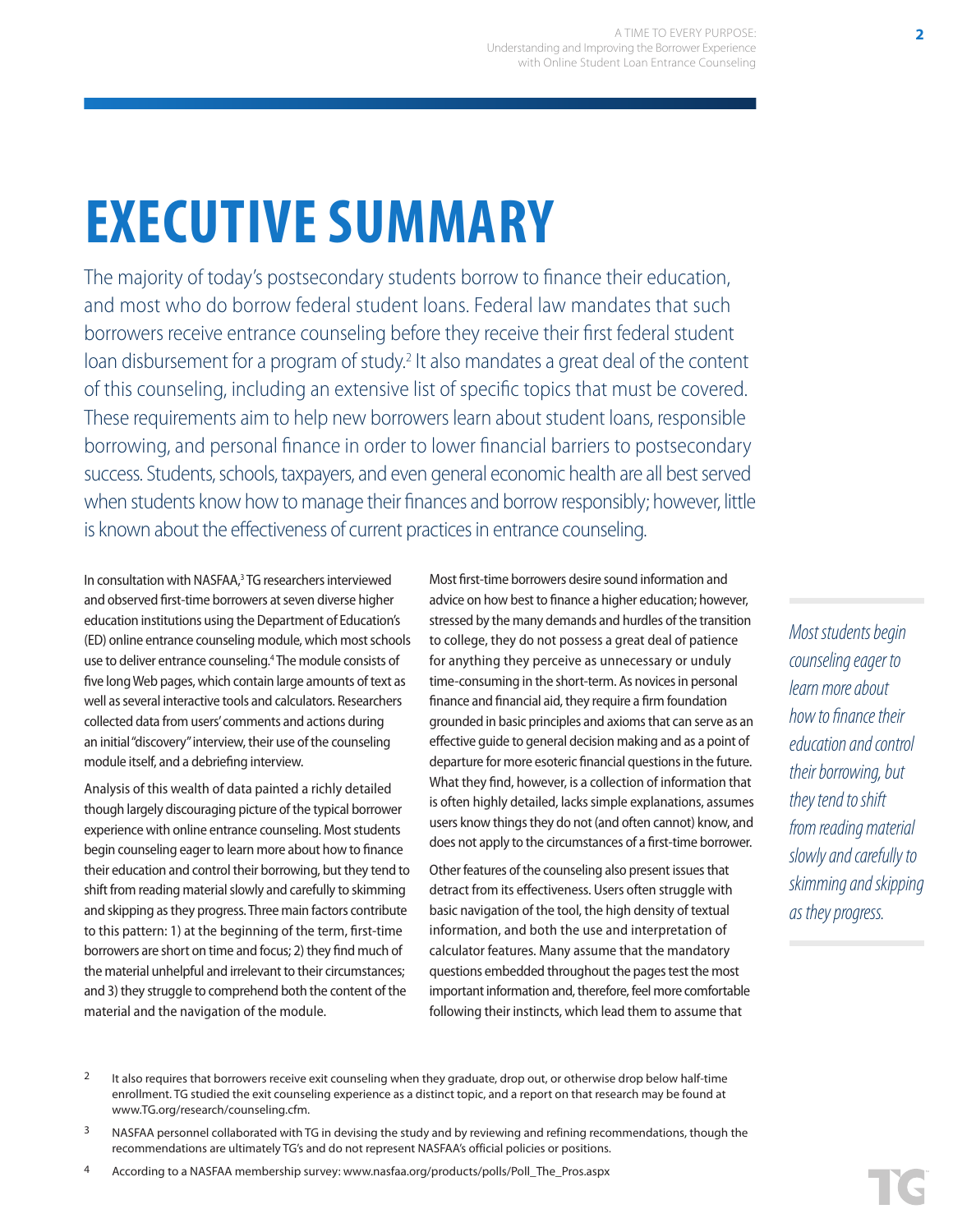much of the information is irrelevant or superfluous, skim or skip through it as quickly as possible, and do only what is necessary to complete the requirement. A variety of minor snags also frustrate users, both slowing them down and accelerating their disengagement from the material.

Based on these findings, TG developed a series of recommendations for higher education practitioners and policymakers and for the design of more effective entrance counseling materials. These recommendations are fairly extensive and can be found in the full report; the synopses below are highly condensed, thematic summaries.

## **Practitioners**

- Develop materials that introduce and supplement the counseling, e.g., sample budgets
- Deliver interim/supplemental counseling, ideally with an expert in the classroom
- Standardize an extended disbursement schedule with opportunities to return funds
- Incentivize responsible borrowing and financial health

#### **Policymakers**

- Grant schools greater professional discretion to require supplemental counseling
- **Explore incentives and/or requirements for interim** or supplemental counseling programs
- Invest in counseling at both the high school and postsecondary levels
- Provide statutory flexibility for ED to design a more relevant, helpful experience

### **Designers**

- **Provide contextual information that introduces** the module, explains its navigation, and relates the information to important goals/learning outcomes
- Reorder topics to promote movement toward actionable advice
- **Employ a simple, conversational tone and vocabulary**
- Where legal, remove or significantly pare down mistimed information (in particular, details related to the repayment process)
- **K** Employ a simple, sequential design for calculators and offer relevant sample data
- Lower the word density, word count, and required time for completion through formatting, editing, and multimedia

*Based on these findings, TG developed a series of recommendations for higher education practitioners and policymakers and for the design of more effective entrance counseling materials.*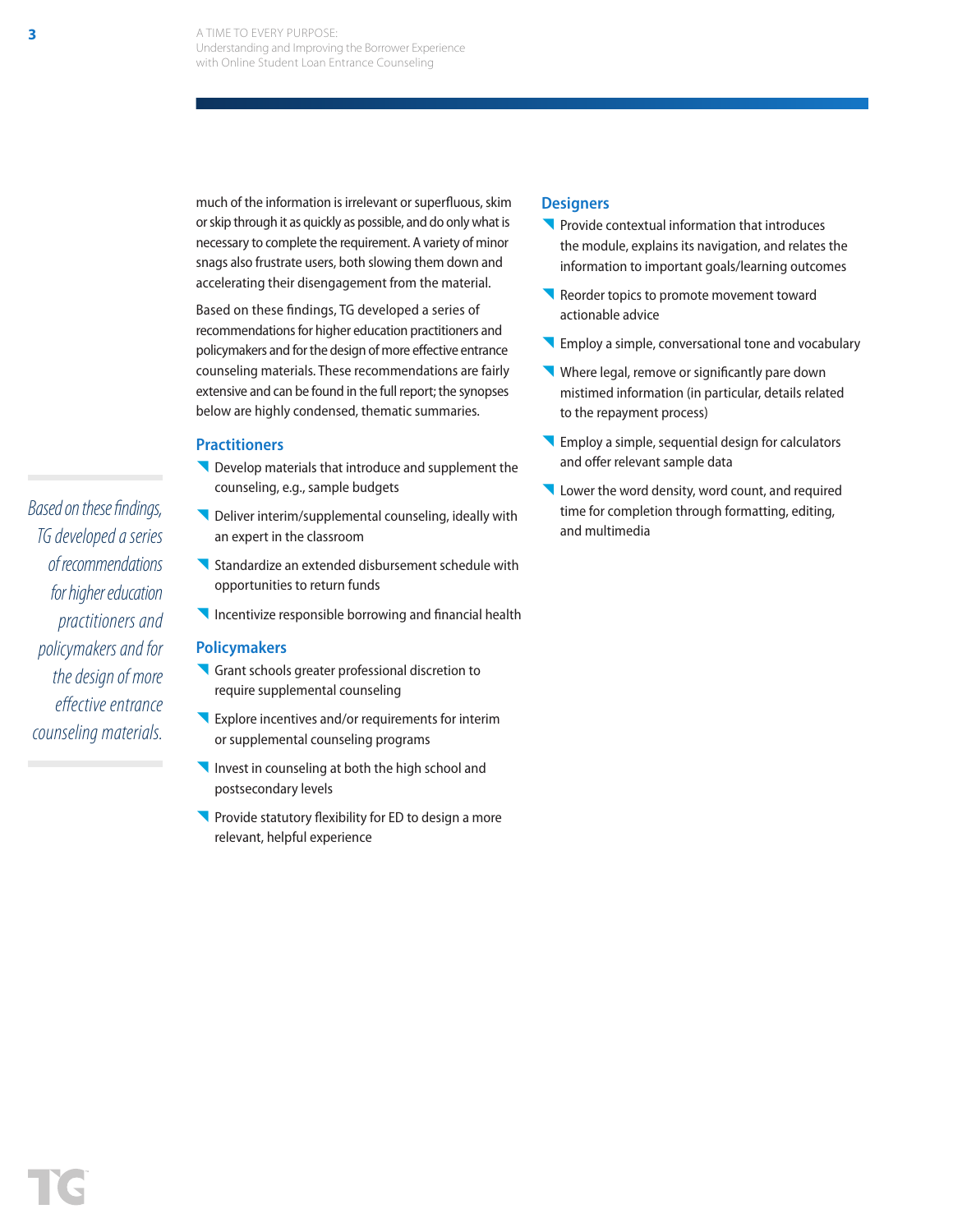## **BACKGROUND**<sup>5</sup>

Students aspiring to higher education have nearly always had to make some sort of financial sacrifice in the pursuit of learning. In addition to its direct costs, higher education has traditionally required that students forgo the income and work experience gained through full-time employment, exchanging current and future resources for the possibility of an even more prosperous future. In recent decades, higher education has required students to make progressively larger investments in that future, to the point where today most students leverage their future earnings through student loans.i

The creation and expansion of federal student loan programs have provided additional opportunities for students to pursue higher education, while ensuring a measure of protection and flexibility for borrowers. Yet, this method of financing a higher education comes with certain drawbacks. Students invest in themselves and their futures through federal student loans but assume responsibility for assessing their individual financial situations to determine whether and how much to borrow. Borrowing either too little or too much in federal loans carries significant risks. Students who borrow too little ("underborrow") in federal loans often engage in academically and financially harmful behaviors, like enrolling part time, working more hours at the expense of academics, taking out private loans, and using a credit card without the ability to repay in a timely manner. They may also find their funds dwindling before the end of the term, further jeopardizing their ability to stay enrolled. Family, friends, emergency savings, or the college financial aid office may be able to provide stop-gap assistance; but if not, the student may be compelled to drop out and pick up more work.

Borrowing too much ("overborrowing"<sup>6</sup>) also involves considerable risks to students, most notably after they leave school but also while still enrolled. Students bear responsibility for repaying the full amount of their student loans plus interest, so a high loan balance can be financially burdensome and increase the risk of delinquency and

default. Overborrowing can also put students in academic danger. Federal law places caps on the amount of Direct Subsidized and Direct Unsubsidized Loans individual students can borrow both annually and cumulatively. Students who exhaust eligibility for these programs and would have to continue borrowing to finish their programs must decide whether to seek additional funds through private loans or Parent PLUS loans, both of which tend to offer less generous terms, or put their education on hiatus. Some research has found that, regardless of eligibility for Direct loans, higher loan balances increase the risk of students dropping out, often simply because they become increasingly averse to taking on additional debt.<sup>ii</sup>

Other risks being equal, overborrowing increases loan burdens, the financial strain on the borrower, and the odds of default; however, underborrowing tends to be the greater hazard in practice, as it puts students at greater risk of failing to complete their programs of study.

In terms of both magnitude and consequences, the risks of overborrowing and underborrowing are exacerbated by two main factors. One is that the future is unpredictable. Borrowers may or may not complete their programs of study and/or find remunerative employment. The other is that borrowers tend to be inexperienced. Most are fairly young, have never made a major financial decision, and may even lack basic financial literacy. This both increases the odds that a student will make a suboptimal borrowing decision and decreases the likelihood that they will be able to effectively manage the consequences of that decision.

Provisions of the federal student loan system attempt to address each of these factors. Under the terms of most federal student loans, borrowers are entitled to certain repayment options that, if exercised correctly and in a timely manner, should minimize if not eliminate the risks of delinquency and default. Borrowers are also entitled and required to receive loan counseling when first borrowing (entrance counseling) and when leaving school or dropping below half-time enrollment (exit counseling).7 Delivered

5 Readers should be aware that this section is largely similar to the Background section of TG's 2015 report on student loan exit counseling, *From Passive to Proactive*.

- $6$  We use "overborrowing" to refer to borrowing more than one's actual budgetary need at an institution. Given the high cost of attending college full time while sleeping indoors and eating food, many students may be in a position where even borrowing no more than their needs results in unmanageable debt burdens and high risk of delinquency and default, despite not having technically overborrowed.
- $7$  Federal law defines full-time enrollment as 12 credit hours or more per semester and half-time enrollment as six credit hours or more per semester (HEA Sec. 428(b)(1)(a); 34 CFR 668.2(b)). Institutions that define minimum full-time enrollment as more than 12 credit hours may still use the federal minimum of six credit hours to define half-time enrollment.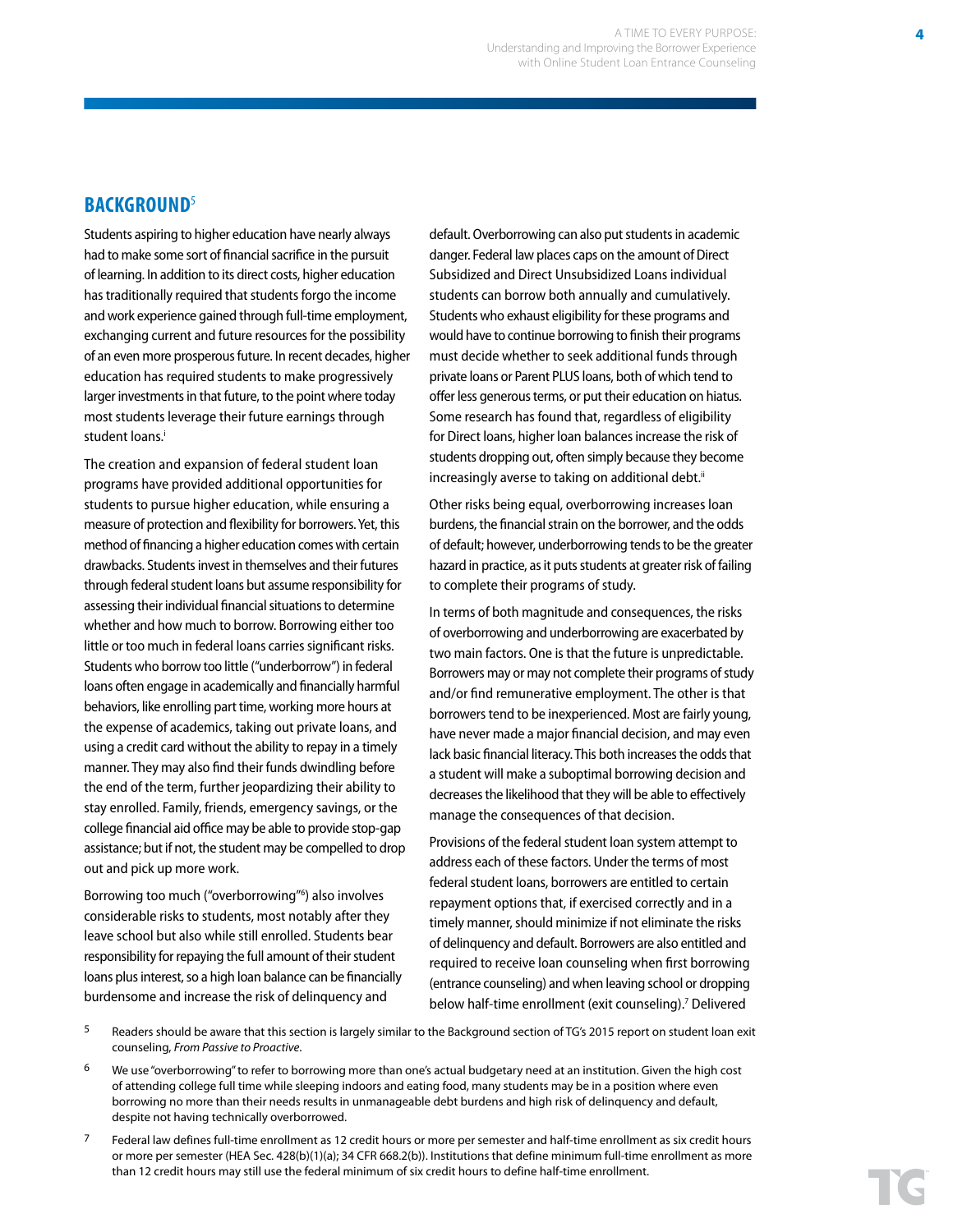*Borrowers, institutions of higher education, taxpayers, and anyone with a stake in the economy at large have at least some interest in promoting responsible borrowing and minimizing monetary barriers to degree completion; however, relatively little is known about the effectiveness of the entrance counseling methods and materials designed to promote these goals.*

at different points in a borrower's time in school, these sessions have different goals. Exit counseling comes too late to encourage responsible borrowing for most borrowers, but it can teach them how to navigate the loan repayment process and promote general financial well-being. Entrance counseling has a somewhat more ambiguous and more ambitious set of objectives; indeed, a major finding of this study is that the breadth of information covered in entrance counseling creates a bulky and ultimately ineffective user experience. Nevertheless, the general goal of entrance counseling might be summarized as giving student borrowers the tools and information they need to manage financial aid and personal finances while in school and putting them on the right track for longer-term financial success. Borrowers, institutions of higher education, taxpayers, and anyone with a stake in the economy at large have at least some interest in promoting responsible borrowing and minimizing monetary barriers to degree completion; however, relatively little is known about the effectiveness of the entrance counseling methods and materials designed to promote these goals.

Exploring the determinants of effective student loan entrance counseling has grown more urgent along with the growth in the size and prevalence of student debt burdens. The typical student leaving higher education today will contend with at least some student loan debt, especially if that student was enrolled long enough to earn a degree. Seventy percent of bachelor's degree recipients in the Class of 2014 graduated with student loan debt, averaging about \$33,000 — both figures record highs.<sup>iii</sup> Associate degree recipients seem to fare somewhat better; about half of 2011–12 academic year (AY) recipients graduated debtfree, though this was down from 52 percent in AY 2007–08 and 63 percent in AY 2003–04. $\dot{v}$  Data on students who fail to receive degrees are somewhat harder to come by, but they too indicate high rates of indebtedness. Over a third of all students who began postsecondary education in AY 2003–04 had left without a degree by 2009, and about half of these students had borrowed student loans, which has likely gone up in recent years given current trends.<sup>v</sup> While some students still manage to graduate debt-free, rising prices and largely stagnant grants and wages have rendered them increasingly rare. Moreover, the pursuit of a debt-free or low-debt degree might actually harm most

**Debt prevalence and risk**

students, who must rely on readily available federal student loans to provide the crucial aid necessary to stay enrolled, limit work hours, and focus on academics. vi While many students may benefit from using more loan resources, all loans entail some risk to the borrower, the lender, and in large enough numbers — even the economy at large.

The pervasive debt financing of higher education acquires much of its risk from the lethargic economic climate, which features diminished opportunities for college-level labor and sluggish entry-level wages.<sup>vii</sup> Even large amounts of student debt can be manageable if the borrower's income is sufficient to make the required payments without undue burden, such that the hazards of high student loan debt depend more on the ratio of the monthly payments to the borrower's monthly income than on the absolute amount of debt. The probability that educational borrowing will harm the borrower has increased as, more often, stalled incomes fail to exceed loan payments by sufficient margins. For some borrowers, especially those who fail to complete their programs of study and rarely realize a wage premium from their time in higher education, circumstances become so severe that they default on their loans, triggering a host of highly detrimental consequences and resulting in potential losses to the government.viii

Even when borrowers are able to avoid delinquency and stay in repayment, evidence suggests that both high debt-to-income ratios and high total student debt loads can significantly harm borrowers, with important economic implications. A financially healthy household needs enough income after satisfying debt to enable saving and support consumption, including occasional major purchases that may require additional debt. While one methodologically problematic study found that borrowers' debt burdens are not substantially higher currently than they were in the recent past, most research has found both higher debt levels and their subsequent impact on the consumption of non-durable and durable goods, like houses and cars.<sup>ix</sup> Other studies have found negative associations between student debt and both entrepreneurship and marriage, each of which has important implications for economic growth, community well-being, and household wealth.<sup>x</sup> Furthermore, research has shown that households headed by young, college-educated individuals without student debt have an average net worth about seven times higher than similar households with student debt. These findings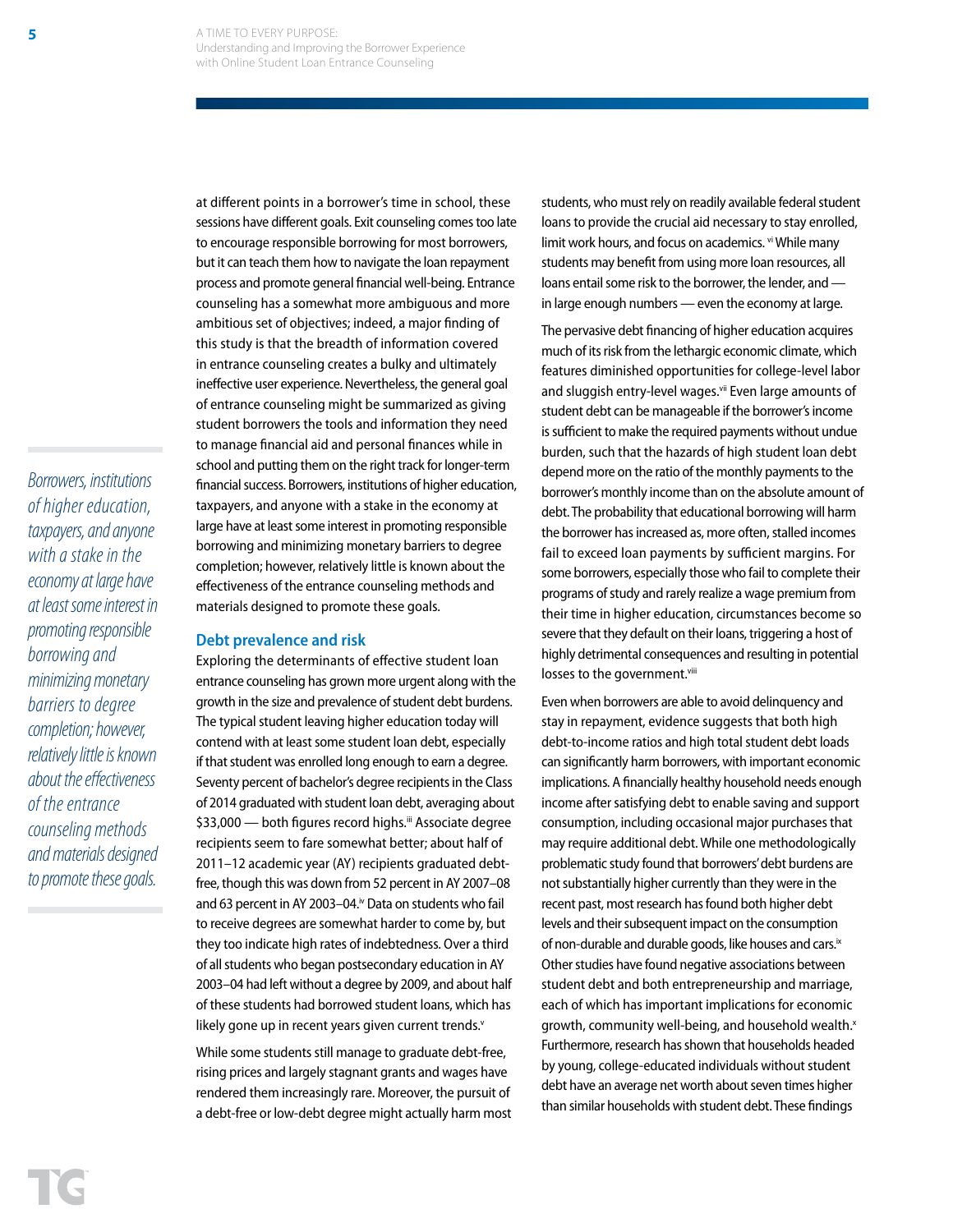A TIME TO EVERY PURPOSE: Understanding and Improving the Borrower Experience with Online Student Loan Entrance Counseling

suggest that student debt might severely inhibit wealth accumulation, although other factors may also be involved.<sup>xi</sup> Even as it expands access to higher education for its attendant individual, societal, and economic benefits, student debt results in considerable hazards to both individuals and the broader economy.

While financing higher education through student loans will always carry potential hazards and consequences, borrowers can take steps to mitigate their personal risk. By planning properly, making responsible financial choices, and utilizing options for flexibility and relief as necessary, borrowers can not only minimize the financial drag of student debt but also nearly eliminate their risk of defaulting due to overly burdensome loan payments. Both aiming for the ideal (minimal borrowing and quick repayment) and avoiding default depend on borrowers having the right information and the ability to turn that information into wise decisions. Given the personal and economic stakes, as well as the youth and relative financial inexperience most borrowers share, it is critical that borrowers have a resource that can assist them, make sure they have adequate information, and help them connect that information with their circumstances to arrive at a course of action; in other words, it is critical that they have effective entrance counseling.

#### **Online counseling module**

While exact numbers are hard to pinpoint, evidence suggests that the majority of federal student loan borrowers complete counseling through ED's online loan counseling modules; in an informal 2012 NASFAA survey of member financial aid practitioners, more than 70 percent of respondents reported using the ED online tools for at least most of their campus's loan counseling, with most of the remainder still using face-to-face sessions.<sup>xii</sup> As stated earlier, a financial aid office must ensure that a first-time borrower complete entrance counseling before receiving his or her first loan disbursement. Because the school withholds the disbursement until counseling is complete (by placing a bar on the student's aid file), the borrower is obliged to meet the requirement.

Borrowers who complete entrance counseling through ED's online tool log on to studentloans.gov and navigate to the module. After signing in and selecting their institution (so that it can be notified when they finish), borrowers proceed through a set of five pages, each focusing on a different general topic: "Understand Your Loans," "Manage

Your Spending,""Plan to Repay", "Avoid Default,"and "Make Finances a Priority." Borrowers move through the counseling by scrolling down each page.

As they progress, borrowers encounter pages composed mostly of text in paragraphs, bulleted lists, and tables. The module also includes interactive tools that display results using borrower information and questions based on information found on the page. Borrowers are required to at least attempt each question and, often, to at least click on the interactive elements before they can proceed to the next page. The pages also contain links to additional information, which is provided through pop-up bubbles or new tabs/

windows in the browser. After scrolling to the bottom of the last page, "Make Finances a Priority," borrowers click "Submit," and the school receives notification that the borrower has completed entrance counseling.

Financial aid offices generally make an effort to encourage entering students who were planning to borrow to complete their online entrance counseling prior to the start of the fall term. Anecdotal evidence from financial aid officers suggests that the parents of a significant number of these students complete the counseling in their place; however, many student borrowers show up on campus with the entrance counseling bar as yet uncleared. These students find out after arriving on campus that they cannot receive their funds until they have completed the counseling, despite needing the money for textbooks, tuition on the courses for which they just registered, and other expenses. Financial aid officers often direct these students to a computer lab (or, in the case of this study, to the researchers) to complete the counseling or simply inform them of the requirement and expect them to satisfy it independently. This critical context, along with its implications for policy recommendations and for the interpretation of the study's findings, will be discussed later in the report.

## **Entrance Counseling** Required

#### **Entrance counseling is required**

before you can receive your first Direct Subsidized Loan, or Direct Unsubsidized Loan as an undergraduate, or your first Direct PLUS Loan as a graduate/professional student.

#### Useful Information to Have

**Start**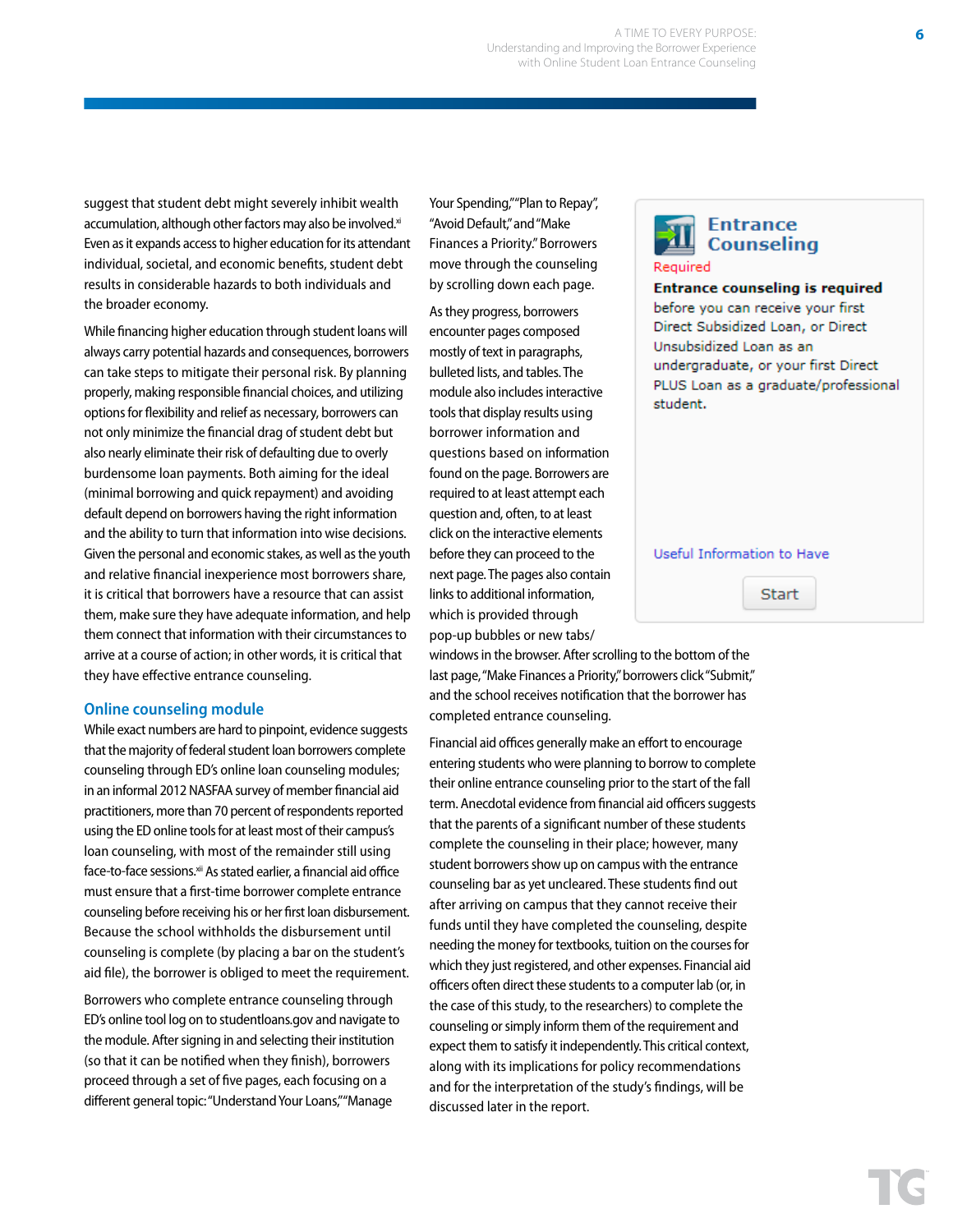### **Borrower knowledge deficiencies**



*Federal law has stipulated that federal student loan borrowers receive some form of counseling since the 1986 reauthorization of the Higher Education Act, and lawmakers have been gradually modifying and adding to it ever since.* Despite the federal counseling mandate, several studies suggest that many student borrowers are woefully uninformed regarding student loans.<sup>xiii</sup> The Federal Reserve Bank of New York recently conducted a survey that uncovered exceptionally low knowledge rates regarding the consequences of student loan default and the difficulty of discharging student loans through bankruptcy among student loan borrowers.xiv While the survey contained only two questions on student loan literacy, it found that only half of bachelor's degree recipients with student loans (the most knowledgeable group among those surveyed) were able to identify the consequences of default correctly.

Other research has suggested more directly that entrance counseling often fails to impart its key lessons to new borrowers. Akers and Chingos (2014) found that borrowers are frequently unable to identify either the annual cost of their education or their loan balances, which suggests that they are not monitoring or trying to reduce their borrowing as they proceed through postsecondary education.<sup>xv</sup> They also outline potential consequences of this misinformation, pointing out that borrowers with a poor understanding of the price of education cannot accurately assess the relative value of schools and degree programs. They argue that borrowers experience an "unpleasant surprise" at learning their actual loan balances, which could skew their employment and consumption behaviors and may even color the perceptions and enrollment decisions of prospective students. While Akers and Chingos are primarily concerned with the consequences of borrower misinformation on higher education as a functional market, the knowledge deficit also has severe implications for individual borrowers' ability to take proper steps to limit their borrowing and ease their eventual repayment once enrolled. In their words, "We need to take steps to develop a culture of informed and critical decision making in higher education," for the sake of both individual borrowers and higher education as a whole. While by no means a panacea, the development of such a culture might indeed go a long way toward encouraging responsible borrowing and successful repayment; unfortunately, the current system of mandatory student loan counseling does not seem to be moving students in that direction.

#### **Counseling policy and design missteps**

To at least some extent, policymakers have long recognized the opportunities and challenges involved in student loan counseling. Federal law has stipulated that federal student loan borrowers receive some form of counseling since the 1986 reauthorization of the Higher Education Act, and lawmakers have been gradually modifying and adding to it ever since.<sup>xvi</sup> The long history of the counseling requirement and its frequent modifications and expansions suggest an acknowledgment by Congress not only that borrowers need assistance in successfully navigating the federal student loan system, but also that better assistance can encourage better outcomes, helping borrowers manage the financial risks of investing in higher education. The basic premise is sound; the details of its legislative enactment, however, reflect potentially counterproductive patterns.

These patterns have emerged in two varieties: additional requirements and expanded use of technology. When policymakers have substantially modified the student loan counseling requirements, the alterations have added new times at which counseling must be provided, new material that must be covered in the counseling session, and/or new possibilities for delivering the counseling through electronic means. The general thinking seems to have been that providing borrowers with more information, at more times, and on a wider variety of topics would better equip them to make wise borrowing and repayment decisions.

With a statutory green light and the additional burden imposed by new requirements and higher borrowing rates, online loan counseling modules began to replace traditional face-to-face counseling delivery. The transition to online counseling accelerated in response to two developments: the 2000 release of ED's online module, which was not only free for colleges but also guaranteed satisfaction of related statutory requirements,<sup>xvii</sup> and the 2010 cessation of originations through the Federal Family Education Loan Program (FFELP), under which lenders and guarantors provided schools with substantial assistance and resources for loan counseling services.xviii Furthermore, ED's online module was linked to the National Student Loan Data System (NSLDS), which enabled a degree of personalization while facilitating smoother operations and regulatory compliance.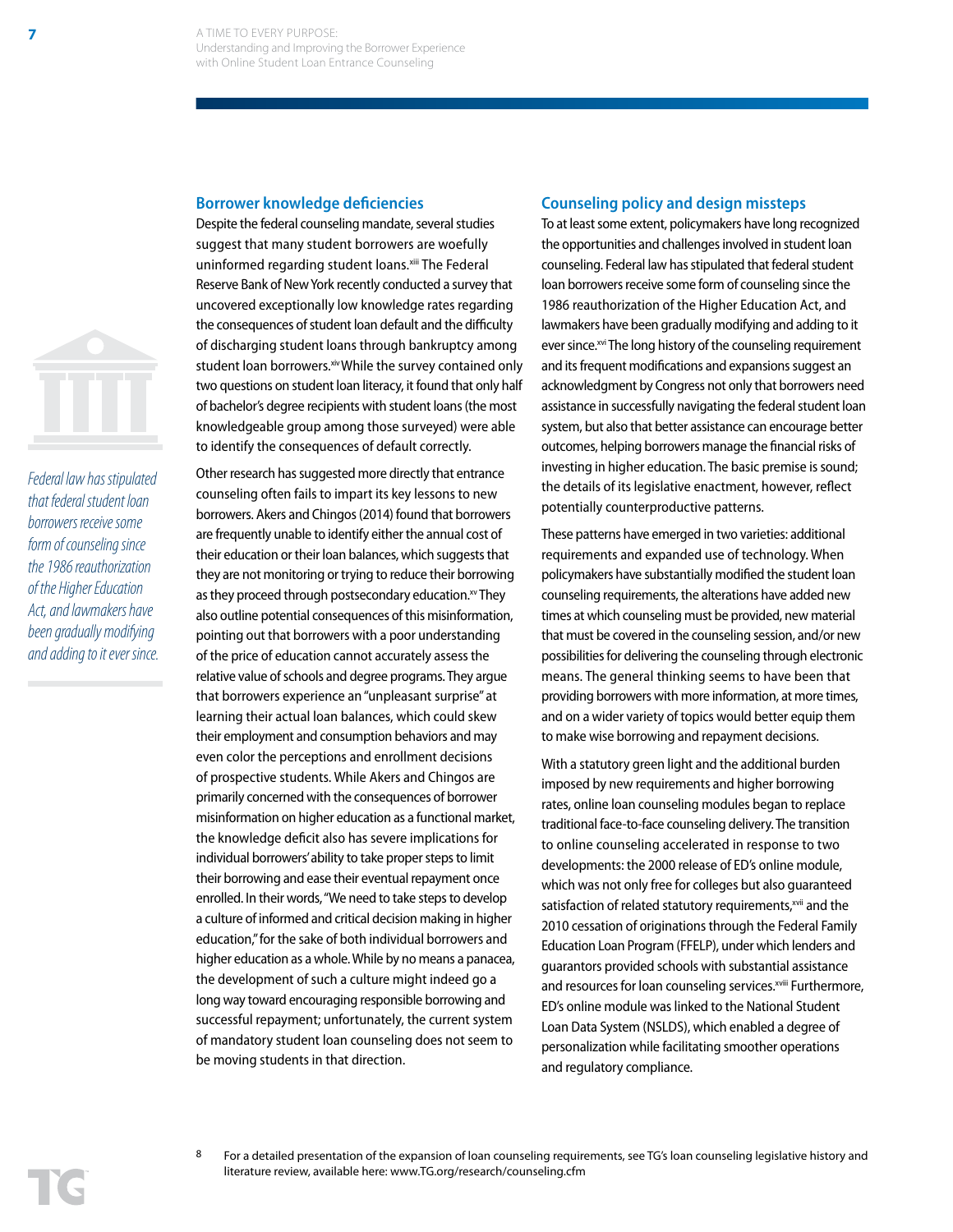A TIME TO EVERY PURPOSE: Understanding and Improving the Borrower Experience with Online Student Loan Entrance Counseling

The transition to ED's online loan counseling tool undoubtedly added valuable efficiency to a process that had become a substantial burden on colleges, but it also provided lawmakers new opportunities to expand its required scope. Taking advantage of the relative ease of modifying the online module, lawmakers have sought to increase its effectiveness by adding to the list of topics legally required to be covered by loan counseling,<sup>8</sup> all under the vague stipulation that the information be communicated in "simple and understandable terms."xix The implicit theory behind such a method of improvement posits that the primary determinants of effectiveness are the presence of adequate information and the language in which that information is conveyed. It imagines borrowers as tireless text processors, assuming that they will read whatever information is on the screen, comprehend it (so long as they grasp the vocabulary and grammar), and utilize it in making optimal decisions suited to their individual circumstances.

Some policymakers seeking remedies for heavy student loan borrowing and persistently high default rates may have begun to take a more behaviorally realistic view of student loan counseling. Several recent legislative proposals would seek to improve outcomes for borrowers by altering the delivery of information. This could influence how effectively information is learned and amend borrower behaviors, opening up valuable opportunities to encourage responsible borrowing and successful repayment. However, for those opportunities to be realized, it is necessary to critically examine how the various aspects of student loan counseling relate to the effectiveness of the overall counseling experience.

#### **Impetus for study**

This premise has motivated TG, in consultation with NASFAA, to begin a large-scale, multi-phase study of student loan counseling. The study began with research on the policy and legislative history behind student loan counseling, so that we might better understand the pattern of legislative and regulatory changes that led to our current loan counseling requirements and materials. The study also incorporated a literature review of efficacy in student loan and financial counseling. This review identified several important principles that can be productively applied to understanding and critiquing current student loan counseling. However, it also found that almost no research specific to students attempting to make optimal borrowing and repayment decisions in a counseling context had been conducted, making the next phase of the project — an empirical

study on the borrower experience with current online loan counseling — all the more vital. How are students actually interacting with the materials tasked with helping them navigate our complex federal student loan system?

### **FIGURE 1. Legislative Additions to the Loan Counseling Requirement Over Time**

## **1986**

**Review of repayment options Average anticipated monthly repayments Average indebtedness of students Debt and management planning**

## **1989**

**Consequences of debt Estimated repayment burden Clarify terms of loan for first-time borrowers**

## **1999**

**Interactive repayment plan selection Interactive calculators (e.g., deferment and forbearance) Electronic loan counseling materials** 

## **2000**

**Anticipated monthly repayment based on student indebtedness Consequences of default (e.g., adverse credit reports, federal offset, litigation) Explain student obligation of repayment Master Promissory Note Full or partial cancellation of a loan Information on ED's Office of the Ombudsman**

## **2002**

**NSLDS availability**

**Seriousness and importance of repayment obligation Conditions under which loan may defer or forbear repayment Conditions under which loan can be fully or partially discharged Debt management strategies to facilitate repayment Loan consolidation**

**Explanation of repayment plans**

**Anticipated monthly repayment based on ranges of student debt levels in the same program or school**

## **2013**

**Impact of accruing interest on borrower's total debt Possibility of losing interest subsidy for Direct Subsidized Loans How a borrower's maximum eligibility, remaining eligibility, and subsidized usage period is calculated Loss of eligibility of student loans**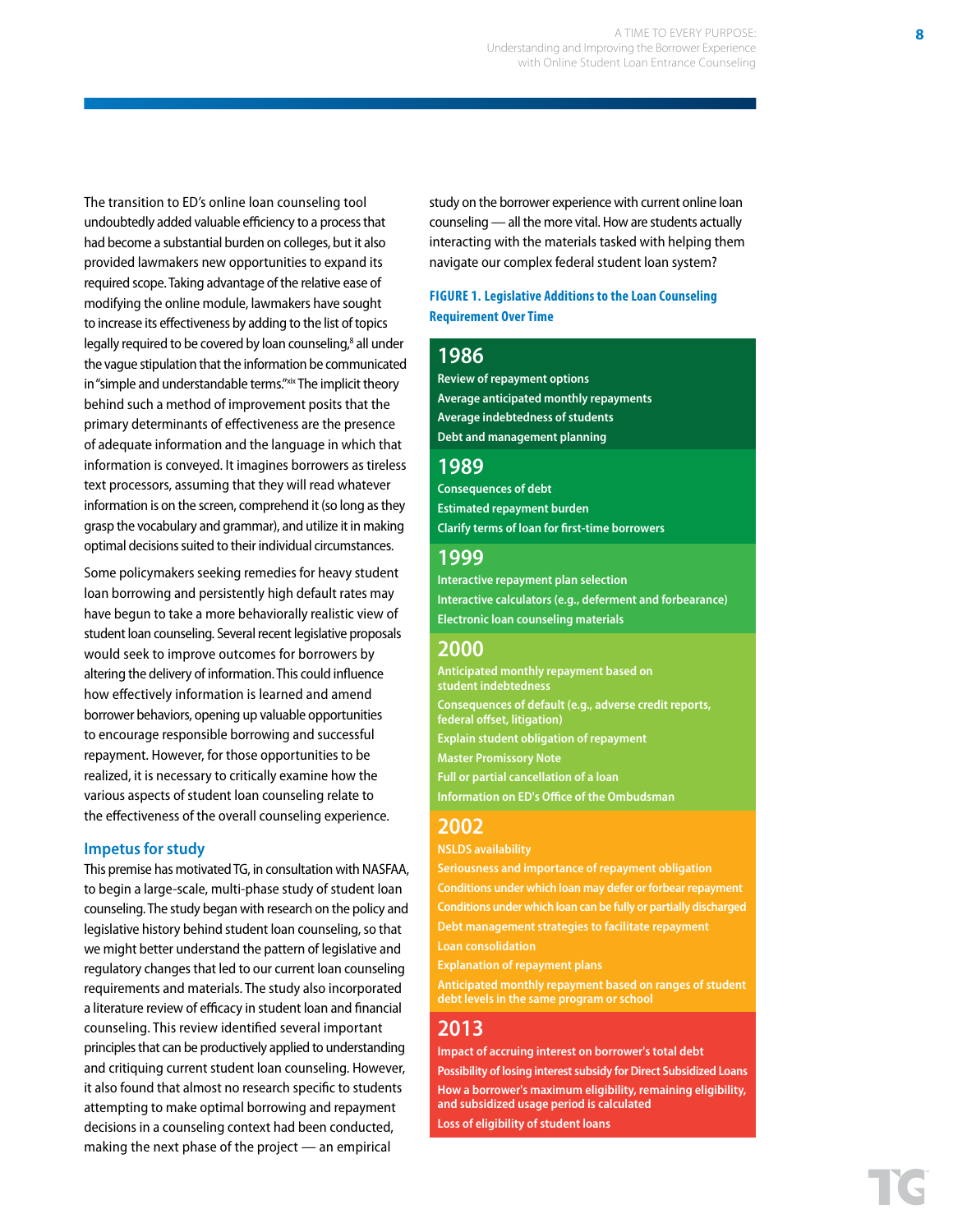**INTRODUCTION**

*This report employs these findings in order to formulate a set of recommendations for the development of more effective counseling materials and the general improvement of the entrance counseling experience.*

In the spring of 2014, TG began to explore the borrower experience with online student loan counseling with a study largely similar to this one but focusing on exit counseling instead of entrance counseling. TG researchers interviewed and observed borrowers at six diverse higher education institutions that use ED's online exit counseling module. TG collected data from users based on: their comments and actions during an initial "discovery" interview; their use of the counseling module itself; a debriefing interview; and surveys.

Analysis of this wealth of data painted a richly detailed though largely discouraging picture of the typical borrower experience with online exit counseling. The study found that most borrowers begin exit counseling interested in learning more about optimal student loan repayment but that they tend to shift from reading material slowly and carefully to skimming and skipping as they progress. Two main factors directly produce this pattern:

- 1. Borrowers' initial mindset, which, while generally interested and mildly concerned, lacks the sense of urgency and importance necessary to engender sustained focus; and
- 2. Issues with the design and content of the material itself.

The compounding impact of various issues with the current module, combined with its substantial length, drained most users of their attention, focus, and tolerance long before the end. Irrelevant information and lack of personalization were found to inflict particular harm on the user experience. Users encountered a great deal of information that simply did not apply to them or required them to recall various details of their loan history to determine which conditions applied to their specific circumstances. Information that users saw as common sense, irrelevant, generic to the point of uselessness, overly detailed, or impersonal takes up considerable space and tended to devalue other material, accustom users to skimming and skipping, and impose a cognitive tax that limited users' ability to recognize and utilize truly helpful information.

Other features of the exit counseling also presented issues that detract from its effectiveness. Users often struggled with basic navigation of the tool, the high density of textual information, and both the use and interpretation of calculator features. Many assumed that the mandatory

questions embedded throughout the pages would test the most important information and, therefore, felt comfortable reading the bare minimum necessary in order to find the answers. A variety of minor snags also frustrated users and accelerated their disengagement from the material.

Given that the exit and entrance counseling modules share the bulk of their material, it was expected that replicating the research on users of the entrance counseling module would produce similar results; however, a separate study on entrance counseling was still considered necessary. Researchers hypothesized that key differences between the users of the — that is, between first-time borrowers, most of them college freshmen, and soon-to-be college graduates — would manifest in the ways they interacted with the modules and what they found to be helpful and unhelpful, clear and confusing, relevant and irrelevant, etc.

Each of these assumptions was borne out by research. Many of the same themes and issues seen in user behaviors and comments regarding exit counseling reappeared among users of the entrance counseling module; yet, even as entrance counseling users experienced many of the same difficulties, they did so in ways that reflected the differences between the two groups. With notable exceptions, these were differences not of distinctive type but of degree, with users of the entrance counseling module having the same issues more frequently, more severely, or with worse consequences. These users also experienced some distinct issues that were more specific to their circumstances as first-time borrowers unfamiliar (in most cases) with student loans, financial aid, personal finance, and higher education in general.

This report describes the design, execution, findings, and implications of that study, which conducted observation and interview-based research with borrowers undergoing online student loan entrance counseling (hereafter, entrance counseling) sessions in the late summer and fall of 2014. As with the exit counseling study, researchers hypothesized that the assumption of the borrower as inexhaustible text processor is inherently flawed and empirically false. The study also theorized that the actual dynamics of borrower interaction with the material are complex and varied but related to various aspects of the material, the context in which the material is consumed, and the borrower's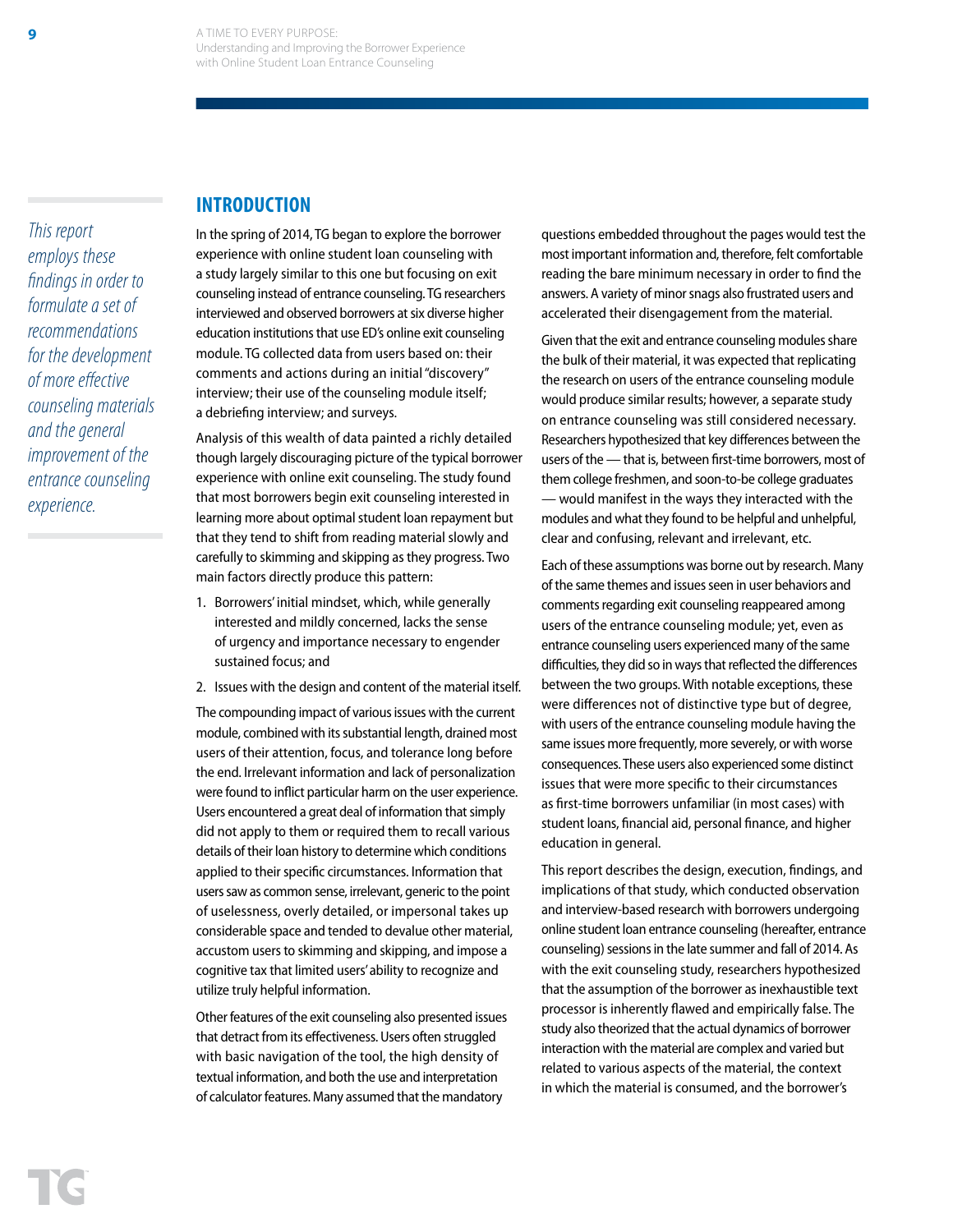circumstances. A better understanding of these dynamics has implications for improving the design of counseling materials and the effectiveness of the loan counseling endeavor more generally.

Proceeding from that hypothesis, the study's general research questions were as follows:

- 1. How do borrowers interact with online entrance counseling modules?
- 2. What themes and patterns characterize their experience with the counseling material?
- 3. How is the experience influenced by contextual factors external to the material itself?
- 4. How might insights into the user experience with entrance counseling inform both design improvements to counseling modules and reform of the regulatory/

## **RESEARCH DESIGN**

The core data collection method was User Experience (UX) testing, which was conducted with individual borrowers fulfilling their entrance counseling requirements using ED's online entrance counseling module. To facilitate recruitment of students and promote diversity in the participant pool, researchers asked for the help of several institutions, whose financial aid offices were instrumental in securing student participants.

Determining sample sizes in qualitative research is something of an inexact science, if indeed it can be considered a science at all. Many UX practitioners adhere to a standard that posits a sharp drop-off in the marginal benefit of additional tests when as few as six or seven tests have been conducted; however, this was determined to be inadequate for the purposes of this study, as the goal here was to compile a dataset that would be sufficiently large and rich to reveal patterns suggesting more general principles of userfriendly design in loan counseling modules. This required a somewhat larger pool of participants in order to boost the generalizability of the findings, enable the recognition of subtler nuances of the user experience that may not have been apparent as patterns in a smaller sample, and account for the possibility of significant differences in the user experience based on institutional and individual factors. Based on all of these considerations, researchers conducted 36 UX testing sessions on entrance counseling.

legislative framework that structures usage of the modules and the entire counseling experience?

A TIME TO EVERY PURPOSE:

Understanding and Improving the Borrower Experience with Online Student Loan Entrance Counseling

To answer these questions, researchers executed a research project based on observing and interviewing borrowers going through their mandatory entrance counseling using the ED online entrance counseling module. Analysis of this data revealed a wide variety of themes and principles implicated in entrance counseling. These findings ranged from identifying the relatively minor points at which borrowers tended to become lost or confused to overarching principles and general observations that describe the experiences and needs of a typical first-time borrower. This report employs these findings in order to formulate a set of recommendations for the development of more effective counseling materials and the general improvement of the entrance counseling experience.

To avoid over-representing a single institution (whose financial aid office may have a particular policy or program that better prepares borrowers and thus causes them to interact differently with the counseling module), a tenperson maximum was placed on the number of sessions that could be conducted with borrowers of any given college.

Researchers identified a pool of prospective institutional participants that would reflect diversity with respect to geographic region, institutional sector, and student body demographics. Ultimately, the pool consisted of seven institutions with the following traits:

- Two in Texas, two in the Midwest, one in the Mid-Atlantic, one in the Northeast, and one in the Southwest
- Three public (primarily) two-year colleges, one private four-year university, one public four-year university, one proprietary university, and one proprietary trade school
- One Hispanic-Serving Institution, two where a minority group was the largest racial/ethnic group, two where White students composed less than half of the student body, and two with a majority of White students
- **Four with the majority of the student body aged 24 years** or younger, one with about half aged 24 years or younger, and two with the majority aged 25 years or older

*Researchers identified a pool of prospective*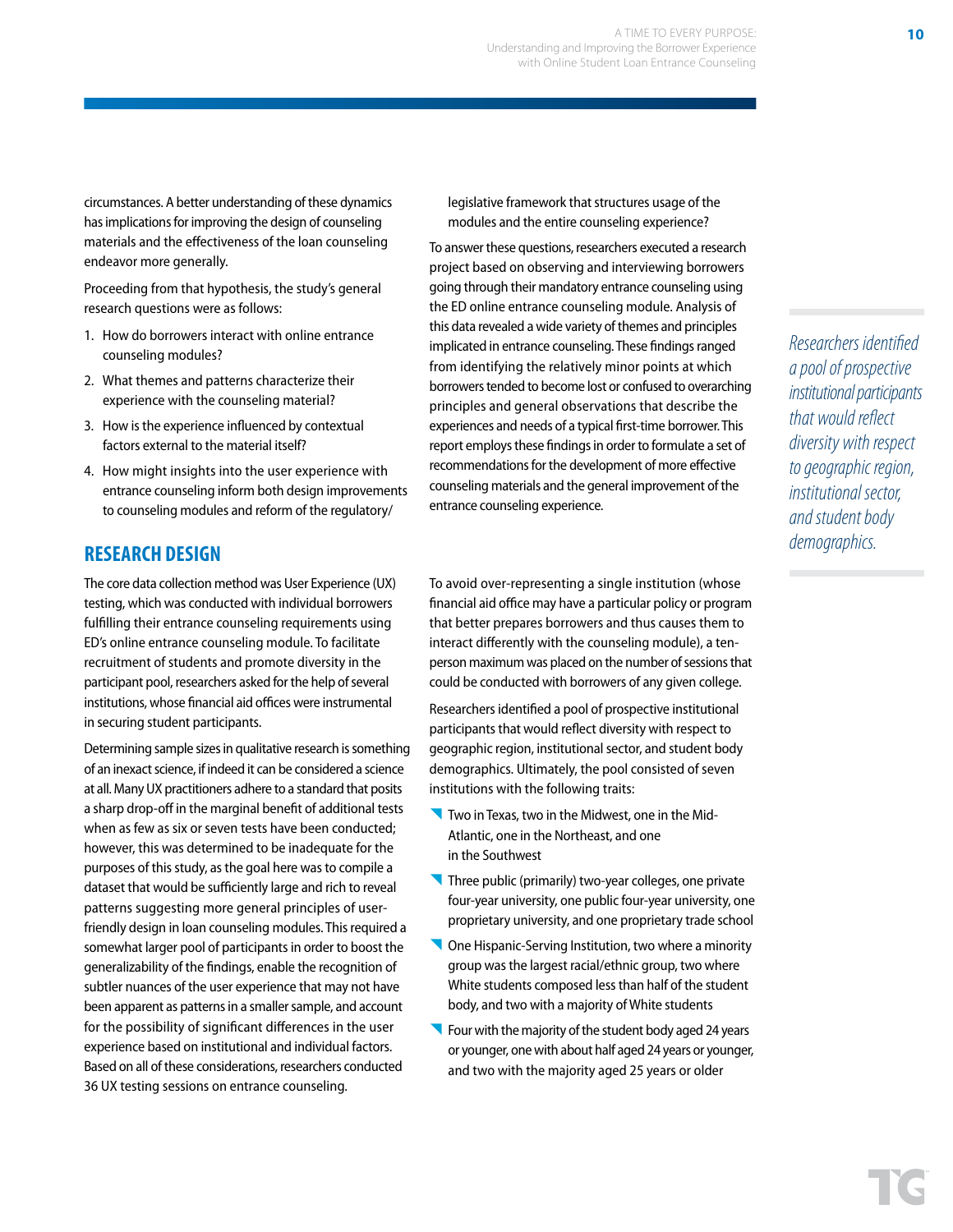A TIME TO EVERY PURPOSE: Understanding and Improving the Borrower Experience with Online Student Loan Entrance Counseling



The financial aid offices at participating institutions facilitated student recruitment in two ways. At some institutions, financial aid offices distributed recruitment materials to incoming borrowers (or soon-to-be borrowers) identified as required to complete entrance counseling. After learning about the study (including that participants would receive \$25 gift certificates for Amazon.com), interested borrowers completed a survey that requested information on their availability, academics, demographics, perceived knowledge of financial aid and consumer finance, and email address.

Information collected through this recruiting survey was used primarily to select a diverse body of participants. It was not hypothesized that most of the traits examined by the survey would influence the user experience in uniformly patterned ways, and indeed the potential connections between these factors and the user experience that did appear in the data tended to be idiosyncratic and irregular when examining the full pool. Furthermore, the research sought to identify principles that describe a single typical experience with the counseling, although it did allow for the possibility of multiple typical experiences. Even so, the objective of inducing general principles required that attention be paid to the composition of the participant pool.

However, some institutions were unable to contact and recruit incoming borrowers ahead of time. Instead, financial aid staff informed borrowers who visited the office having not yet completed entrance counseling that they had the opportunity to complete it as part of a study, that it would take somewhat more time, and that they would receive the \$25 gift certificate in exchange for their participation.

These walk-in participants were accepted into the study on a rolling basis; researchers started a new session after finishing the previous one as soon as a new participant was available.

Due to time constraints, the full set of background data was not collected for walk-in participants. Characteristics of the final sample of 36 participants who completed the full UX test can be found in the Appendix, which also indicates when the figure reflects only those who were recruited ahead of time. Implications of the discrepancy in recruitment are considered in the section "Discussion of Research Limitations."

Data were collected in two-on-one sessions (two researchers with one participant) scheduled to last roughly an hour and 15 minutes, although the actual durations of the sessions varied considerably based on the amount of time participants took to complete the module. A session consisted of the following:

- 1. Brief, informal introductory "warm-up" period
- 2. Initial survey on the participant's current knowledge and learning priorities
- 3. Discovery interview on the participant's background and thoughts on student loans
- 4. Completion of the entrance counseling module
- 5. Follow-up survey on the participant's general impressions of the module
- 6. Debriefing interview for further participant reflection on the experience

Detailed descriptions of data collection and analysis activities can be found in the Appendix.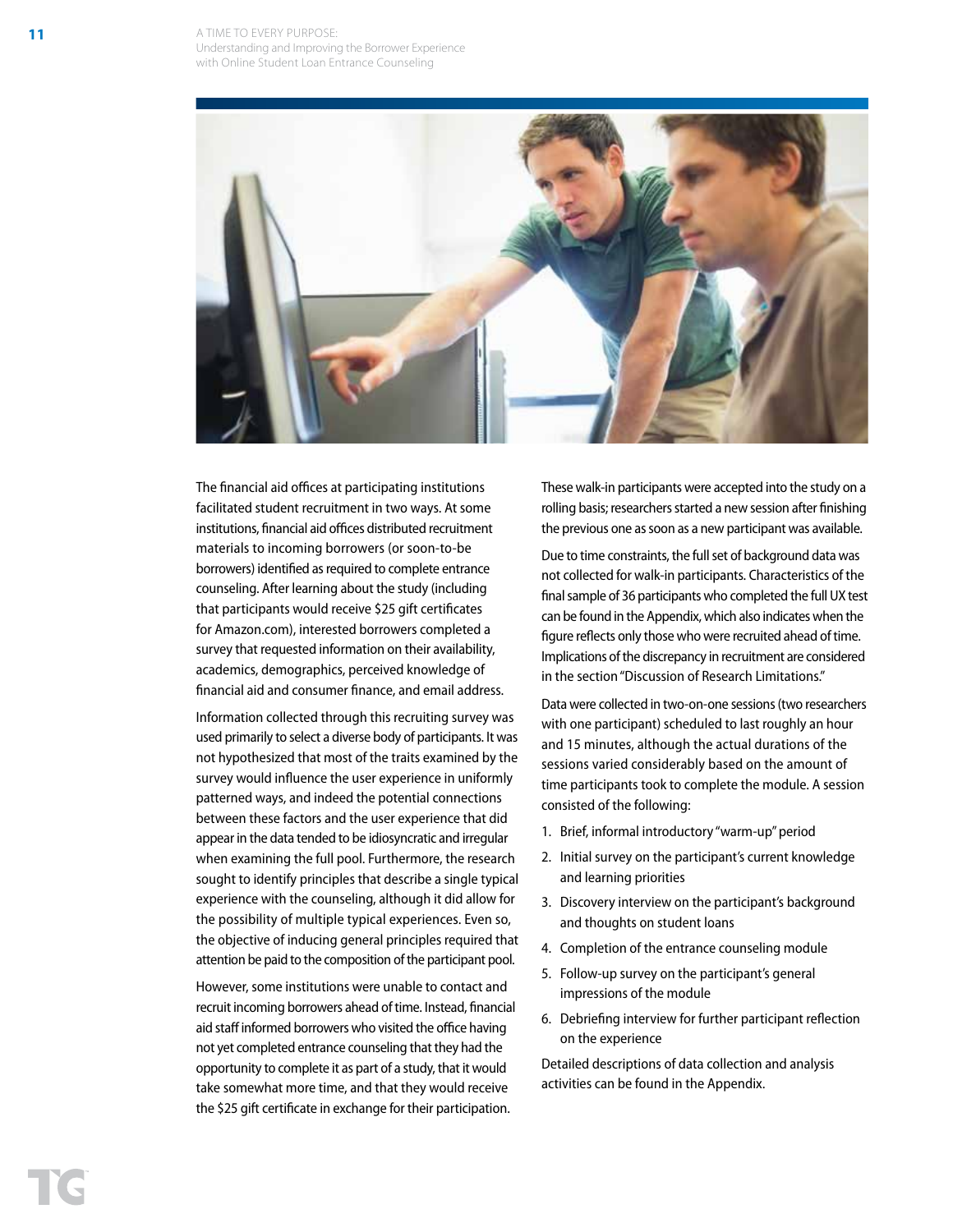## **FINDINGS**

#### *Note on the Research Findings*

This section presents the findings of the multiple parts of the project. It begins with findings derived from the discovery interview, as they provide a portrait of borrowers' attitudes and preconceptions that helps to make sense of their behaviors during the UX testing. It then outlines the major findings gleaned from the UX testing and debriefing, which form the bulk of the insight gained from the project. Presentation of the pre- and post-counseling surveys comes last. While these surveys offer a few points of helpful secondary context, they lack the rich descriptive and explanatory power of the other methods of data collection.

The sections covering survey data provide summary descriptions of the results of the survey and offer cursory observations based on those summaries. The sections on interviews and UX testing present the large majority of the findings (as well as the most significant findings); however, they also employ a starkly different method of presentation. The survey data are relatively easy to present in a more or less complete form, but a full presentation of the rich, encoded metadata from the interview and UX tests would at least double the length of this report; yet the key findings of this study all depend heavily on this data.

Based on this constraint, the qualitative sections include selected data points, aggregations, comparisons, and quotations to support the assertions that compose the findings of the study. These assertions represent the end result of a process of hypothesis formulation and validation, which is discussed in greater detail in the Appendix. Some quotations are edited for grammar, clarity, and brevity.

## **I. Discovery Interview**

After completing a short survey, participants talked with researchers about their backgrounds, academics, plans for the future, and thoughts and feelings regarding student loans. While these interviews were designed to shed light on their interactions with the entrance counseling material, they also suggest patterns and themes that are significant in and of themselves.

## **FIRST-TIME BORROWERS ARE UNFAMILIAR WITH KEY CONCEPTS**

Most first-time borrowers are just beginning their programs and are inexperienced and uncertain with regard to financial aid, personal finance (including loans), and/or higher education; they tend to lack basic financial knowledge and have widely varied plans for the future.

Relative youth, inexperience, and uncertainty are among the most common and most influential traits among users of the entrance counseling module. About two-thirds of study participants fit the increasingly anachronistic description of the "traditional" college student, at least as regards enrolling in postsecondary education full time immediately after completing a high school degree. Further, more than three-quarters of participants were both within the traditional age range for undergraduate education (18 to 24) and were just beginning their first postsecondary program. Most of the older participants (all of whom were enrolled in two-year or trade school programs) were also just beginning their first years.

In keeping with their youth, the participants generally lacked meaningful personal financial experience. Most had held some sort of job in the past, but only about 25 percent had been a primary provider and only a handful of the participants had ever taken out debt in their own name, including credit card debt. While the majority cited (mostly positive) family experiences with debt generally a mortgage or car loan — they often lacked personal knowledge of such financial instruments. In addition, these sorts of family experiences were far more common among the students who enrolled directly in four-year programs after high school. These students were also far more likely to cite a family member, often a parent or older sibling, who had taken out student loans.

Across programs and ages, participants frequently expressed a lack of familiarity with financial aid and student loans and had only cursory plans for paying for their education. Most were familiar with basic concepts in financial aid, as simply getting to the point of doing entrance counseling had involved submitting the Free Application for Federal Student Aid (FAFSA) and receiving an award letter from their financial aid office. However, they saw college costs and

*Relative youth, inexperience, and uncertainty are among the most common and most influential traits among users of the entrance counseling module.*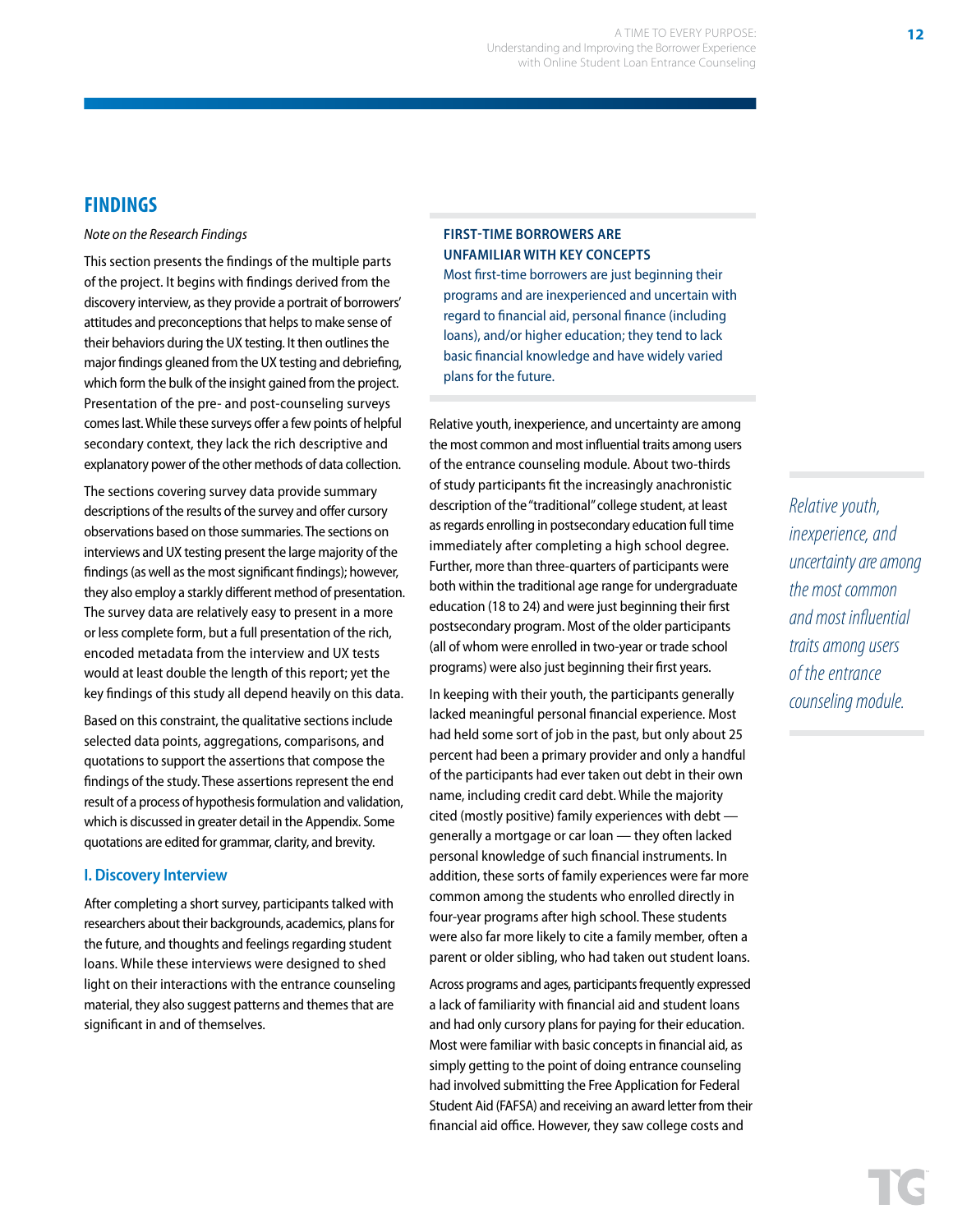**LESS THAN 20%** OF STUDENTS PURSUING BACHELOR'S DEGREES **ARTICULATED A CONNECTION BETWEEN THEIR EDUCATION AND A DEFINITE CAREER PATH**

financial aid as a "black box" that assigned grants, loans, and bills in ways that are difficult to understand and harder to predict. Asked about how they would pay for school, most participants cited tentative plans to work while enrolled, use whatever automatic grant funding they qualified for, and borrow to fill the remaining gaps. About half (and more than three-quarters at four-year institutions) expected to receive at least some assistance from family, though in many cases participants specified that their families were helping with living expenses but not tuition, books, or other academic costs. Few participants (all of them older and having spent more than a year in the workforce while not enrolled) cited personal savings as a significant source of education funds, and none mentioned applying for scholarships outside of state and federal formula-funded grants. Asked about paying for college, some participants responded:<sup>9</sup>

- "I'm getting a Pell grant and some money from the school and I want to work too, but I still don't think it's going to be enough without taking out at least some loans. Like I think there's enough to pay for school, but I have to live too, and I don't know what that's going to take."
- "I know that there are different kinds of loans, but I'm not really sure what the differences are or if they even matter."
- "I just decided to take a loan out pretty much last week. So as far as education [about loans] goes, not very much right now. It was just because I wasn't sure where I was going to be living until August came. And so moving off campus when I couldn't find anything on campus changed my plans completely. So I don't really know much, and my mom hasn't had to take out a loan … no one knows student loans or how they work, so I'm going through this for the first time."
- "I guess just pay the bills as they come. I know that there are federal loans and also private loans, so I'll probably borrow a lot just so I won't run out, and if there's money left over I guess it's good to have a cushion."

While inexperience with financial aid and lack of a detailed plan to pay for college were exceedingly common, participants expressed various amounts of planning for their academic and career futures. As with knowledge of personal finance, divisions in levels of planning were often connected both to participant's age

and to the type of program in which they were enrolled. Older students and those enrolled in two-year technical programs (and these were strongly inter-correlated) often approached higher education with a firm understanding of what they would be studying and how they would apply their education to the workforce, some even going so far as to mention specific employers or discuss market trends they felt would be amenable to their chosen field.

In contrast, less than 20 percent of students pursuing bachelor's degrees articulated a connection between their education and a definite career path, and just over half had settled on a single major, with the rest mentioning multiple possible majors or broader fields of study. In general, students in two-year programs, even those enrolled immediately after high school, discussed their academic pursuits in terms of career plans. Younger students in these programs based their academic choices on their understanding of intersections between remunerative, accessible fields and their ability to enter those fields, while older students tended to have narrowed their plans to the level of specific professions within fields — often fields with which they already have working experience at a lower skill level. Students in bachelor's degree programs, on the other hand, generally discussed their academic plans as being motivated by their interests and sometimes the intersection of interest and ability, with career implications included as an afterthought if at all.

- [*From a two-year student*] "I just graduated from [*other institution*] with their auto mechanics certificate … But I talked to a lot of bigger people in the industry, and they said it's a falling or harder type of trade to do now, so then I looked at AC and I was like, 'It's [*southwestern state*], when are you not going to have AC?' And then I figured it's better payroll as well … And I've already done electrical and wiring and everything."
- [*From a four-year student*] "[I'll probably major in] psychology or English. I might double-major. [*Do you know what you want to do when you get out of school?*] Umm, no. Not exactly … "
- [*From a two-year student*] "I'm going to do the robotics manufacturing program, because pretty much everything in manufacturing right now is going towards automation and I think it's interesting enough that I'd actually pay attention in class."

<sup>9</sup> Bulleted quotations appear frequently in the paper; they represent participant comments on the topic discussed in the previous paragraph and are sometimes lightly edited for grammar, clarity, or brevity.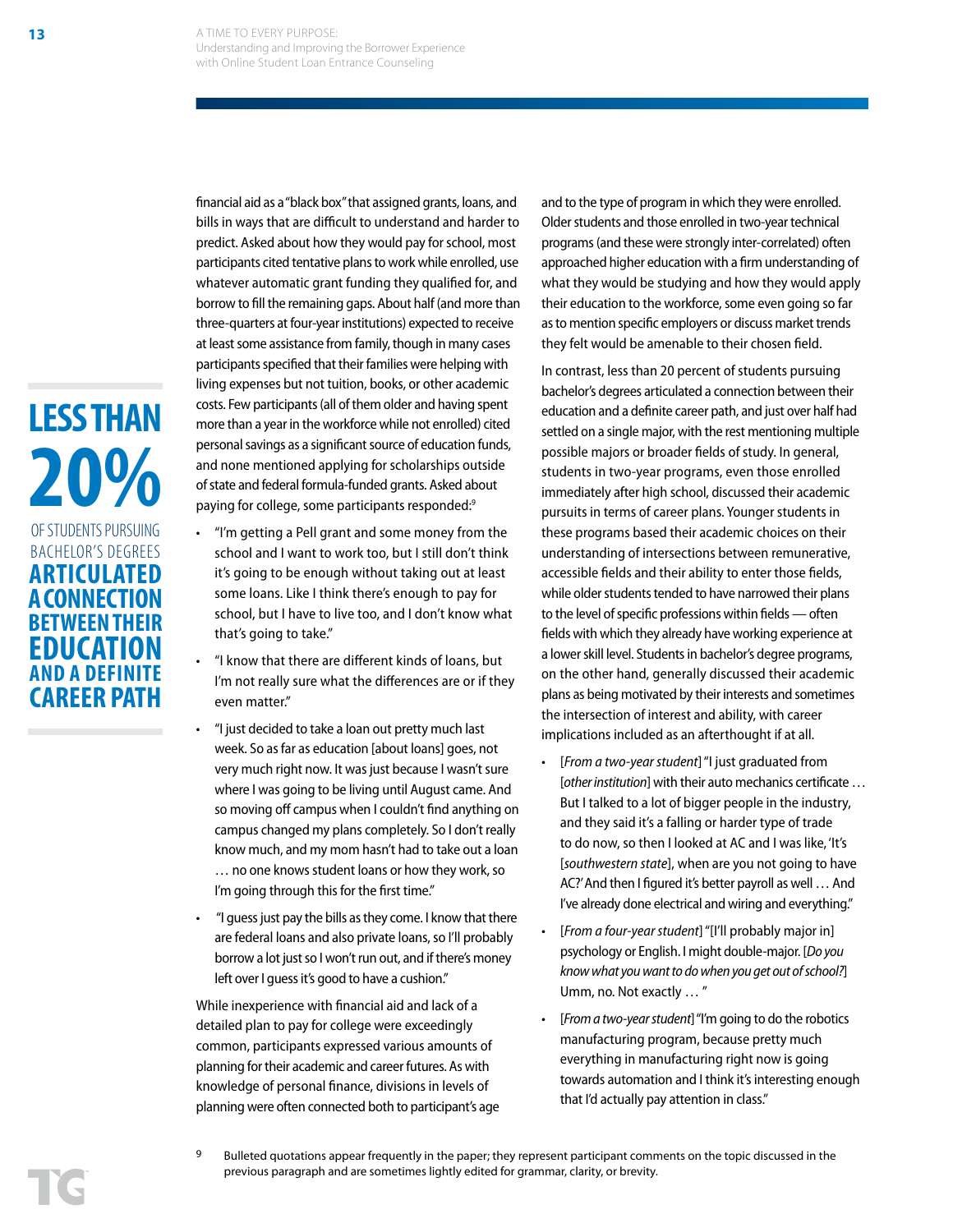• [*From a four-year student*] "I want to do either business or international studies with a minor in Spanish. I'm not really sure what I want to do after school, but those seem general enough that I could go into a lot of different fields or maybe do an MBA. For now I'll probably stay 'undecided,' just do some general requirements and see what I like."

## **BORROWERS KNOW THEY SHOULD MINIMIZE BORROWING**

Despite being unfamiliar with financial aid and student loans, participants nearly always grasped the core principles of borrowing: that loans must be repaid, that interest will cause the amount repaid to grow larger than the amount borrowed, and that they should borrow only what they need.

Without exception, participants understood that it was in their best long-term financial interest to borrow only what they needed. They all understood that they would have to pay back even more than they borrowed, and many understood that larger initial borrowing would result in faster rates of increase on their total loan amounts and that the total cost of their loans would also increase if a larger balance required more time to repay. Even when participants lacked knowledge of the exact mechanisms by which larger initial borrowing would be more expensive in the long run, they still accepted that they ought to borrow as little as possible as a pragmatic axiom. Some, particularly older students enrolled in non-bachelor's programs, cited personal or secondhand experience as the basis for this understanding, but even those who did not discuss such experiences had a basic theoretical understanding of the importance of minimizing borrowing.

- "I know that I shouldn't take out too much debt, because then the payments might be too much later."
- "I think I know the basics, like not to borrow more than I need because of the interest and all that. I don't want to start off owing like \$50 grand right when I get out of college."
- "I don't want to borrow very much, because like my friend took out like \$18,000 and then dropped out and ended up defaulting on it. I'll definitely take out as little as possible. But I also don't want to take out not enough, because then I'd be screwed."

While it would be inappropriate to assume that the universal acceptance of minimal borrowing as a guiding principle among the study participants is mirrored among all firsttime borrowers, it does suggest that the vast majority understand it, with important implications. On the one hand, the importance of minimal borrowing is a key message for first-time borrowers to internalize, so it should be seen as a positive finding that most already understand it without being told. On the other hand, that the basic principle was already well understood among participants suggests that more effectively communicating it to borrowers would be an unproductive non-improvement, even though it could be accomplished with relatively low-cost design modifications. True improvements require giving borrowers the tools and information necessary to act on their understanding that they should borrow only what they need.

## **COSTS AND BORROWING ARE NOT PRIMARY CRITERIA IN CHOOSING A COLLEGE**

While recognizing the value of minimizing borrowing, participants generally thought of college costs, including whether and how much they would have to borrow, as secondary criteria in choosing a college. Primary criteria differed somewhat, but common factors included location, reputation, general "fit," and particular program offerings.

Asked why they decided to enroll in their institutions/ programs, less than one-third of participants cited cost as a primary factor in their decision. This is not to say that cost was not involved in the decision at all for the other two thirds, only that the cost was generally considered more as an afterthought and as a binary factor: either affordable and therefore within reach or unaffordable and not. For these participants, the college choice began with their interests in either the school's liberal arts offerings or a particular, career-oriented program, a relatively close location (only three participants had moved from a different state, and all of these were at the one top-tier university included in the sample) and other elements of logistical workability, a feeling that they would fit in on campus (more prevalent for bachelor's degree seekers, but mentioned by some others as well), and some notion that graduates of the institutions were well positioned for careers or further education. Participants often described selecting an institution on these grounds, examining costs to see whether they

*Without exception, participants understood that it was in their best long-term financial interest to borrow only what they needed.*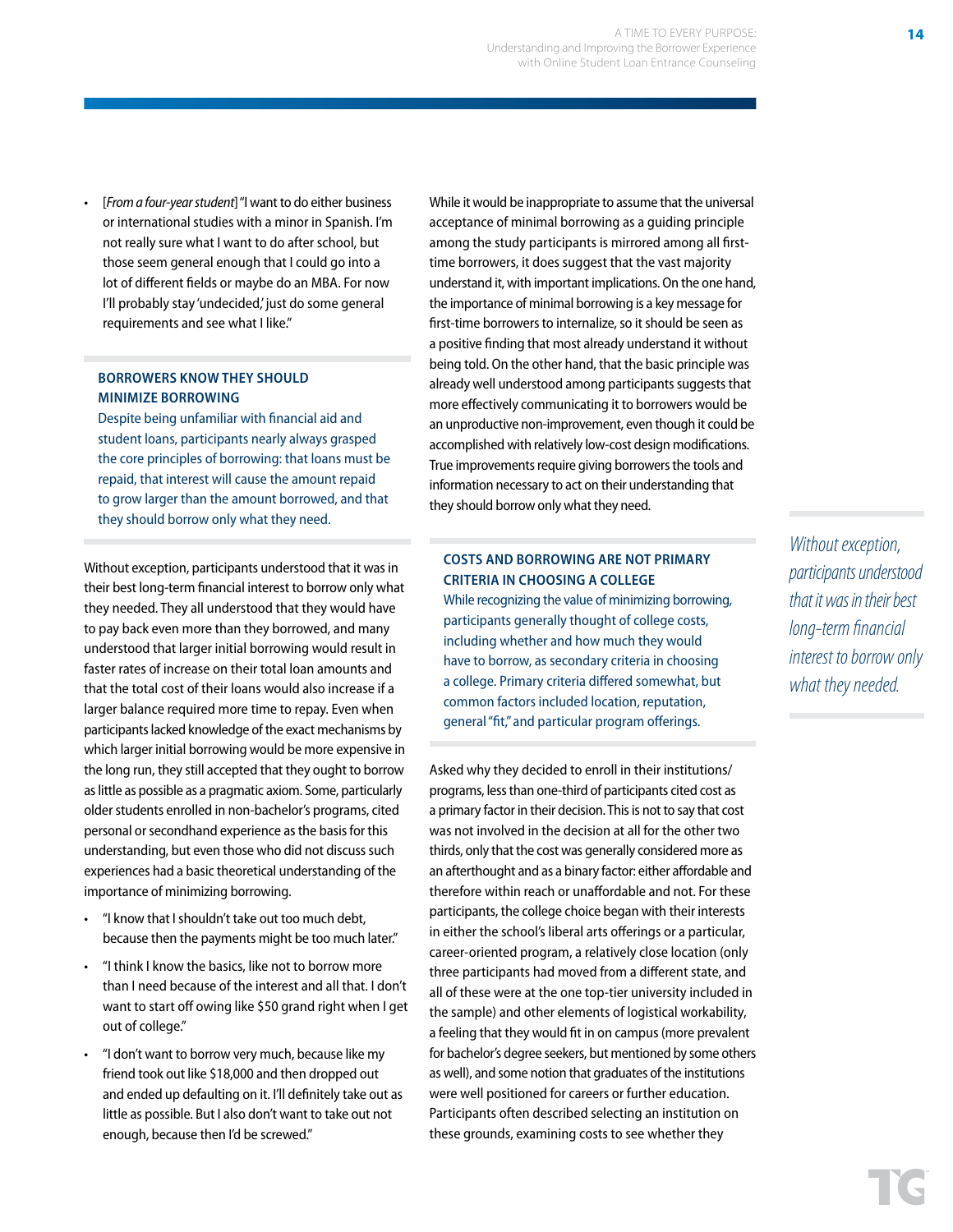would be prohibitive, and — finding that they would not be — enrolling.

The participants who did cite costs as a primary factor were almost exclusively those who had been comparing costs between institutions. Some bachelor's seekers had also applied to other bachelor's programs or considered community college and made their final decision after receiving financial aid award letters; and a few at community colleges had been considering a bachelor's degree but found four-year programs too expensive. For these students, enrolling in some type of postsecondary education was a foregone conclusion, and the relative costs of institutions helped to determine which to attend. Only participants who had spent substantial time in the workforce before enrolling in postsecondary education for the first time seemed to have assessed the economics of their decision as a choice between education and work.

- "I basically ended up here [*Texas private, non-profit university*] because they guaranteed a scholarship for me. The other places [*other four-year institutions*] weren't guaranteeing anything … I had a guaranteed scholarship here that I knew would carry me through."
- "I was a little bit worried about the costs, but then my financial aid letter said I could pay for [*Midwestern flagship university*] only using federal loans. I still could've picked a cheaper school if I wanted to, but this was my top choice and it's a really good school, so I think that matters more."
- "I mean, I guess the cost kind of mattered because if [*public, primarily two-year college*] had been like super expensive I would've picked something else, but mostly I was just looking at schools in [*Midwestern state*] that I thought I could get into."
- "No. Don't get me wrong, I like that [*Northeastern community college*] is really affordable and I probably wouldn't go if it wasn't, but I didn't set out to find the cheapest school or anything. I just knew I wasn't ready for [*Northeastern public university*] and I probably didn't have the grades anyway, plus this is a lot easier for me to work and take care of my son. Coming from where I come from, this is just where you go."

Participants' comments suggest that costs and borrowing have a relatively minor impact on the actual enrollment decision. The impact of costs was most pronounced for bachelor's degree seekers who had applied to a number of schools that all met their other, more fundamental criteria than for students attending their local community college; however, even for the bachelor's seekers costs tended to be a marginal, secondary consideration at most, while other elements of fit, preference, and admissions were weighted far more heavily.

## **FIRST-TIME BORROWERS OFTEN WANT TO WORK WHILE ENROLLED BUT DO NOT KNOW IF THEY WILL**

Most participants expressed a desire or need to work while enrolled, but few knew for certain whether they would, could, or should. Reasons cited for this uncertainty were similar: the availability of jobs for students, scheduling concerns, the impact of work on academics and social life, and whether low wages would justify the time and energy.

About 85 percent of participants said that they would either continue working at their current job when classes began (about 20 percent) or were interested in finding a job while enrolled (about 65 percent), and almost all of them, including those already working, expressed some uncertainty or concern about working. Those already working were primarily concerned about having enough time to study and do homework as well as simply scheduling work hours around their class schedule. Students who had not yet found work shared these concerns but were also worried about simply finding a job and whether the income, which they assumed would be low, would justify the inconvenience and loss of time for academics, relaxation, socialization, and extracurricular activities (concern for the latter two, particularly extracurriculars, was more prominent among bachelor's degree seekers). In fact, many students expressed a seemingly instinctive understanding of the findings of research on the impacts of working while enrolled: some work hours are better than none, but too many would be harmful to academics and campus engagement; and that jobs that relate to their field of study and that are closer to campus, ideally offered through a work-study arrangement, are preferable.xx Knowledge of work-study as a form of financial aid was far more common among bachelor's degree seekers, as was the preference for the job to be close to or on campus, though students in other types of programs (who tended to be living off-campus) also expressed the importance of a convenient commute.

**85%** OF PARTICIPANTS SAID THAT THEY WOULD EITHER **CONTINUE WORKING AT THEIR CURRENT JOB**  WHEN CLASSES BEGAN OR WERE INTERESTED IN **FINDING A JOB WHILE ENROLLED.**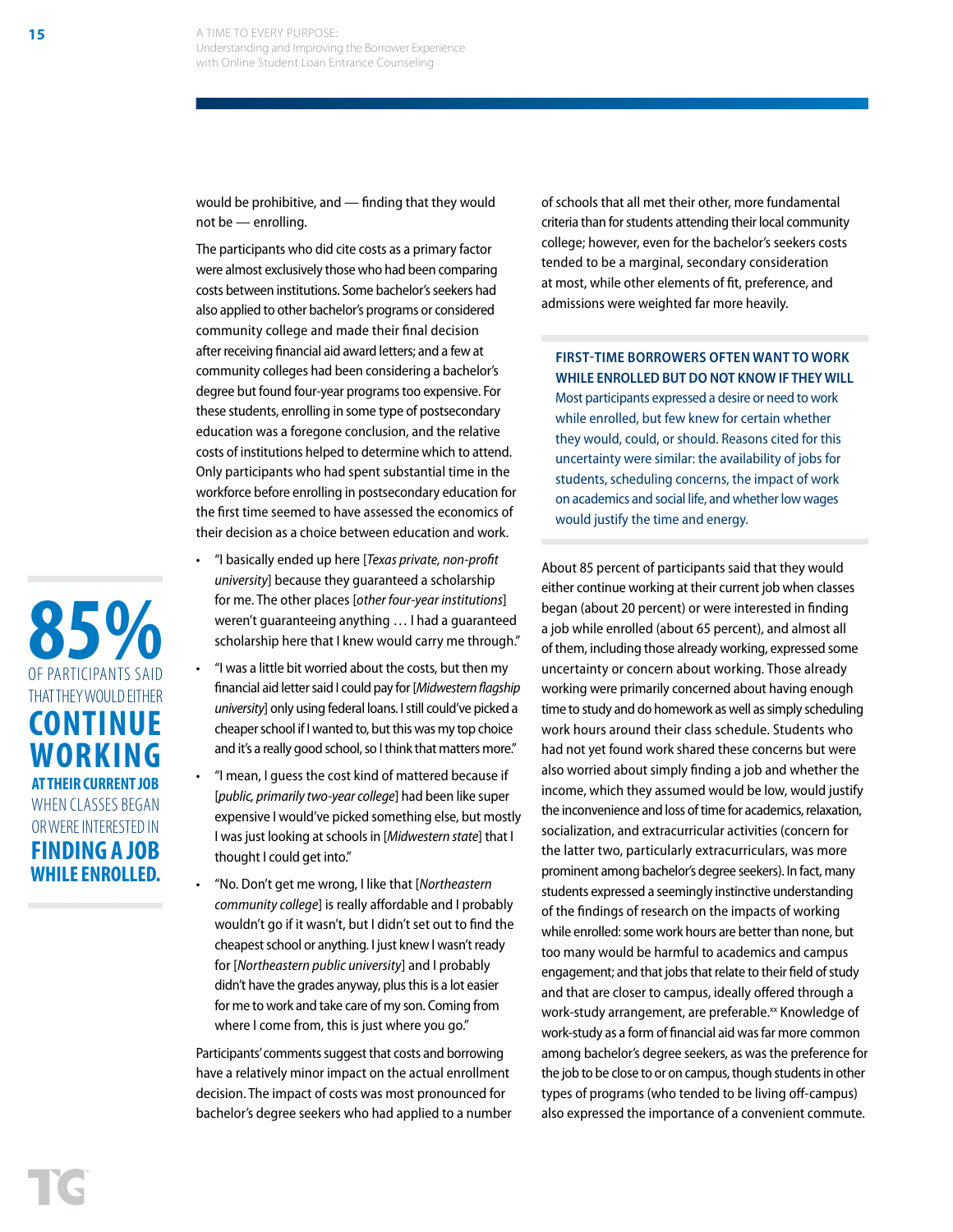

- "I'd definitely like to work because that would mean I wouldn't have to borrow as much, but I don't know. I don't know how hard my classes are going to be, and it's gotta be about education first of all, because it's when you borrow and then don't get your degree that you're in trouble. So for now I think I'll focus on the education even if I have to borrow more, because it's gonna pay off in the end."
- "I'll probably look for a job next semester, but for now I've got enough to worry about."
- "Yeah I've got a job and I told them I'm going to keep working, but I am kind of worried that it might be too much. I mean, I'm paying so much to be here, so I'm not going to sell myself short for like \$200 a week. But it's just too early to tell right now."
- "I'd rather not work but I've got a family to support, so hopefully with this loan I can work fewer hours and make it work that way. But if it's not enough then I guess I'll just get less sleep, worse grades, or both."
- "I'm going to keep my EMT job but switch to parttime. I'd like to work enough hours to start paying down my loans while I'm still in school."

Though some students had firmer employment plans than others, nearly all expressed the sense that there were important factors affecting the decision that could only be known later in the term or even in future terms. This common issue of the current unknowability of factors influencing employment foreshadowed a related but more significant issue that was to emerge during almost all of the user testing sessions: *Most first-time* 

*borrowers do not know — and indeed, have little practical means of knowing — information regarding their future income and expenses that is nevertheless crucial to the determination of whether and how much to borrow.*

## **STUDENTS WANT FINANCIAL INFORMATION AND ASSISTANCE**

Participants felt it important to learn more about student loans and financial aid and were particularly eager to learn strategies for reducing their costs and their borrowing. Often, this eagerness was informed by acceptance that at least some borrowing would be necessary combined with a desire to avoid worstcase scenarios.

Participants generally understood the basic principles of responsible, minimal borrowing, yet nearly all wanted to learn more about student loans and ways to make sure they adhered to those principles. These students accepted as a foregone conclusion that some borrowing was an unfortunate reality but believed it could be effectively managed with good information. However, while more than 85 percent expressed some level of stress or anxiety regarding their student loans, many of these participants also qualified their worry with a minimizing word, phrase, or sentence. Asked whether they felt at all worried or anxious about the prospect of borrowing, some responded:

• "I guess I'm a little bit worried, but only because I don't know that much about it. It's probably fine."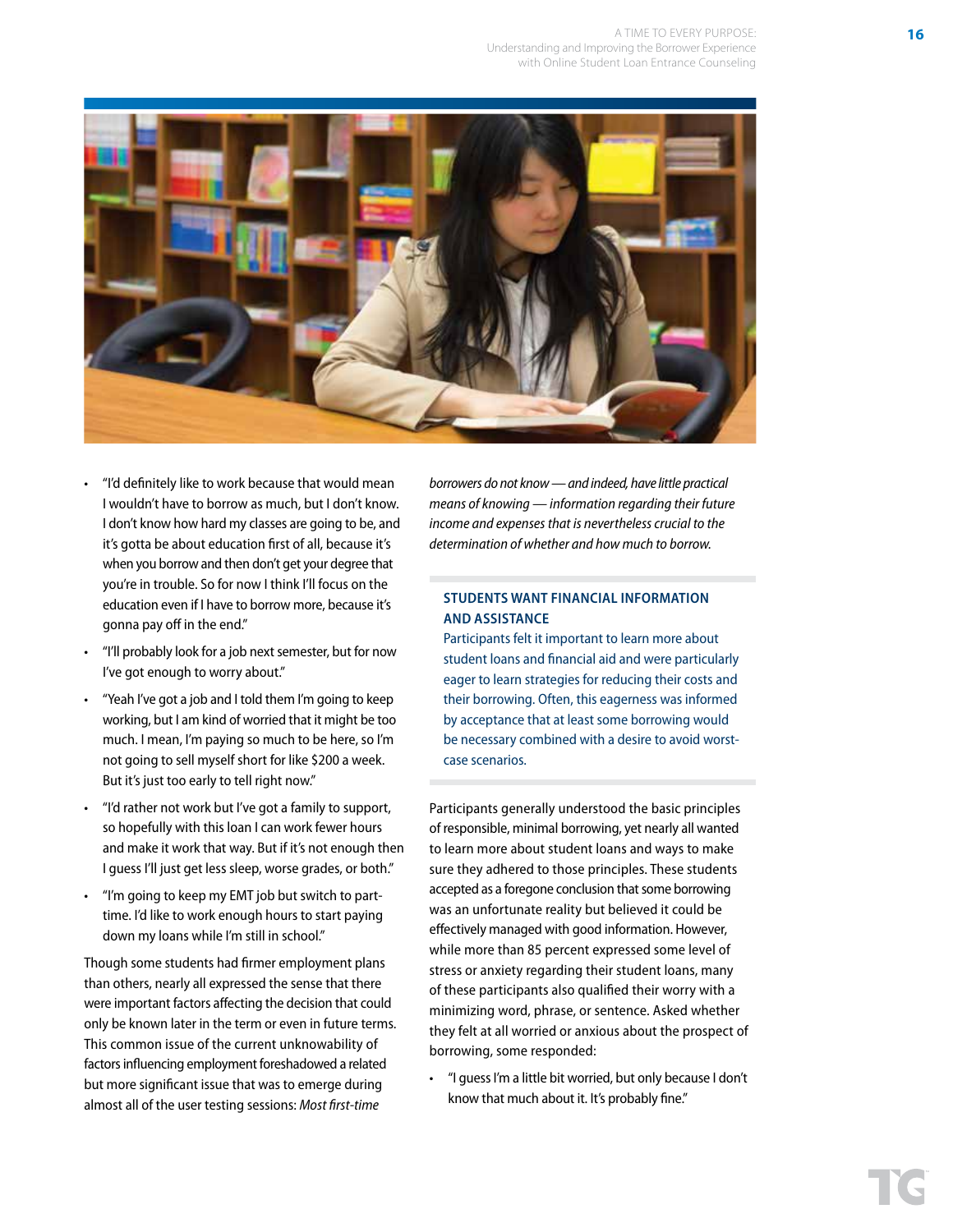- "Yeah, but I think it's just natural to be a little worried when you borrow this much money. Just being on the hook can make you nervous, you know?"
- "A little bit, yeah, but I think it's just because it's all happening so fast that if feels like I might have missed something. I'm not really worried about paying it back."

About 40 percent of participants framed both the importance of learning more and their lack of serious anxiety with reference to cases of extreme borrowing. Participants occasionally referenced someone they knew personally as a cautionary tale but far more often did not have a particular individual in mind, reflecting both the actual rarity of cases of truly extreme loan balances and the prevalence of such figures in stories on student debt presented by the media.<sup>xxi</sup>

- "I'm not worried because I know that school comes first. I told you about my friend who took out \$18,000 and then dropped out and defaulted, and I'm definitely not going to end up like him. I might borrow a little bit more than is absolutely necessary, but just to be on the safe side, because I know if I finish my degree then I'll be fine."
- "I really want to try to not borrow that much and pay a lot back while I'm still in school. I don't want to graduate with \$100,000 in loans."
- "I'm a little bit worried, mostly because I know I have to figure out how to borrow less next year, but I know I can. I took out more than I needed this year to be safe, but I know if I keep doing that I'll end up graduating with like \$50 grand in debt, and that would suck so bad."
- "A little bit, because I know if you don't plan and watch the interest and all that you can end up with a crazy amount of debt by the time you graduate, and I do not want to be one of those people."

While many participants expressed a more general desire to minimize their borrowing, this particular motivation for learning about responsible borrowing has an ambivalent potential. On the one hand, these participants were willing to accept some borrowing as a necessity (as were all others) but saw a significant possibility of ending up with an extreme loan balance if they did not learn how to manage their borrowing. On the other, it may be that, going forward, they would consider levels of borrowing

acceptable that were actually too high, on the premise that they were not borrowing enough to land them on the local news. Furthermore, while explicit references to extreme borrowing were in the minority, it was not clear to what extent other participants might also incorporate this mindset in their attitudes toward borrowing either currently or in the future.

## **THE ENVIRONMENT AT THE BEGINNING OF THE SCHOOL YEAR IS NOT CONDUCIVE TO GOOD COUNSELING, ESPECIALLY FOR FIRST-TIME STUDENTS**

Participants often felt rushed, anxious, and/or distracted by external factors; entrance counseling is another requirement that must be completed during a stressful, transitional period when first-time students are trying to navigate several challenges, often on their own.

Participants' feeling that they were not able to devote their full attention and mental capacity to entrance counseling was not explicitly coded in the data because it was often not actually expressed during the discovery interview or in ways that were uniformly notable. Rather, a sense of distracted, almost panicked energy emerged in the initial warm-up conversations between researchers and participants, in idiosyncratic comments offered later in the sessions, in discussions with campus administrators, and in the general mood and atmosphere that researchers perceived throughout their visits to campuses.

Most of the students needing to take entrance counseling were also hurrying to accomplish a long list of other tasks: registering for classes; scheduling or taking placement exams; submitting medical records (sometimes learning that they needed immunizations); compiling reading lists and buying books; finding, accessing, cleaning, stocking, and moving into housing; locating various offices and buildings on campus; and attending orientation. Perhaps most stressfully, this was also the time most students had to secure funds to pay off account balances — often, balances that were unknown until administrative flags were raised — so that they could begin attending classes in a matter of days.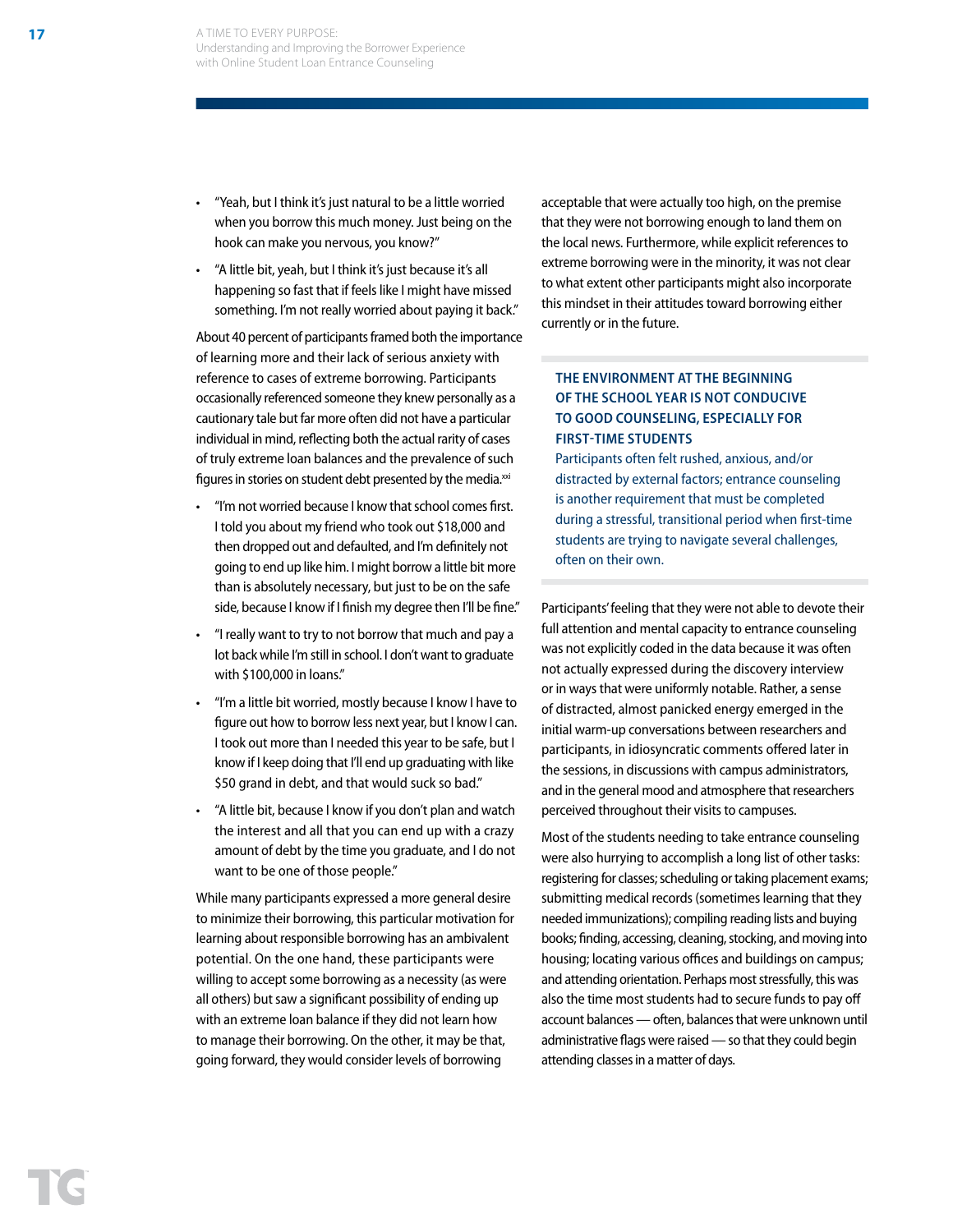• [*While reading about the Master Promissory Note*] "I have not [*yet signed the MPN*]. I was busy moving in and getting the first couple days of school started. If I had done this over the summer I probably would have already been through most of it, but it just had weird timing this semester where it just all happened at once. These past two weeks have been kind of crazy for me, and I keep telling myself I'll look it up, but I don't have Internet at home yet, and whenever I'm on campus I'm not really thinking about this."

On most campuses, a number of tangible signs suggested that most participants had more pressing matters on their minds. Many campuses had set up "counseling workshops" in computer labs, where first-time borrowers clicked through their entrance counseling en masse while student employees or financial aid staff circulated to help them quickly progress through the module, even offering tips on how to get through it more quickly. While the actual learning taking place in such workshops was questionable at best, their absence would likely have been even more problematic. On a campus that did not have such a workshop, one participant stated that he had tried to complete entrance counseling on his own in order to receive a federal loan but had given up, finding it too hard to complete, and gone back to trying to borrow a private loan.

• "I tried to borrow from Sallie Mae, but I guess the financial aid office found out because they emailed me and said I should borrow a subsidized loan from the government instead, but I would have to do the entrance counseling. I tried to, but I couldn't figure out how to get through it, so I tried to go back to Sallie Mae. They make it so much easier. You tell them your information, and they can send you everything in the mail. I probably would have done that instead, just to get it taken care of, but then they told me that you guys were coming … "

Participants often communicated at the beginning or near the end of sessions that they had a limited amount of time or needed to leave immediately after they had successfully completed the counseling. Their reasons differed widely but all reflected demanding, busy schedules.

- "Is this almost done? I'm scheduled to take a tour in 15 minutes, and I still have no idea where anything is."
- "Just so you know I only have about half an hour before I need to leave for work." [*Most of the sessions lasted over an hour, but with a combination of cutting the survey and interview portions of the session and the participant rushing through the counseling, she was able to leave in time.*]
- [*Asked afterward if he was concerned about having finished the counseling too quickly*] "Not really. I mean I might have skipped over some important stuff, but I don't think I could've really focused right now anyway since I knew that I needed to get this out of the way to get my loan. I think I read enough to know that, right now today, most of that information isn't going to make much difference anyway. It's more important to figure out where my first class is, you know?"

### **II. Counseling Module and Debriefing**

As participants progressed through the online entrance counseling module, researchers observed their behaviors, noted their comments, and asked them open-ended questions to encourage further commentary. Researchers also made video recordings, which were then reviewed and coded to develop a more formal and granular dataset of the user experience. This was then used to explore and verify researchers' preliminary findings, which were hypotheses based on their notes, observations, and impressions during the sessions. The findings presented below represent the preliminary hypotheses supported by the encoded data.

## **THE MODULE'S EXPECTATIONS FOR USER KNOWLEDGE DO NOT ALIGN WITH THEIR ACTUAL KNOWLEDGE**

The entrance counseling module assumes that users know things they do not know. This is a pervasive and multifaceted issue that pertains to vocabulary and financial aid/student loan concepts, navigation of the module, current financial information, and future career and financial information.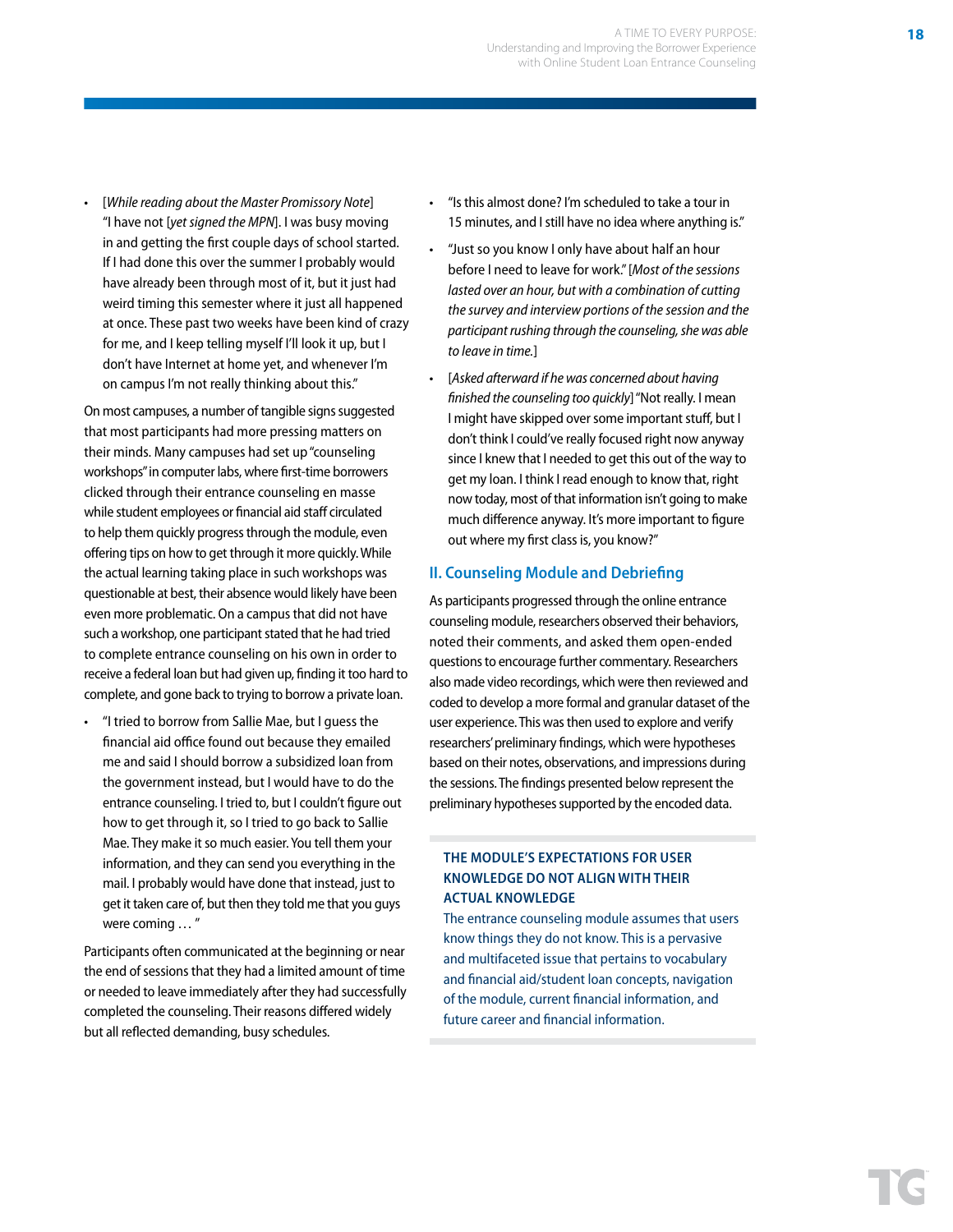#### **Specialized Vocabulary and Concepts**

Participants are regularly confused by the vocabulary in the entrance counseling module. While material defining many key loan-related terms appears near the beginning of the module, it comes after a substantive section in which users are expected to enter detailed information about the loan they are about to take out as well as any student loans they will take out in the future. Vocabulary is not the sole obstacle to comprehension; issues of unknown current and future financial information and lack of introductory guidance would hinder effective use of the tool even if the vocabulary were fully explained. However, unfamiliarity with various terms and concepts, such as federal and private loans, the various federal loan programs, and interest subsidies, confused almost all users.

**Repayment Period - The maximum time** period over which you must repay your federal student loan. The repayment period may range from 10 years to 30 years, depending on loan amount, loan type, and repayment plan.

Loan Fee - A fee charged for each federal student loan you receive that is a percentage of the total loan amount you are borrowing (gross amount). The loan fee is deducted proportionately from each disbursement of your loan. This reduces the actual loan amount you receive (net amount). You must repay the gross amount. You can find your loan fee amount in a disclosure statement you will receive before the first disbursement of your federal student loan.

Even while and after reading through the sections describing basic concepts pertaining to federal student loans, many users struggled to understand key terms and concepts. While about two-thirds of users who commented on these sections said something positive about the importance of establishing the fundamentals from the outset, about 40 percent of commenters (overlapping somewhat with the group that expressed appreciation) also remarked that they found the descriptions and explanations complicated and difficult to grasp. Users also struggled to determine which explanations applied to their specific circumstances, with fewer than 10 percent making the extra effort to

cross-reference documentation from their financial aid office to ascertain which information (loan types, halftime, student types) applied to their individual case.

- "I like that they're defining everything up front, but the definitions are kind of hard to follow. The language is really specific, like a contract or something."
- [*After finishing the module*] "Some of it got really wordy. Some of the jargon — it look a while for me to get used to. I was probably getting used to it by the time I was on the third section. By then I knew what they were talking about."
- "[*Of loan types*] I didn't even know there were that many kinds. Well, I'm probably going to Google those later. So, I'm going to have to look that up because I

don't even know the difference, really, other than if something is subsidized or unsubsidized."

- "Wait, so which loan type do I have? Because I am not going to read all of this for every single one when I know I'm only getting one loan."
- "If they can't tell me how [participant's school] defines half-time enrollment, then what's the point of including all this extra stuff [*referring to detailed description of ways of defining half-time enrollment*]? All I really need to know is that if I drop below a certain number of hours, then I might have to start paying in six months, right? What's so hard about that?"

Users frequently seemed to struggle to truly learn new terms and concepts before proceeding to the next sections, especially when the explanations were lengthy and/or written with undue technical precision and elaboration. Conversely, users regularly expressed appreciation when the material explained concepts simply, concisely, and with helpful examples or illustrations. This was most evident in users' reactions to the section explaining simple interest ("Interest Accrual", on page one), which were exclusively positive. Users often remarked on the tone, the simple diction, and the helpfulness of an example. One user expressed this particularly well by contrasting it to a previous section:

#### **Interest Accrual**

Federal student loans made after June 30, 2006 have fixed interest rates.

Direct Loans are "simple daily interest" loans. This means that interest accrues daily. The amount of interest that accrues per day is calculated by dividing the interest rate on your loan (as a decimal) by the number of days in a year, and then multiplying that by the outstanding principal balance.

For example, on a \$10,000 Direct Unsubsidized Loan with a 6.8% interest rate, the amount of interest that accrues per day is \$1.86:

#### $(0.068 / 365)$  \* \$10,000 = \$1.86

• "Okay, this part is way better than that last one. Like, 'the entity that holds your loan promissory note'? What does that even mean in, like, practical terms? And what's a 'promissory note,' anyway? Here they only use words that everyone knows, and then they have an example just in case."

The following section, "Capitalized Interest," received more mixed reviews. Users again appreciated the fairly simple terms and the inclusion of an example. However, borrowers often became confused and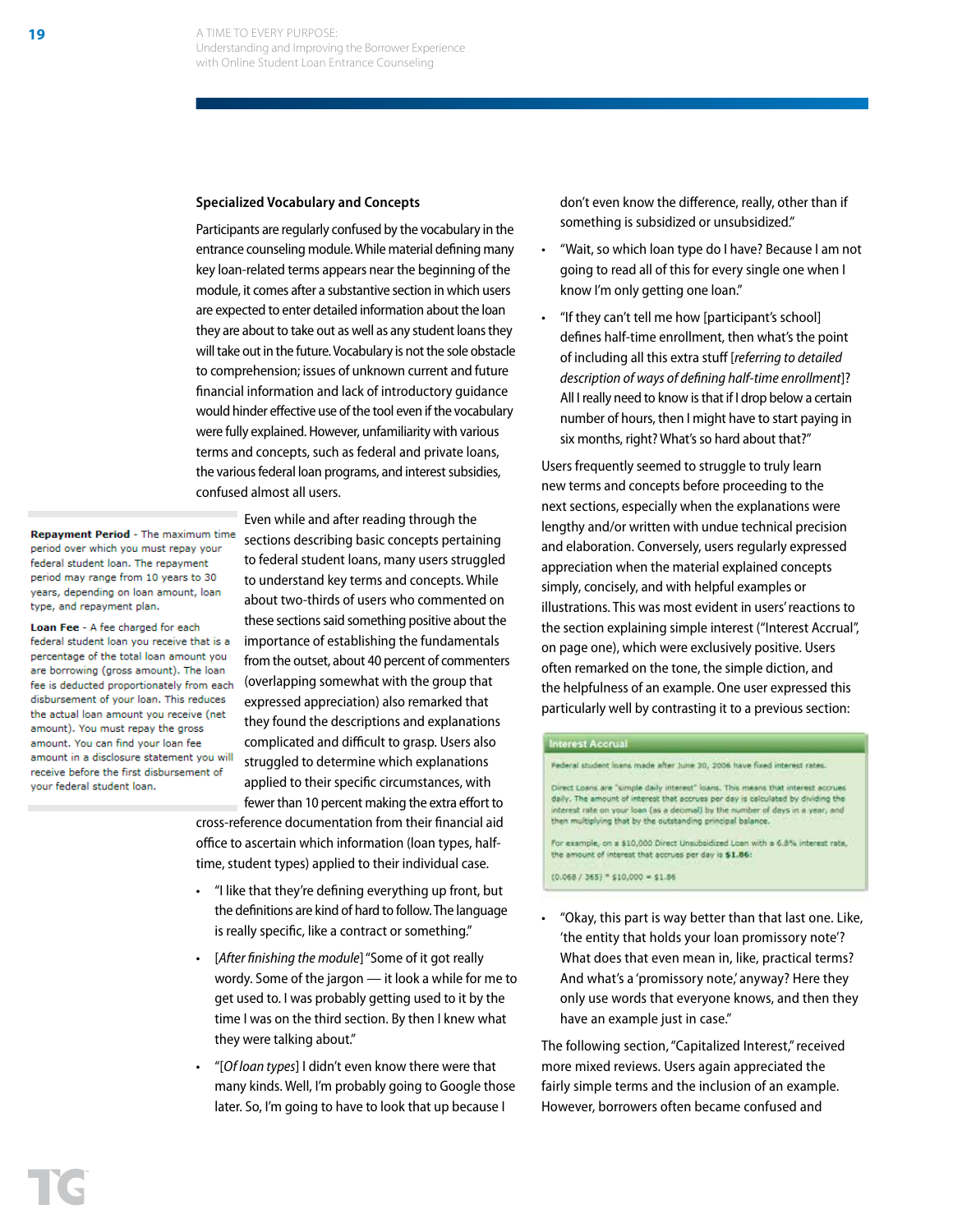#### **Capitalized Interest**

If you are in a deferment in or forbearance in for 6 months, the loan will accrue erest totaling \$340.

If you don't pay the interest, it is capitalized (added to the outstanding principal balance). You w ill be charged interest on the increased outstanding principal balance of \$10,340. The amount of interest that accrues per day will increase to \$1.93:

 $(0.068 / 365)$  = \$10,340 = \$1.93

Under most repayment plans, this capitalized interest will increase your monthly payment and the total amount you pay over the life of the loan.

reacted negatively when the text failed to indicate that it was using the same example scenario from the previous section. Users were also confused by the text describing capitalization in the context of deferment and forbearance, terms with which they were unfamiliar.

• "It's getting kind of jargony now … it's a lot of these [*indicates deferment and forbearance*] vocabulary words there, and I just learned those vocabulary words. So, I'm kind of like, trying to piece it together."

It would be more logical to either discuss capitalization in the context of an unsubsidized loan at the end of the grace period or to broach the topic after introducing the user to deferment and forbearance, though the later material on those topics has issues of its own. As it is, requiring users to have or to acquire an understanding of deferment and forbearance before they can learn about capitalized interest unnecessarily confuses readers. Furthermore, it suggests that interest capitalization is relevant only in the context of difficulties in repayment, which can cause users to classify it erroneously (along with a high percentage of the entire module) as information that will become relevant only in years to come and therefore can and should be ignored for the time being.

#### **Navigation**

Users often struggled with the basic mechanics of navigating through the module. Although they were able to resolve almost 80 percent of navigational snags themselves, these issues were still a source of notable irritation. About a third of users did not realize that the question elements were mandatory until they were prevented from proceeding past the first page by their failure to answer one or more. In these cases, users almost always identified and corrected the problem based on the automatically generated error message(s) that appeared at the top of the screen.

There are one or more errors on this page

You must go to Step 2: Your Funds This Year before continuing to the next topic.

| <b>Your School Expense Budget</b>        |                                                                                                                |        |                      |  |
|------------------------------------------|----------------------------------------------------------------------------------------------------------------|--------|----------------------|--|
|                                          | Complete the two tabs below.                                                                                   |        |                      |  |
| <b>Expenses</b>                          |                                                                                                                |        |                      |  |
| <b>Funds</b>                             |                                                                                                                |        |                      |  |
|                                          | Based on what you entered, you will have enough funds to pay your expenses.<br>Check out our video on YouTube. |        |                      |  |
| Step 1<br><b>Your Expenses This Year</b> |                                                                                                                | Step 2 | Your Funds This Year |  |

The two budgeting tools in the counseling module presented more significant navigational challenges. After figuring out what the budgeting tools were for and the information that would be required to use them effectively, more than threequarters of users decided to skip past them without inputting their information (issues with these tools are discussed at greater length in later sections). These users were prevented from advancing to the next page because they had not clicked on the tabs to go to step two of these tools . Of those who received this error message, more than half immediately clicked the second tab and about 20 percent found it after a short time, but the remaining third required a prompt, hint, or direct intervention from the researchers to find it (though more users may have solved the problem independently had the researchers not been present). Furthermore, almost half of users who had initially skipped the second step after determining (correctly) that the tool would not be helpful at this time actually entered information into the "Step 2" tab after receiving the error message, presumably only because they thought that inputting the information was required to proceed. On both tools, time, energy, and patience were wasted first by users not realizing that they would have to go to step two to continue, then by users' difficulty in locating step two, then by users entering information into the tool under the misapprehension that they had to despite it adding no value.

• "Wait, it says I have to go to step two. I scrolled all the way down and I never saw a step two [*scrolls down and back up the page*]. Oh, it's this, isn't it? It's confusing how this whole time it's been based on scrolling down and now you're supposed to go to the next tab before going down."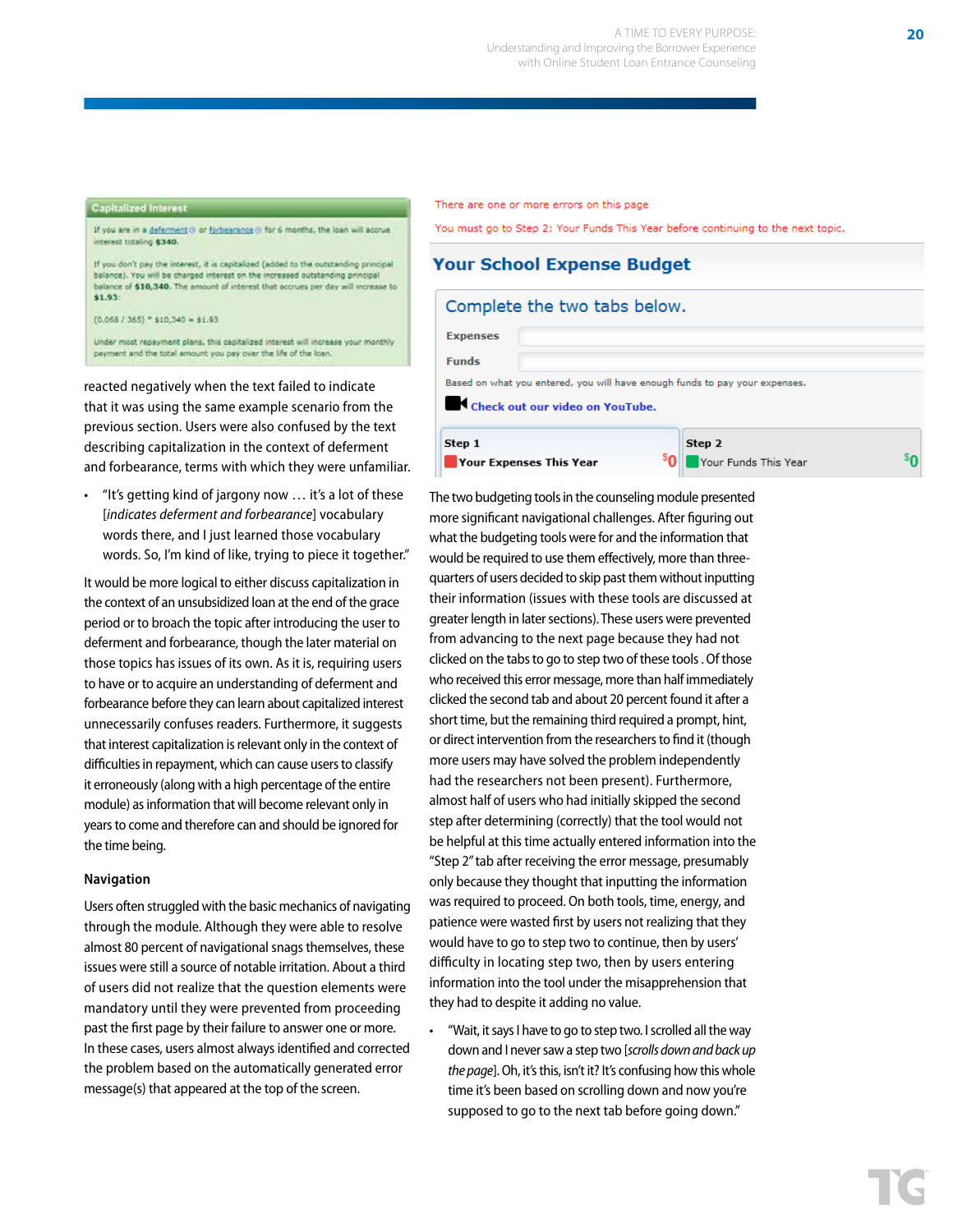Understanding and Improving the Borrower Experience with Online Student Loan Entrance Counseling

#### **Add loans below:**

Your estimated student loan balance should reflect what you think you'll owe when you graduate. Use the "Add Loan" feature to add the loan amount(s) you think you'll owe by the time you graduate. If you're not sure what you'll owe, you can use the following figures:

#### Average debt for a single year of college: \$6,707.50 Average debt of a 4-year college student: \$26,830\* Interest rate: 6,8%

\*College expense data is publicly available on-line at College Navigator.



#### **Current and Future Financial and Career Information**

Numerous elements of the module, in particular the budgeting tools and other calculators, assume that borrowers will either know or be able to make usefully accurate guesses regarding fairly minute details of their current student loan borrowing, all future student loan borrowing, current expenses, current revenues, and expenses and revenues during repayment, whenever that will be. User responses to the calculator tools are generally negative, reflecting the calculators' reliance on information that users do not have and/or concepts they do not understand, as well as the irrelevance of many of their lessons and inaccuracy of their outputs for first-time borrowers.

• "Well it asked how many months until you get out of school, and I don't know, so I just kinda left it blank."

This unfortunately common pattern first occurred at nearly the very beginning of the module in the "Add Loans" feature, which asks users to input all of their future student loans, including loan types, interest rates, and principal amounts, on the premise that "your estimated student loan balance should reflect what you think you'll owe when you graduate." In a partial recognition that this might be difficult for users who are usually just beginning postsecondary education and have no experience with student loans, the module provides the average debt for a single year of

college (without specifying which programs the figure is based on), the average debt of a "four-year college student" (without specifying whether the figure refers to graduates of bachelor's degree programs or students who have been in any college for four years), and the "average federal student loan interest rate," which is erroneously listed as 6.8 percent and does not reflect the way interest rates are currently set for Direct loans. Average figures are not available for students in non-four-year sectors, who make up more half of all first-year undergraduate students; and there is no indication of either the wide range of average debt figures or the fact that the median debt, which is a better indication of a typical student, is generally about half the average.xxii

To make matters worse, this segment is followed by a question asking users, "As of today, how much do you owe in student loans" — despite the fact that the question is actually asking for the total estimated indebtedness at graduation based on the information they have just entered. Predictably, this was a frequent source of confusion.

Users also had negative reactions to the two budgeting tools — the first intended to help users create a budget for living expenses while in school, the second intended for loan repayment after leaving school. In almost all cases, users who criticized the tools also qualified their criticism, adding that the tools could be helpful if they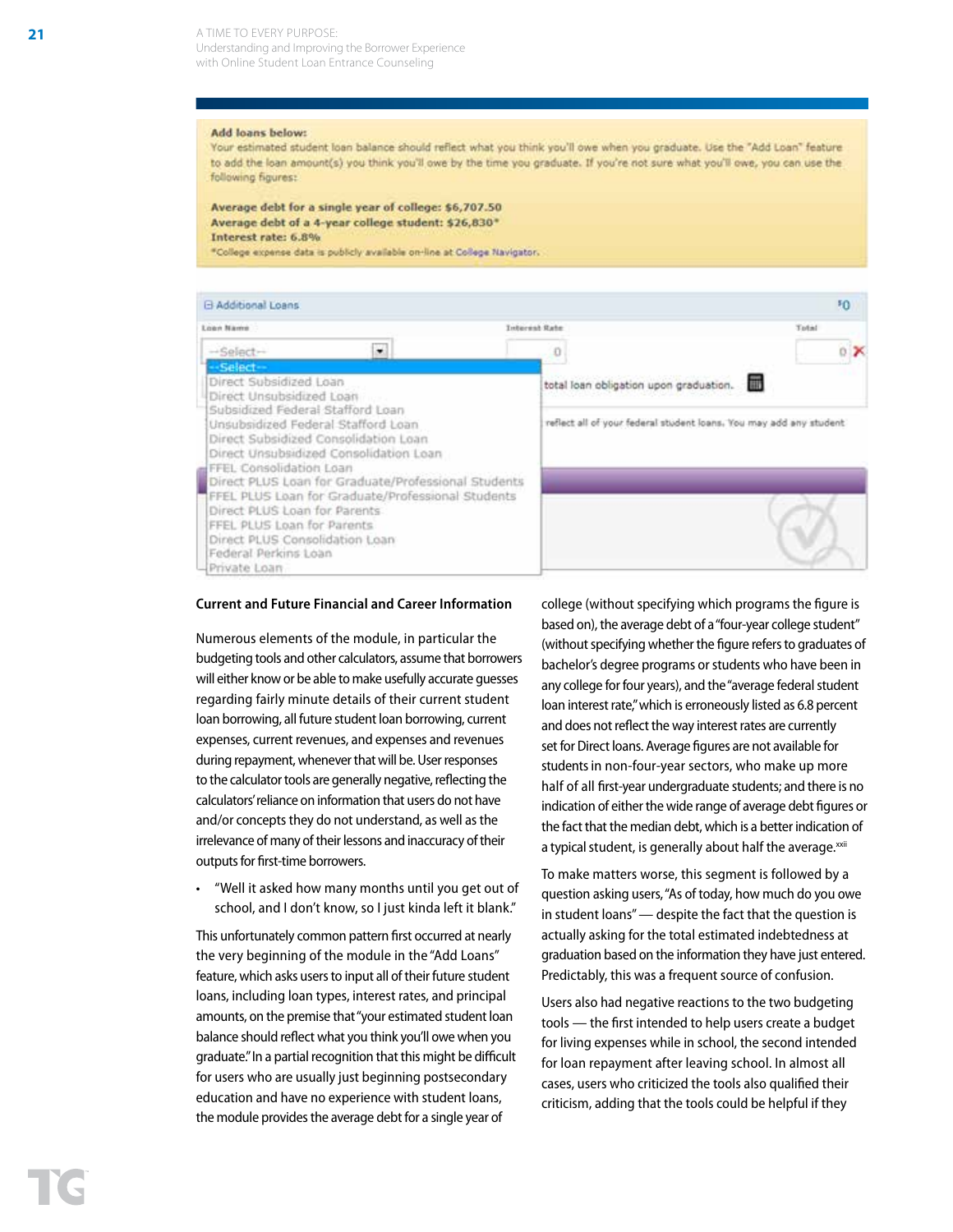were easier to understand and if they were presented months or even years in the future, when users would have more of the necessary information (e.g., income while enrolled, post-college income, or cumulative borrowing). Complaints regarding the current usefulness of the tools were considerably more common for the repayment budgeting tool than for the in-school tool (100 percent vs. about 85 percent, respectively), as users were able to make use of the in-school tool when they met the following conditions:

- 1. Accepted the automatically populated estimates of educational and living expenses as accurate or knew enough to edit them;
- 2. Had detailed information regarding their grants, scholarships, etc. on hand;
- 3. Knew how much help they could expect from family;
- 4. Knew whether they would be working during the semester; and
- 5. If working, knew how much they would be earning.

Users who either had this information or could estimate it (and also discerned proper navigation of the tool) were able to make full use of the tool; however, even these users often expressed the same uncertainty in the accuracy of the figures and were almost never prepared to use them in making decisions about borrowing.

Users found that both tools were difficult to interpret and navigate and were not useful given their present circumstances. However, they saw the in-school budget tool as far more relevant than the repayment budget tool. More than three-quarters of those who questioned the value of the in-school budget tool made comments suggesting that they saw it as being potentially valuable in the near term. For instance:

- "I see what they're trying to do, like I get it, but I don't know if I'm going to get a job or not, and I have no idea how much I spend on food and entertainment and stuff. This would be more helpful next semester, when I know how much everything's going to cost."
- "I know I've got the financial aid letter somewhere and I think I got a Pell grant, but I don't think I've even gotten a bill yet. And I'm not sure whether these are the right costs or not. If I knew for sure then I could try to figure it out, but right now it doesn't really seem helpful."
- "[*Laughing*], I don't even know where I'm supposed to eat or where I'm living and they want me to know how much it costs? The sad thing is, this could actually be useful if they gave it to me like a month from now, when I'm settled in, you know? [*Researchers confirmed that he could return to the counseling module and use the budgeting tools at any time*.] Oh okay, that's cool, but still, why even try to make me do it now?"

In contrast, negative comments on the repayment budgeting tool tended to be more severe and reflected users' exasperation. Users added qualifications about their future usefulness in fewer than a quarter of cases, and the



Enter the amount you expect to receive to help pay for school this year. Refer to your student account to see the financial aid package awarded. If you have not received your financial aid package, refer to the Loan Limits in Understand Your Loans.

| 也 Enter your student aid                      |                |        | \$0  |
|-----------------------------------------------|----------------|--------|------|
| $\boxminus$ Enter your other funds            |                |        | \$۵  |
|                                               | <b>Monthly</b> | Yearly | $\%$ |
| Employment                                    |                | Ω      | 0%   |
| $\blacksquare$ Parental Contributions $\odot$ |                | Ω      | 0%   |
| Prepaid Tuition ®                             |                | Ω      | 0%   |
| Personal Savings                              |                | Ω      | 0%   |
| <b>Other Contributions</b>                    |                | Ω      | 0%   |

Enter data into the fields to view a chart of your funds.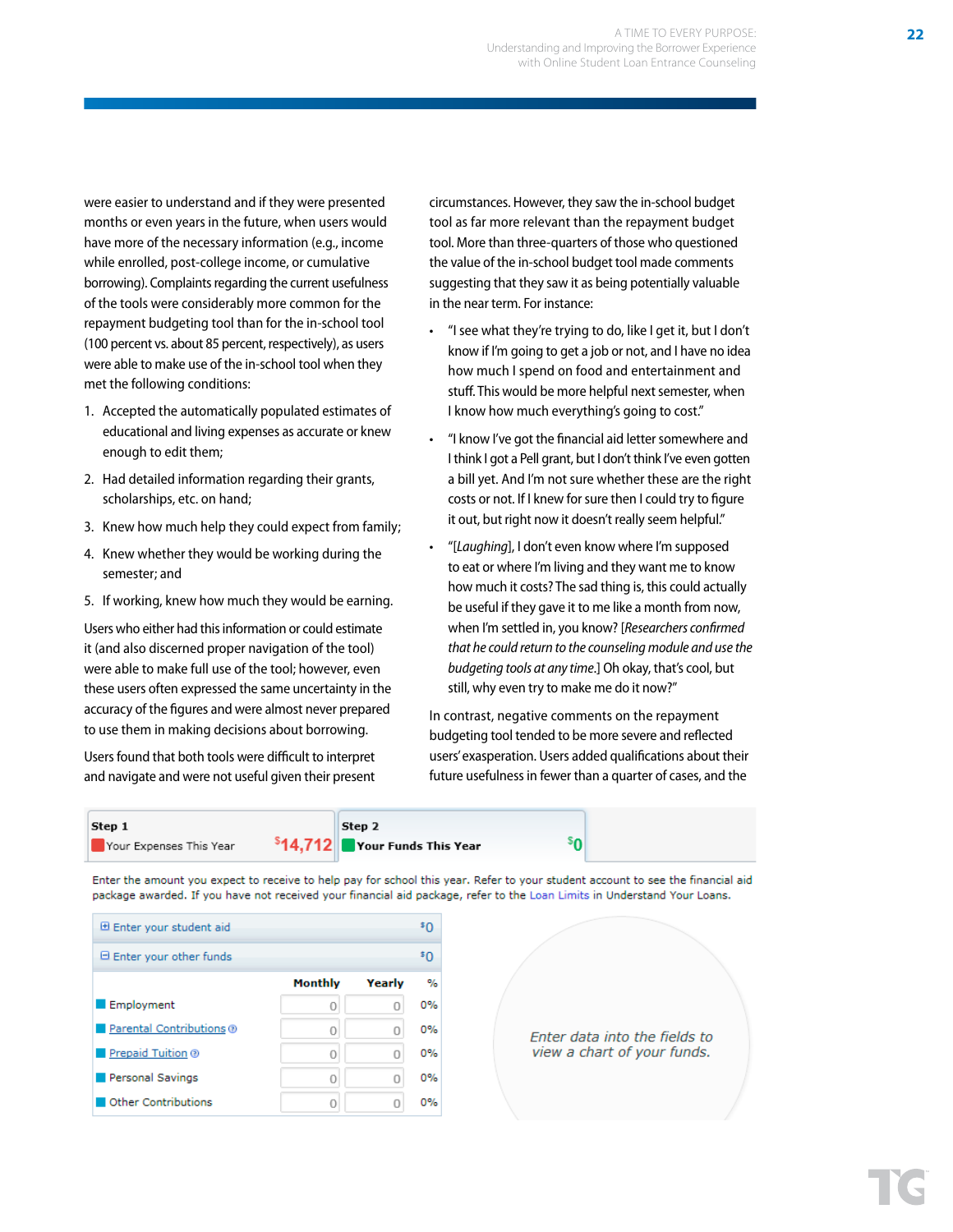qualifications seemed to do less to reduce their frustration and incredulity.

- "Wait, so they want me to put in how much I'm going to owe when all of this is over *and* how much I'm going to be making? That's ridiculous! What's the point of even trying to guess right now? This is for like, four years from now!"
- [*Asked why she had quickly skipped past the tool*] "I read that line about how they were going to start with my balance from the first page, which was a total guess in the first place. What's the point of trying to do something complicated with a number that's still just a guess?"
- "Are you kidding me? 'Enter what you expect to earn annually once you graduate'? How am I supposed to do that? [*Researchers redirect participant to the tool, and he clicks the CareerOneStop link*] Okay, so for this to be useful I'd have to have a career already picked out. I don't even have a major yet. I can just skip this if I want to, right?"

0

Enter what you expect to earn annually once you graduate.

#### **Projected Annual Income** Check the Bureau of Labor Statistics available at CareerOneStop to estimate your future salary.

The other two calculator features, which focus on the interest costs of postponing payments and the benefits of paying interest even when not required to do so, also received negative comments regarding their applicability to present circumstances. However, users also suffered from issues of basic comprehension; in more than a third of cases, users were not able to properly interpret these tools, such that they were unable to tell whether the tool was relevant. Issues with understanding the calculator tools are discussed in the section on calculator design.

## **THE SEQUENCE OF INFORMATION DOES NOT PROMOTE EFFECTIVE COUNSELING**

The order in which information is presented does not reflect the learning needs of users and does not aid them in making responsible borrowing decisions.

Relatively few user comments dealt with the order in which information appears in the module, but those that did were almost exclusively negative. Many users expressed a desire that the module start with the basic financial literacy

and financial aid information that is currently split between the first, second, and fifth pages of the module.

- "I don't know why this [*information on managing expenses on the second page*] isn't the very first thing they have you read. It's too early to get into specifics like with the tool, but it seems like a budget should be the place to start. You have a budget, you get all the grants you can, you try to make it work, and then, if you still need more money, you start in with the loan stuff, not before."
- "I think they should have put this stuff [*financial information on the fifth page*] a lot closer to the front. Not the parts about taxes, maybe, but definitely the credit card parts. Because most of us probably haven't had credit cards before, and I know there are going to be ignorant people who think you can just put it all on a credit card and be fine."
- "They should have the 'Free Money First' part actually be the first thing you read. Like before they start loading you up on all the details about loans, they should try to help people not have to borrow, or at least not have to borrow as much."

As reflected in these and other comments, the most glaring and pervasive issue in the ordering of information is that users need a framework of basic financial concepts and best practices that contextualize student loan borrowing in general before they are ready to grapple with the specifics of the Federal Direct Loan Program. However, even excluding this consideration, users were sometimes confused by the ordering of the loan information. Comments explicitly related to the sequencing of this information were relatively sparse — occurring in fewer than 20 percent of sessions — but they often pointed to ways in which the order might be improved.

- [*After reading the deferment and forbearance bubbles in the Capitalized Interest box*] "So, capitalized interest happens if you don't pay the interest when you have to postpone payments during repayment? It seems like that's something I don't really need to worry about right now."
- "I think they should tell you that the subsidized loan doesn't get interest before they do that whole thing about how interest is going to stack up on you."
- "They should tell you earlier that you can pay it off while you're still in school. I almost didn't see it because I was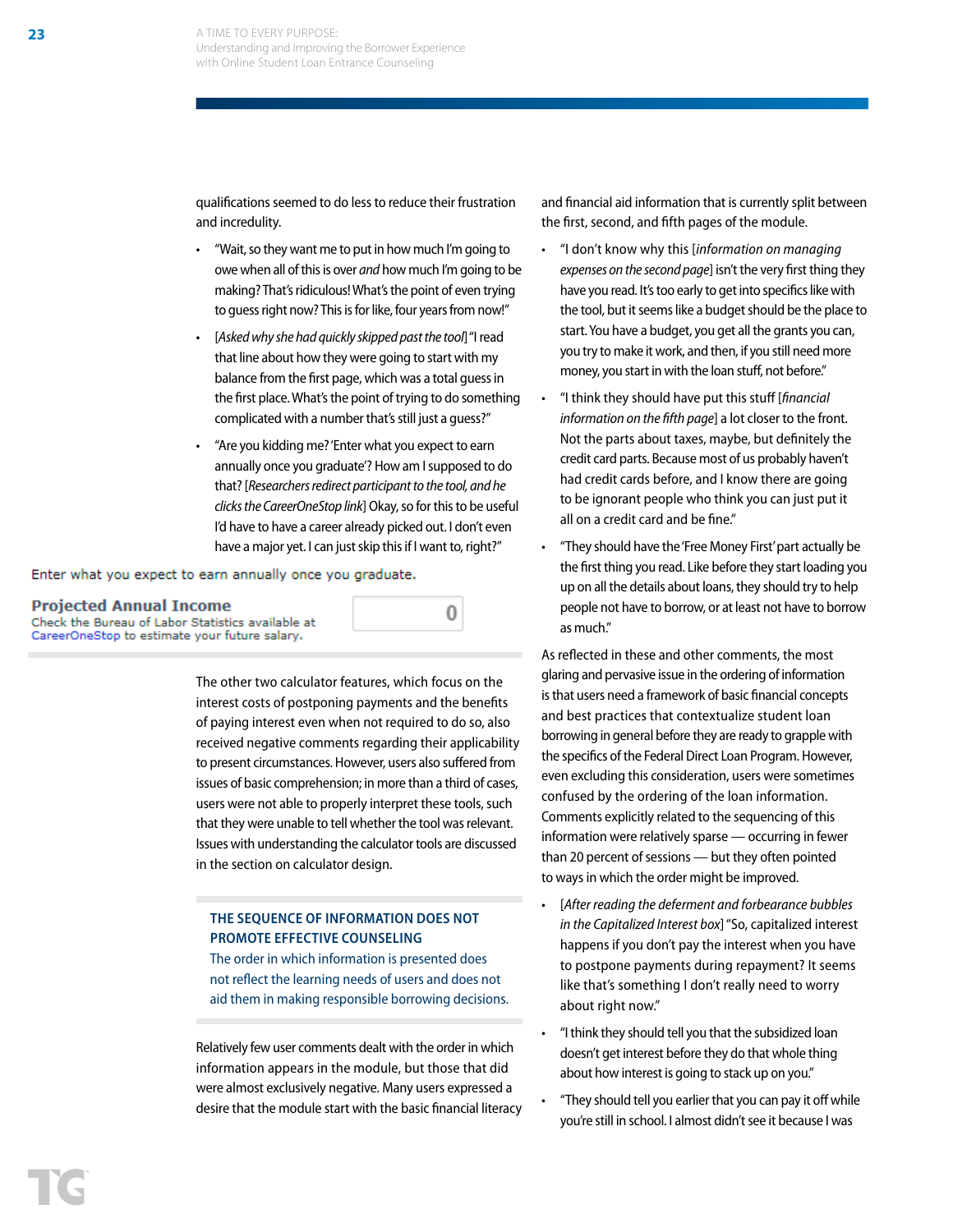just skimming through all of this stuff about repayment because it's not really relevant right now, but then I happened to see that box about paying when you're not required to, and that caught my eye because I definitely want to pay it off faster. But I had assumed this whole section would be about after you leave school ."

These comments, in addition to those desiring that more basic financial information come before the loan information, suggest that a sequence reflecting the ideal chronology of student loan borrowing and repayment would serve users more effectively. This sequence will be discussed at greater length in the recommendations section.

## **MUCH OF THE MATERIAL IS IRRELEVANT TO FIRST-TIME BORROWERS**

Users find a great deal of the textual information to be irrelevant distractions that neither serve their current needs nor correspond to their current or near-future circumstances.

Even if presented in a more user-friendly, chronological order, much of the information would still be irrelevant to users' present circumstances. This timing issue paralleled the issue of calculator tools that were only helpful or even truly usable in a future scenario: the material simply is not necessary or useful for first-time borrowers and will not become useful soon enough to merit close attention.

"I don't know how that would apply to me  $\dots$  I don't know, I just don't see myself not making a payment on this. I mean, god forbid, if I run out of money and I can't, then it's good to know ... but I've never not made a payment. [*The example numbers*] are really big, but that's just because I'm taking out a really small loan … I feel like I'm just an exception. [*Would you prefer to see numbers that reflect your circumstances?*] I think it would help me to understand my own situation, because I'm having to look at all this and then size it down in my head, but I don't have anything accurate."

While instances of irrelevant information appeared throughout the module, users most frequently commented that information was irrelevant, superfluous, or otherwise unhelpful given their current circumstances when reading pages three and four, which cover various

## **Trouble Making Payments**

Even if you're having trouble, keep making your federal student loan payments whenever possible to reduce your debt and the amount of interest you pay over the life of the loan. See Plan to Repay for more details regarding repayment options.

If you need to lower your payments, consider one of the income-driven repayment plans in Plan to Repay.

However, if you cannot afford to make any payments, or your difficulty is temporary, you can temporarily postpone or lower your payments with a deferment or forbearance.

m.

**Deferment** 

You may qualify for a deferment if y

#### **Deferment**

. Allows you to temporarily stop making payments on your federal student loans.

aspects of repaying federal student loans and avoiding default. Much of the repayment information is contained in expandable boxes with questions as headings, e.g., "Who do I make my payments to?" More than 90 percent of users skipped or skimmed at least one of these boxes, about 70 percent failed to click on one or more of these boxes to read the answers, and just under a third skipped more than they opened. Similarly, information comparing the various repayment plans; and describing deferment, forbearance, and the consequences of delinquency and default were skipped or skimmed more often than they were read fully. Asked about this reading pattern, users responded with frank explanations of their logic:

- "I mostly just skipped my way through it. I figure I have a few years to go before I need to be worrying about the whole repayment thing, so I'll learn that stuff then. It just isn't helpful right now, and I have enough on my mind."
- "Yeah, I definitely noticed that I was skipping a lot. It was intentional. I think I read enough to get the basic ideas, like the servicer is important, there's stuff you can do if you can't pay, default is pretty bad. The details don't really matter right now."
- "Oh I totally skipped most of it. Did they really expect me to stop and read all of that? It was bad enough when they wanted me to know how much I'm going to borrow for my whole education, do they really think I should pick a repayment plan and *then* get freaked out about not being able to stick with it? That's totally absurd."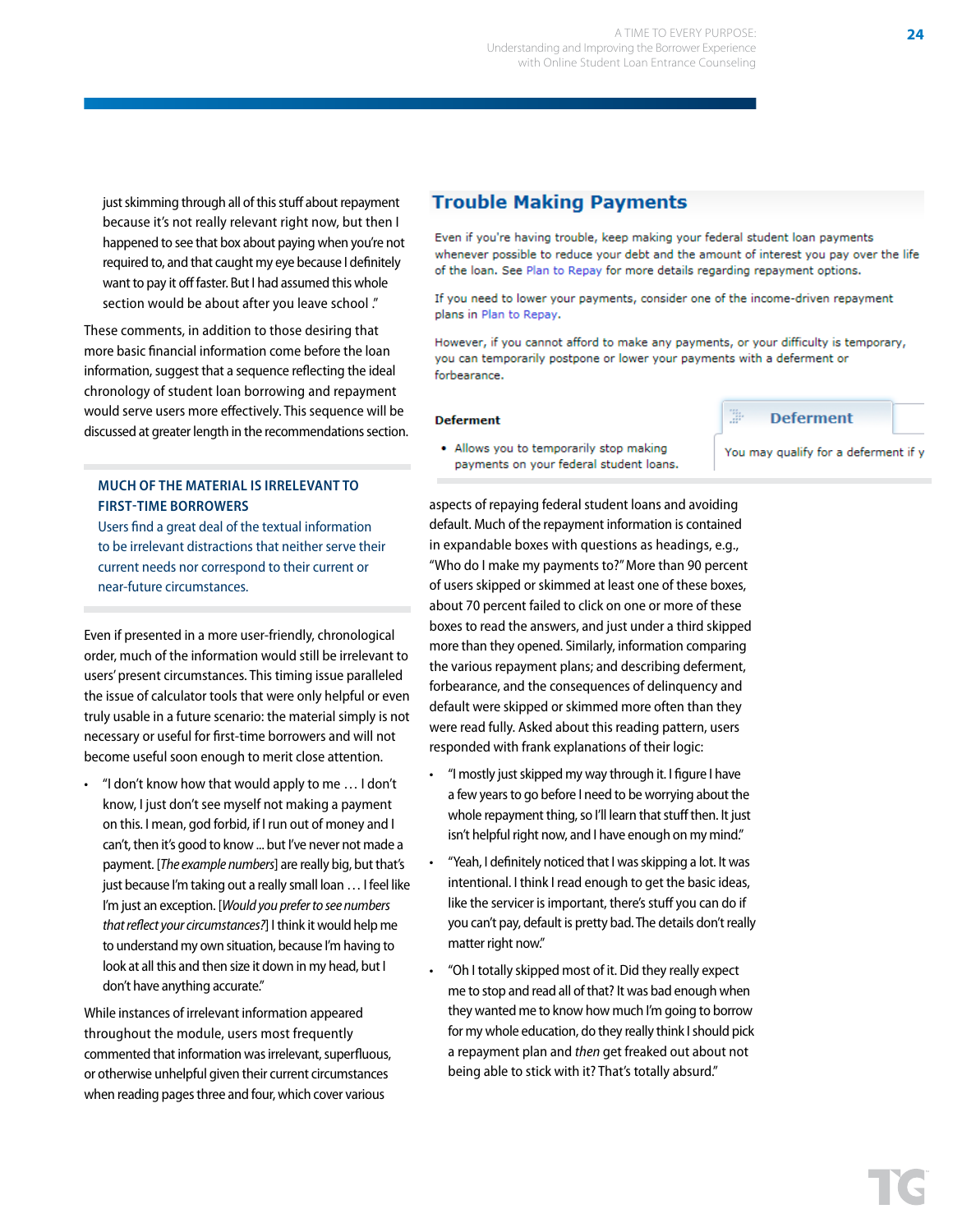Understanding and Improving the Borrower Experience with Online Student Loan Entrance Counseling

#### Interest Savings Calculator

If you can, pay interest during your grace period or periods of deferment/forbearance to avoid having interest capitalized (added to your principal) on unsubsidized loans, PLUS loans, and subsidized loans that have lost interest subsidy.

months

| Outstanding           |          |
|-----------------------|----------|
| Balance:              | \$26,830 |
| <b>Interest Rate:</b> | 6.8%     |

|  | You finish school in: |  |
|--|-----------------------|--|
|  |                       |  |

Potential Savings: \$

<sup>1</sup>When you are signed in, the Outstanding Balance includes:

## **USERS OFTEN STRUGGLE WITH THE CALCULATOR TOOLS**

Besides issues of relevance and unknown information, the calculator tools suffer from complexity, wordiness, and frequent user difficulties in understanding their operations and interpreting results.

Users generally stopped trying to use the calculator tools after realizing what they would be required to input and/ or the function that the calculator performed; but in many cases this understanding eluded users for some time. In almost two-thirds of all interactions with the tools, users expressed confusion or uncertainty regarding their operations. While the use of specialized vocabulary (vocabulary to which most users have just been exposed for the first time and might not yet truly understand) likely plays some role in this confusion, other issues include:

- Non-linear design that does not specify connections between numbers
	- "I don't understand this at all. I put in one number and they combine it with four other numbers and then nine numbers come out? What does this mean? I feel like I need someone to just walk me through this, step by step ."
	- "I would have explanations for what they're putting in here. Like what it means if it's like deferment and then total interest and principle, like what exactly that's saying. Because right now I don't feel like I'm getting anything out of this."
- Lack of clear introductions that describe the operation and meaning of the tool
	- "Wait, it said this was about paying interest during grace and deferment and the other one, but then it's asking how long until I finish school. How is that related?"
	- "I don't see what I'm supposed to be getting out of this. Like, even if I knew all about my expenses and my financial aid, what's the point? Am I supposed to be figuring out whether I can afford to go to school?"
- [*Was that clear?*] "Yeah, I just had to read it a couple more times."
- [*Explaining why he skipped a tool calculating and comparing the cost of deferment and forbearance*] "Well I don't want to postpone it. I read that and I was like, 'Why would I want to postpone it?' … I just don't see the point in giving someone an option to be lazy, to slide farther and farther in debt. I don't see the purpose in it, but I do understand why you have to have it."
- Confusion about pre-generated numbers and the inability to change them
- "But this says \$26,830 with a 6.8 percent interest rate. I'm not going to borrow near that much, and the interest rate for my loan is like four point something, right? Plus, doesn't it matter when you borrow it? Like if I put in 24 months until I finish school, it's going to tell me how much I would save if I made interest payments on \$26,830 at 6.8 percent for 24 months, but that's not right, because I wouldn't have that whole balance the whole time. And is it the difference in what you'd owe at graduation or what you'd end up paying over the whole ten years or whatever, because that's important. It would've been better if they just had an example to show you, 'Hey look, paying the interest even when you don't have to saves you money, and then move on. This was a confusing waste of time."
- Most users did not possess a sophisticated enough understanding of the concepts involved to recognize or articulate the issues identified with the interest savings calculator; however, the comment from the exceptional user above serves to illustrate the difficulty of understanding what some of these calculators are doing.
- Difficulty getting the calculator to output results
	- Users were sometimes confused by the lack of an "Enter" button on screen. The calculators return results when the user inputs information then hits

*Users were sometimes confused by the lack of an "Enter" button on screen. The calculators return results when the user inputs information then hits the return key or simply clicks out of the entry box.*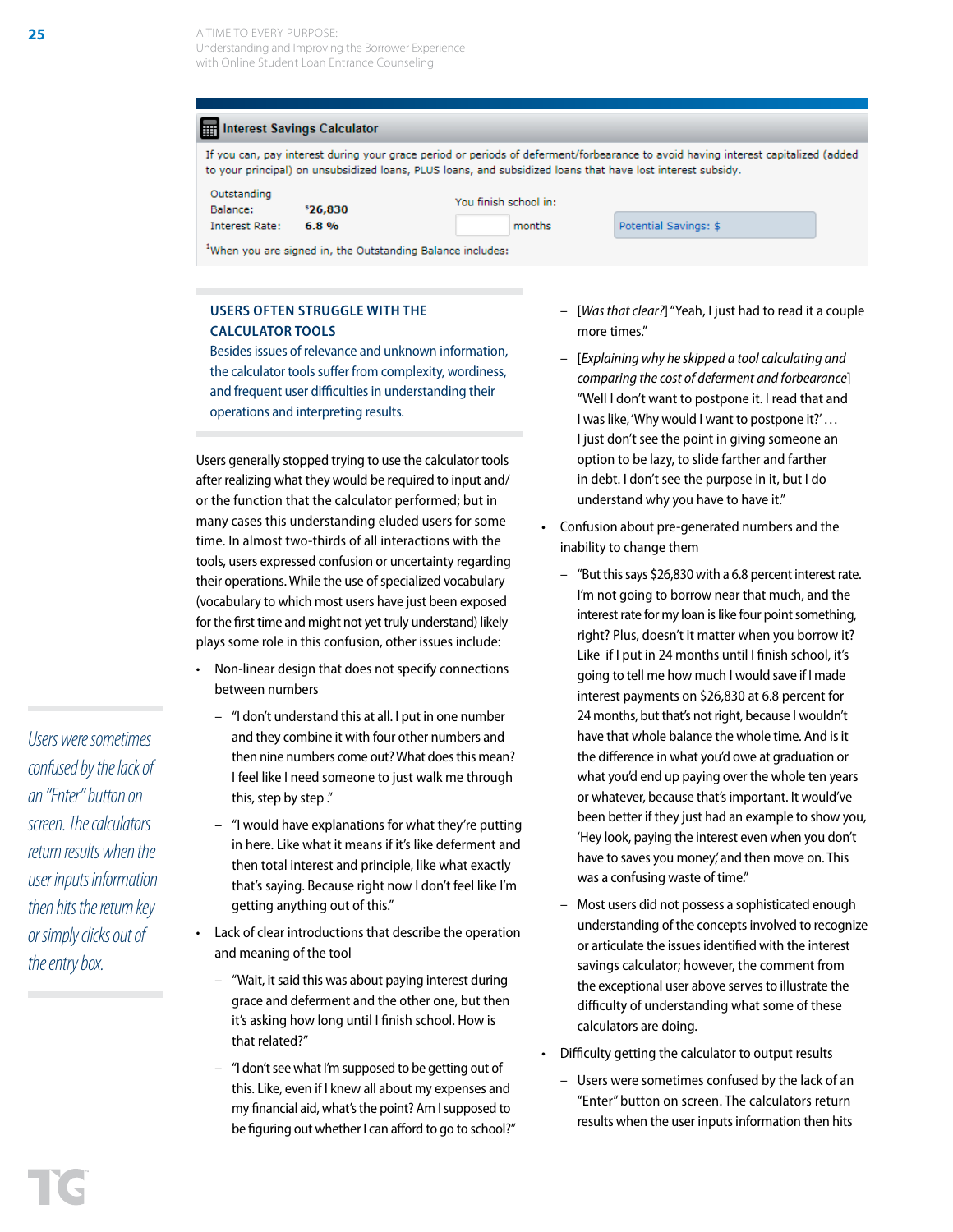the return key or simply clicks out of the entry box. As there is no way for the user to know this and often nothing else to click on, many users scroll down (either looking for a button or giving up and moving on) until the tool is out of sight before clicking and causing the results to generate.

## **USERS STRUGGLE WITH THE AMOUNT AND DENSITY OF INFORMATION**

Users find the module "bulky" and "cumbersome"; there is a lot of information, often in a dense, text-heavy format; and it takes a long time to complete. This length and bulk, combined with other issues — notably irrelevant material — contribute to the tendency to skim and skip information.

The perception of the counseling material as "long," "cumbersome," "bulky," or otherwise burdensome was among the most common themes in user reactions. Users applied this critique to individual elements and to the module overall. When applied to individual elements, it almost always indicated dissatisfaction with the amount and/or formatting of text into traditional paragraphs or long, tightly packed bulleted lists. Users described feeling daunted by "walls [or blocks] of text," a phrase that several used explicitly. About half of users commented on this theme on the very first page of the counseling:

- "It's fine so far, but it seems really wordy. I had no idea it took so many words to explain 'half-time enrollment."
- "I know that it's important to read through it, but at the same time it's really dry and wordy, and it seems like they're making too much effort to account for all of the details."
- "It's weird that they try to put so many details into it. Like for the Master Promissory Note, I feel like they could have literally just said, 'It's the contract that explains the terms and conditions of your loan. Read it carefully and hang on to it.' Done."
- [*On the Types of Federal Student Loans table*] "I like how it's broken down like this. It's easier to read what's what. Instead of just reading it. It's like as you're reading along you'll pick up key parts but you're basically just skimming over it. So having something like this at the bottom of it just makes it easier to understand."

As with the last comment above, users frequently responded positively when information was formatted in ways besides paragraphs. For instance:

- "I like this chart, how they lay out the information based on which year you're in. It's not all relevant to me right now, but still it makes it easy to find what I need and not have to mess with the other stuff."
- "I think these green boxes were good and helpful. I like how it asks the question and then the answer is right there … Those are questions I might actually ask, and then they give you a simple answer."

During the debriefing interviews (and sometimes even sooner), about three-quarters of users expressed an opinion that the entire counseling module took too long, included too much information, and/or had a tendency to pack too much information into too small a space. Review of the UX data also supported the assertion that the density of some elements was an issue. Explicit complaints of high density or excessive detail were far more frequent on the first page, although this can be explained by users' tendency to simply skim the wordier, more detailed information later in the counseling, or to skip it entirely; however, the tendency to skip details later in the counseling can also be attributed to the irrelevance of information on repayment and avoiding default.

Asked about the impact of length and density issues, users frequently said that they became gradually more tired, bored, and/or frustrated. The same marked tendency was observed in users of the exit counseling module, although users of the entrance counseling module were likely saved both time and frustration by their recognition that repayment information did not apply to them and could be skipped without hazard. Whatever the specific reason or emotion, nearly all users indicated that they had begun to rush as the counseling went on, skimming more often and more quickly, and skipping entire elements with greater frequency. The data support the users' perception of their own behaviors, showing that users who commented negatively on the amount, density, or irrelevance of the material skimmed or skipped elements later in the counseling more often than users who did not share these complaints.

*The perception of the counseling material as "long," "cumbersome," "bulky," or otherwise burdensome was among the most common themes in user reactions.*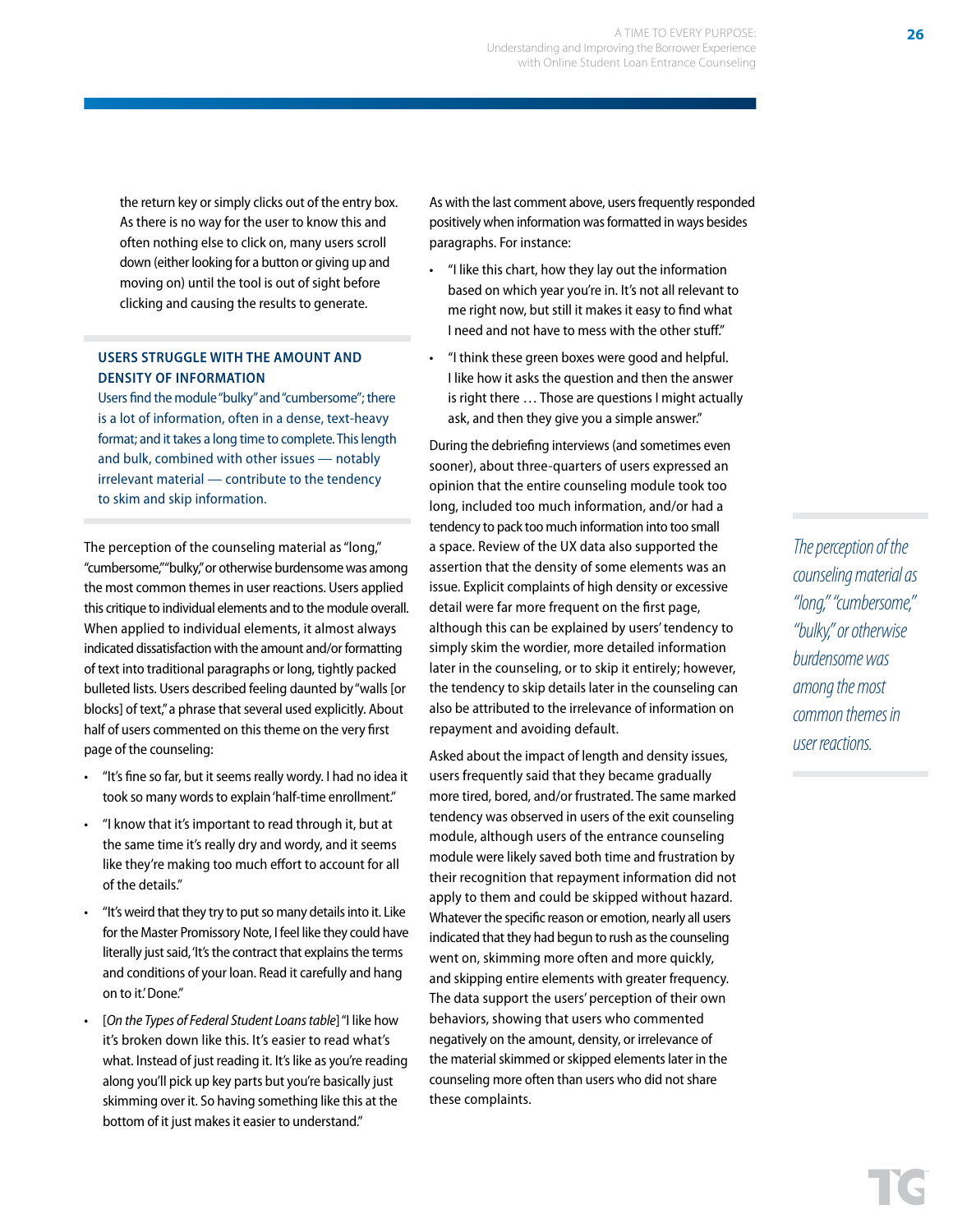A TIME TO EVERY PURPOSE: Understanding and Improving the Borrower Experience with Online Student Loan Entrance Counseling

#### **Check Your Knowledge**

#### Which sources of federal student aid do you have to repay?

- к. Grante
- r Federal Work-Study jobs
- Ÿ Federal student loans
- ť All of the above

#### **C**Incorrect

You must repay your federal student loans but you do not have to repay grants or money from Federal Work-Study jobs.

## **THE MANDATORY QUESTIONS ARE OFTEN UNHELPFUL AND MAY BE HARMFUL**

The question features often fail to impart important information and instead facilitate skimming and skipping.

The counseling module includes a number of questions that users must answer before they proceed to the next page. While these little quizzes sometimes offer borrowers a valuable opportunity to apply important knowledge to realistic dilemmas, they are highly inconsistent and may do more overall harm than good.

The first question asks users to enter their current loan balance into a blank box. Under the heading "Check Your Knowledge" (under which all questions appear), about 20 percent of users interpreted the activity as voluntary and skipped it, only to find later that they could not proceed to the second page without giving an answer. When users entered their balance they were often confused, either by the fact that the question asked for their balance "as of today," (though the right answer was the amount they had added as their estimated eventual balance) or by the perceived pointlessness of simply entering the zero displayed above.

Most of the other questions also ask users to recall a simple point of fact from earlier on the same page, facts that often pertain to the student loan repayment process and are therefore ultimately irrelevant. However, the switch to somewhat more substantive questions, as well as the realization that answering the questions clears the user to proceed to the next page, can cause users to assume that all necessary information is covered by the questions.

Furthermore, users who answered a question incorrectly learned that the module informs users of incorrect responses and allows them to attempt the question again, such that a user trying to complete the module as quickly as possible

could simply skip to the next question and keep trying answers until finding the correct one (although this is, strictly speaking, unnecessary, as users need only attempt the each questions to proceed).

- "So, if you get a question wrong they just let you try again until you get it right? I mean, it's kinda nice just because I don't really care about the repayment information and I can get through it faster this way, but it's definitely not going to teach me anything ."
- "By about the third page I was just scrolling down to the questions and guessing until I got them right. It was convenient, but really they shouldn't let you do that. Then again, the questions should make sure you really learn the key concepts, not test you on some meaningless detail that you're not going to remember anyway."

While only about 20 percent of users seemed at times to be making no effort to find correct answers to the questions, about 60 percent engaged in some form of purely question-based reading at some point in the counseling. For users who had attempted to proceed without having answered a question, this figure rose to more than three-quarters; these users also had a somewhat higher than average tendency to skim and skip elements. While this might support the theory that knowledge of the questions as the mandatory minimum encourages users to treat them as such, it might also be that users who attempted to skip the questions were less invested in the counseling in the first place, though the comments do suggest an impact.

As an aside: when borrowers use the online counseling modules in a college computer lab, where others have taken it before them on the same computer, the answers to fill-inthe-blank questions appear as auto-complete suggestions when they begin typing. Researchers attempted to clear cookies between sessions, but this had no effect.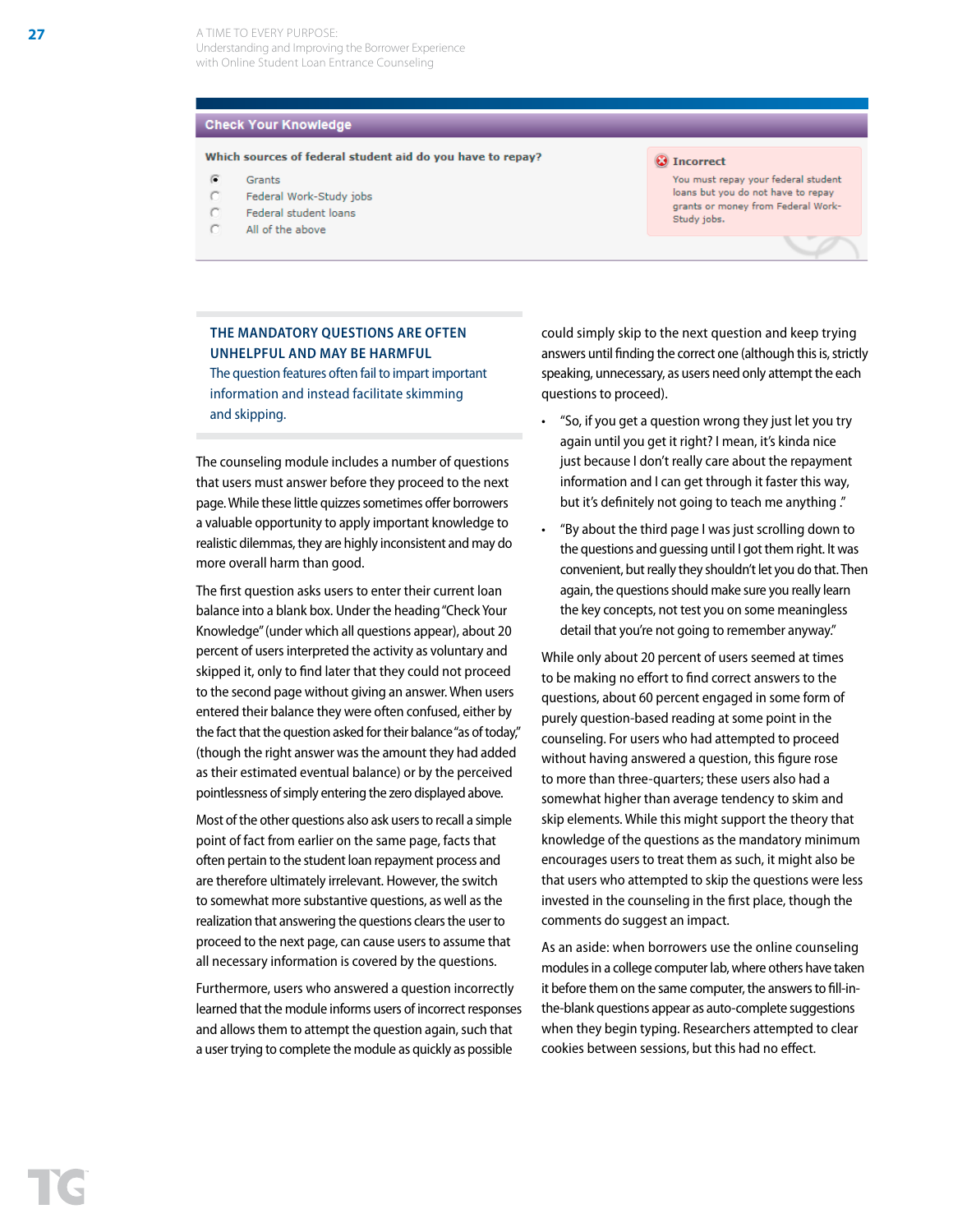## **USERS PREFER TO STAY ON THE "MAIN PATH" THROUGH THE MODULE**

Users regularly fail to follow links to additional information, including the links to the YouTube videos, which users find valuable and effective but misplaced.

At various points in the material, users have the option to click on links that will allow them to learn more about various topics; however, instances of users following these links numbered in the low single digits. User comments regarding the copious amounts of detail included in the main text suggest that this is a product of users assuming that the links would only lead to additional superfluous detail.

• "It says 'Tell Me More' … I don't want to do that right now. I just want to keep going, because there's a lot ahead of me to look through."

While this assumption was generally accurate, it was not correct in the case of the links to YouTube videos at a few locations in the counseling. Users almost uniformly failed to click these links; asked why, common explanations included not having seen them at all, not knowing what the videos were about, assuming that they would elaborate unnecessarily on the sections in which the links were placed (which include the budgeting tool and "navigating repayment" sections, which were often thought of as irrelevant), and not knowing how long they would be. To observe responses to the videos, researchers randomly asked some users if they would be willing to watch one of the videos, and they were kind enough to oblige. Without exception, users who watched the videos found them to be helpful, succinct, appealing introductions to, respectively: budgeting, borrowing best practices, and student loan repayment. Many wondered why they were not embedded at the beginning of the counseling or the tops of pages, where they could better serve the purposes for which they seem intended.

## **B** How do I change my repayment plan?

#### Check out our video on YouTube.

• "I saw the optional videos but I didn't click on them. I didn't know what those were even about. But at that point, if they have all of this on top of the video —

I don't know how long the video was — but I'm not going to bother with the video if you're making me go through all of this at the same time."

• [*After watching the repayment video*] "That was perfect. They should have replaced page three and page four with just that video. It's just enough detail to get the essentials across without getting overwhelmed."

## **USERS WANT TO TALK THROUGH BASIC PRINCIPLES WITH A PERSON**

Overall, the typical user experience with online entrance counseling is defined by the attempt to extract basic principles of personal finance, financial aid, and responsible student loan borrowing from material that presents too many details on too many topics and makes no effort to prioritize fundamentals. Frustrated by the difficulty of the task, many participants sought to learn by pushing researchers into a conversational, counseling role.

Participants frequently tried to engage researchers in conversation about the topics in the counseling, often asking questions to confirm their understanding of the material. Faced with students who clearly needed or at least very much wanted the help of someone familiar with the world of financial aid, researchers generally capitulated to some degree. Maintaining the discipline to simply redirect participants' questions back to the material proved too trying in many cases, though researchers generally asked open-ended questions to confirm the nature and source of the participant's uncertainty before offering supplemental information.

In fact, calling the information provided by researchers "supplemental" is not quite accurate; in most cases, researchers actually provided less information than the written text and simply rephrased the basic concept in question in concise, simple terms. The second most common exchange involved participants rephrasing a concept in their words and then asking whether their understanding was accurate, which it was in almost half of such occurrences. When it was not, researchers would generally point out that they had something wrong and then ask if they could see something in the material that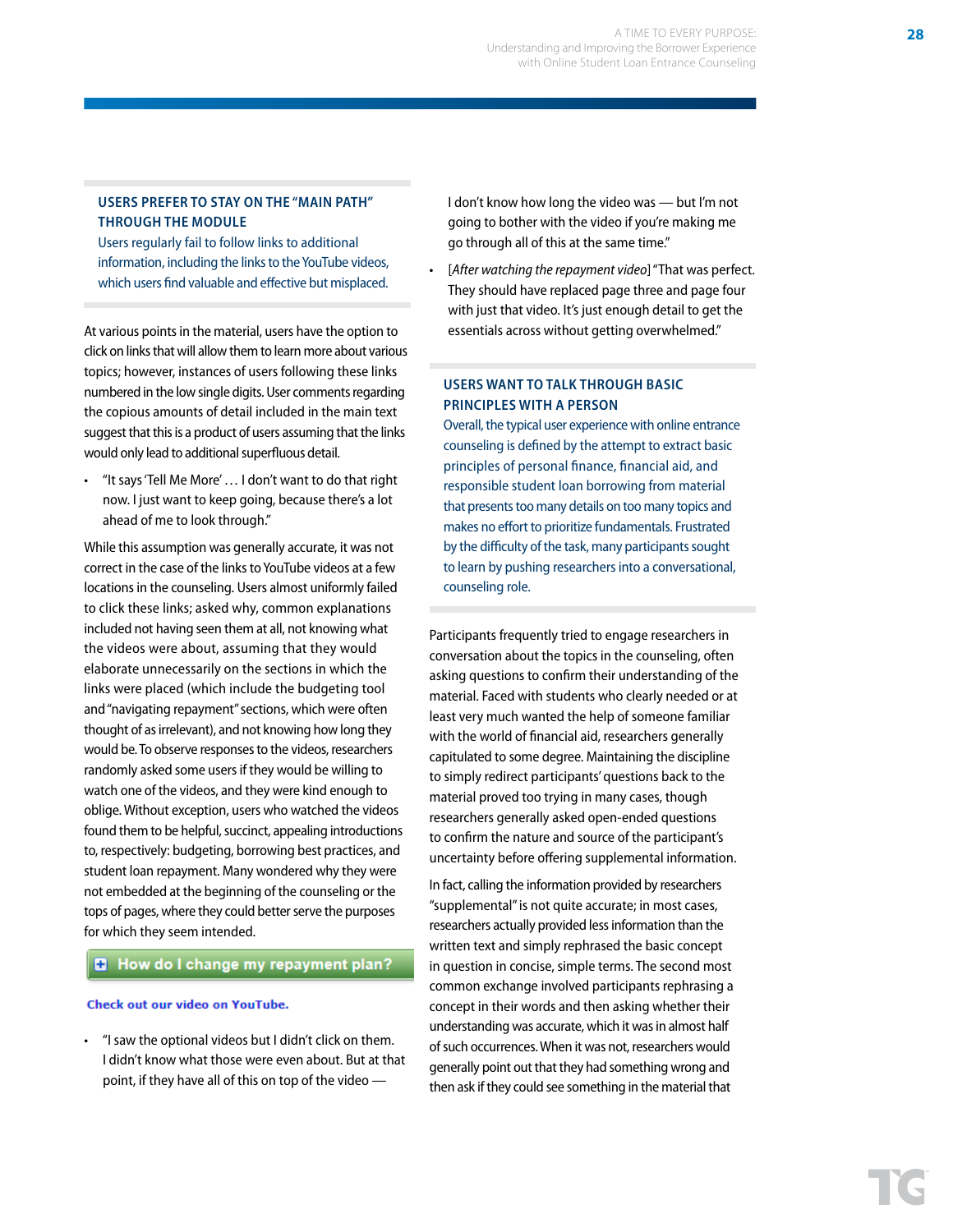would help clear up the misconception. Participants were rarely able to locate the appropriate information and instead turned back to researchers for clarification or correction. The regularity with which about 25 percent of participants (disproportionately enrolled in two-year programs) turned to researchers for information could be yet another indicator of participants' frequent struggle to extract a firm foundation of knowledge from the material while controlling the time and effort necessary to read through all the information. From one two-year student:

• "I don't really like over-thinking things to begin with. So when it comes to stuff like this, I feel more comfortable talking to you than I do on the computer."

## **MOST USERS GRADUALLY DISENGAGE FROM THE MATERIAL, READING MORE QUICKLY AND LESS CLOSELY**

Over the course of the counseling, the user experience evolves like an emptying gas tank, in which (most) users start with a full tank that gradually empties as the user contends with the numerous issues chronicled above. Even when users still feel a need to learn more, they assume that the module contains too much irrelevant material to justify continued engagement.

As seen in the discovery interview, users began the counseling session with motivation and genuine interest in learning about how best to utilize student loans. Informed by a perception of serious hazards in student borrowing, they feel a strong need to acquire a set of useful principles and practices for minimizing their costs and their borrowing. They are ready and willing to learn; in essence, they have a full tank.

Powered by this full tank, users start off on the first page hardly ever skimming or skipping information. In rare instances when users did not read elements more or less in their entirety, they skimmed over sections later identified as unnecessarily detailed; yet, many users read even these sections fully. However, even at this early, optimistic stage, users began to suspect that the module might assume an unrealistic level of knowledge, familiarity, and foresight/planning.

On the second page, users encountered more issues, most notably the unhelpful in-school budget tool, along with the sources of frustration and disengagement identified above. They began to view irrelevant detail not as an isolated incident but as a pervasive, recurring shortcoming, and began not only to critique it but also to modify their behavior in response to it. As users encountered even less helpful material in the repayment budgeting tool and repayment information, the counseling becomes less a source of good ideas to be reviewed and applied and more a procedural hoop to be afforded just enough attention to insure against missing something absolutely critical. Skimming, skipping, and question-based reading become the norm, and users fall back on the understanding that they do not really need most of the information at this very moment, along with the naïve but misplaced belief that answering the mandatory questions correctly means that they are in good shape. This progression of attitudes and behaviors, which leads to users disengaging from the entire endeavor and simply rushing to finish, is illustrated below through a series of quotes from a single, fairly dedicated user (in chronological order) and a conceptual diagram.

- 1. "On the log in, they said [it would take] about 30 minutes, and I'm like [*skeptical noise*]. Maybe for someone who knows what they're looking for; for me, probably not so much. Probably longer. It's wordy, but I do read what they show me, just because I would not feel okay just scrolling through really fast and then just accepting things. I would not be comfortable with that. But I don't know if this is all words. I don't know if I have to input stuff later … I don't know what's coming up. [*Would you prefer to know?*] Yeah, yeah. I guess this is the table of contents up there? That's a lot. But I guess it's stuff you need to know, so I can't complain, it's there."
- 2. "Now it's getting to be a lot in my mind. But it's okay, because I see where I am and I'm almost done with this stage."
- 3. "[My reading] is starting to go more like this [*indicates skimming*]. But the small sections are helping. At least that's better than if it was just a huge block of text. Those are the worst."

*Users began the counseling session with motivation and genuine interest in learning about how best to utilize student loans.*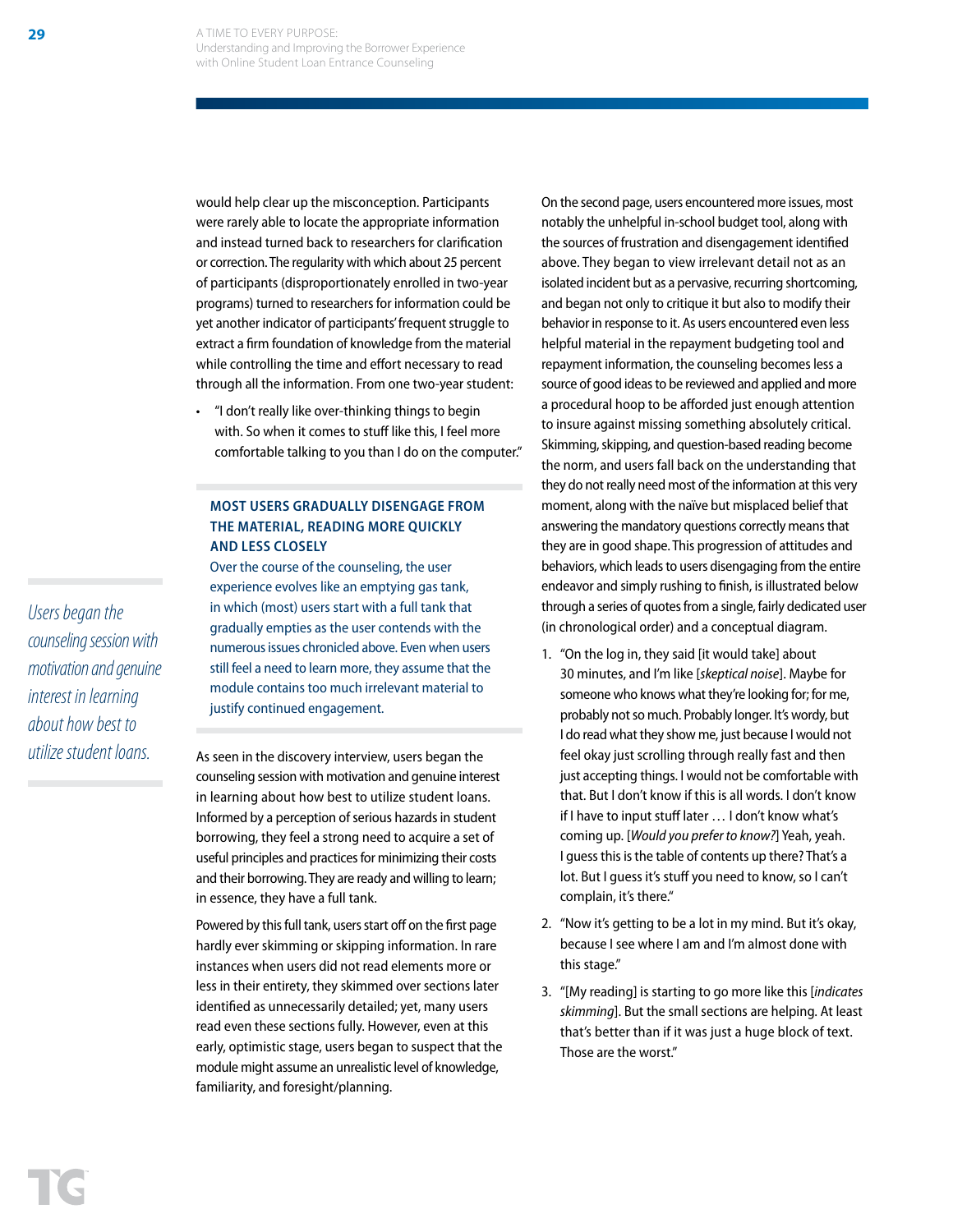- 4. [*On in-school budget tool*] "Yeah, it doesn't really help me … but I feel like they're going to make me do that, if I skip it."
- 5. "I think it's funny that they make you do this all in one go. At least that's how I understood it. Like you can't partially do it? That stinks, because I'm not rushing, but I don't want to be here forever. And your brain kind of wants to check out after a little bit. I'm probably not going to be absorbing as much information now as when I first started this."
- 6. "At this point, if I could go away from the computer, I would. I would take a break."
- 7. [*On repayment budget tool; How are you feeling?*] "Sad … I'm still only halfway, not even halfway, and there's more things I need to input, and … [*audible groan*] I don't even have a job yet!"
- 8. "I'm like [*groans, snaps fingers*]. I've gotta get this done … At this point I'm not even reading; I'm just looking for the numbers [to answer the mandatory question]."
- 9. [*On tax benefits section*] "I'm not gonna lie, I don't know much about taxes … I wish I did know more … When it comes to stuff like this I feel so clueless about it … [*Do you want to keep reading about it?*] Not right now. Later … ? Right now I'm almost done, and they're making me go on this tangent … It makes sense, but right now I'm like over it."
- 10.[*After completing the modul*e] "It was way more than I thought it was going to be … I like reading everything, and I would have if I had gotten a break. I started skimming probably around that third section. Then it was just — they didn't meet me halfway with my effort."

**Interest in learning, with time and cognitive constraints**

> **Reading for practically useful, basic concepts**

**Persistent issues: irrelevant material, dense text, confusion, etc.**

## **Inattention, uniform devaluation**

**Skimming**

**Selective reading**

**Inability to differentiate important info** 

**Severe inattention and frustration**

**Complete disengagement; rush to finish**

*This progression of attitudes and behaviors, which leads to users disengaging from the entire endeavor and simply rushing to finish, is illustrated through a series of quotes and a conceptual diagram.*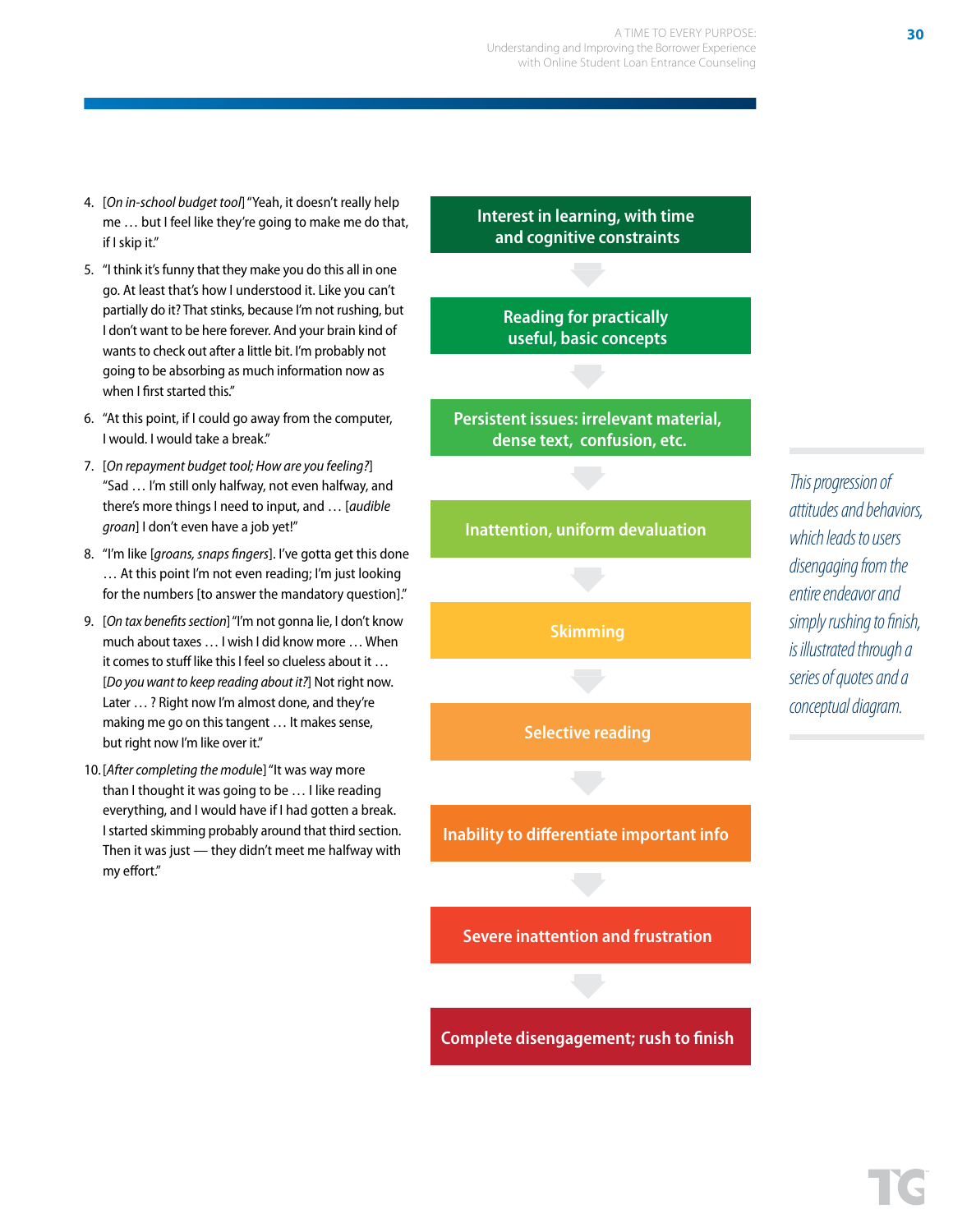#### **III. Surveys**

#### **Pre-Counseling Survey**

The pre-survey presented a list of the topics covered in the entrance counseling module and asked participants to rate both their current knowledge of that topic and the importance of knowing more about it. Ratings were given on parallel Likert scales of one to five, with one indicating "no knowledge" on the knowledge scale or "irrelevant" on the importance scale and five indicating

**TABLE 1. Mean responses to pre-counseling survey (n=33)**

"very knowledgeable" or "essential," respectively. A visual display of these options was presented to encourage the perception of symmetry and promote the usefulness of the mean as a measure of central tendency.

Results from the pre-survey are presented in tabular form, with notable observations following.

|                |                                                                       | <b>Knowledge</b> | Importance |
|----------------|-----------------------------------------------------------------------|------------------|------------|
| $\#$           | <b>Topic</b>                                                          | average          | average    |
| $\mathbf{1}$   | Basic concepts of how loans work (principal, interest, balance, etc.) | 3.19             | 4.60       |
| $\overline{2}$ | When you are and are not required to make payments on a student loan  | 3.23             | 4.65       |
| 3              | Strategies for financing your education while minimizing borrowing    | 3.14             | 4.58       |
| $\overline{4}$ | When you're responsible for the interest on different kinds of loans  | 2.81             | 4.47       |
| 5              | Federal loan programs and how their terms and rules differ            | 2.33             | 4.23       |
| 6              | Limitations on eligibility for subsidized student loans               | 2.60             | 4.33       |
| $\overline{7}$ | Annual limits on borrowing from certain student loan programs         | 2.40             | 4.14       |
| 8              | Creating a personal budget and lowering expenses                      | 3.23             | 4.63       |
| 9              | Loan disbursements and how to manage them                             | 2.77             | 4.37       |
| 10             | Reducing the cost of the loans you borrow                             | 2.49             | 4.67       |
| 11             | How federal loans compare to private bank loans                       | 2.05             | 4.02       |
| 12             | Estimating what you'll owe and earn after you leave school            | 2.81             | 4.53       |
| 13             | Loan repayment plans and how their terms and rules differ             | 2.65             | 4.40       |
| 14             | How repayment will work after you leave school                        | 2.70             | 4.65       |
| 15             | How to change your repayment plan during repayment                    | 2.49             | 4.14       |
| 16             | How to avoid defaulting on your loans during repayment                | 2.51             | 4.51       |
| 17             | What to do if you have trouble making payments on your loans          | 2.28             | 4.63       |
| 18             | Options for forgiveness or cancellation of your student loan debt     | 2.05             | 4.33       |
| 19             | Consequences of student loan delinquency and default                  | 2.60             | 4.51       |
| 20             | How to resolve disputes about your student loans                      | 2.47             | 4.40       |
| 21             | How to simplify repayment through loan consolidation                  | 2.21             | 4.26       |
| 22             | Basic principles of personal money management                         | 4.36             | 4.70       |
| 23             | Income, payroll taxes, and education tax incentives                   | 2.39             | 4.27       |
| 24             | Credit cards, identity theft, and maintaining a good credit score     | 3.24             | 4.70       |

Participants' average ratings of their knowledge of the various subjects tended to cluster between two ("little knowledge") and three ("some knowledge"), so on the whole, participants seemed to believe that their knowledge of most topics is somewhere in the low to middling range.

Higher-rated subjects tended to be more general matters of basic financial concepts — budgets and loan fundamentals — while lower-rated subjects tended to be more specific and pertain to detailed aspects of the federal student loan system, like loan forgiveness and consolidation.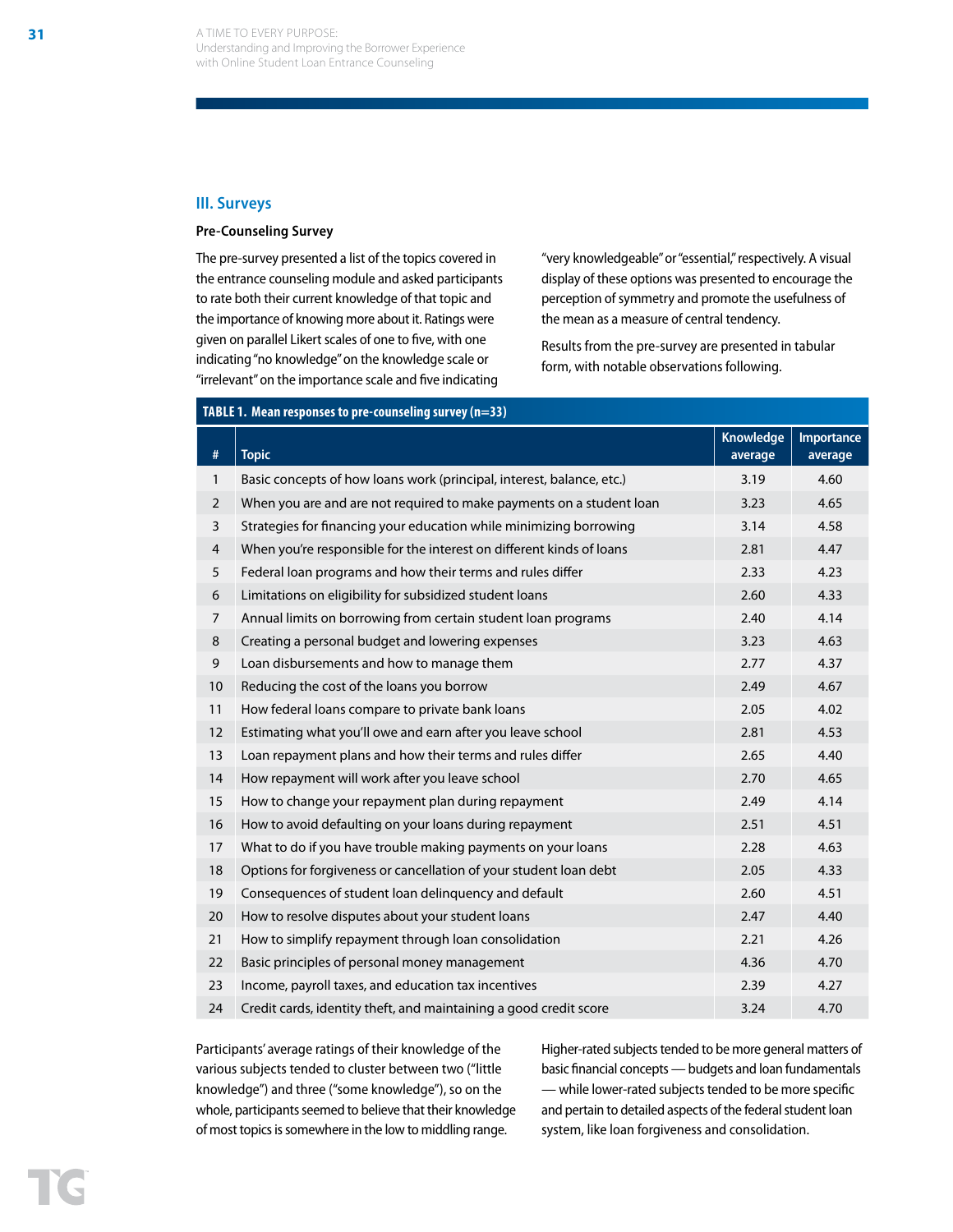On average, participants indicated that they thought it was important if not crucial to learn more about all of the subjects, with every average response falling between 4 ("very important") and 5 ("essential"). With so little variation, it is not surprising that few clear patterns emerge in terms of differences in importance between the topics. Examining which topics fell above and below the median score of 4.47, it seems that the clearest pattern rests on the level of detail involved in the topic. Participants rated several topics pertaining to the specifics of repayment fairly low, but they did the same for details regarding the federal loan programs. On the other hand, topics that seemed more general and focused on basic principles both before and during repayment tended to receive higher ratings. It would be easy to read too much into these slight variations, but they do reinforce and add possible nuance to what was seen in users' behavioral patterns while reading (or skipping through) the counseling module: It is not necessarily the case that first-time borrowers reject any information about the future of their loans; rather, they reject information about both the present and future of their loans that they perceive

as unnecessarily and counterproductively detailed given their current position, preferring information that establishes fundamental concepts.

#### **Post-Counseling Survey**

After finishing the counseling module, participants completed a short survey on their experience. Participants were asked to rate their agreement with a series of statements on a one-to-five Likert scale, with one indicating strong disagreement and five indicating strong agreement. The table below presents the percentage of responses that are in agreement (four or five) with the statement in question in the column "Agreed." Based on previous research, the column to the right ("Agreed (exit)") gives the percentage of responses in agreement with the same statement regarding the online exit counseling module. As much of the material is shared verbatim between the two modules, the comparison suggests the impact of being a first-time borrower, new to student loans and higher education, as opposed to being on the verge of graduation and repayment.

| <b>TABLE 2. Percentage of responses answering in the affirmative (n=36)</b> |                                                                                       |               |                      |  |
|-----------------------------------------------------------------------------|---------------------------------------------------------------------------------------|---------------|----------------------|--|
| #                                                                           | <b>Statement</b>                                                                      | <b>Agreed</b> | <b>Agreed (exit)</b> |  |
| 1                                                                           | I would have done counseling differently if I had been alone.                         | 30%           | 21%                  |  |
| $\overline{2}$                                                              | Being observed made me feel inhibited or uncomfortable.                               | $0\%$         |                      |  |
| 3                                                                           | The interview questions helped me articulate my thoughts.                             | 90%           |                      |  |
| $\overline{4}$                                                              | Online counseling took longer to finish than I expected.                              | 39%           | 32%                  |  |
| 5                                                                           | I felt frustrated when trying to complete counseling.                                 | 23%           | 18%                  |  |
| 6                                                                           | Counseling taught me new things.                                                      | 78%           | 79%                  |  |
| $\overline{7}$                                                              | The text/information was relevant and important.                                      | 81%           | 82%                  |  |
| 8                                                                           | The text/information was easy to understand.                                          | 36%           | 61%                  |  |
| 9                                                                           | I could easily find additional information/help.                                      | 58%           | 76%                  |  |
| 10                                                                          | Things I learned in counseling will help me in the future.                            | 89%           | 89%                  |  |
| 11                                                                          | Screens had the right amount of information.                                          | 50%           | 53%                  |  |
| 12                                                                          | The interactive elements (calculators, budget tools) were easy to use and understand. | 44%           | 74%                  |  |
| 13                                                                          | The interactive elements were helpful.                                                | 56%           | 74%                  |  |
| 14                                                                          | I always felt I knew what to do next.                                                 | 31%           | 61%                  |  |
| 15                                                                          | It is clear how screen elements (pop-ups, expand/collapse, recalculate, etc.) work.   | 31%           | 89%                  |  |
| 16                                                                          | The overall look and feel of the site is pleasing.                                    | 58%           | 58%                  |  |
| 17                                                                          | Counseling was easy to complete.                                                      | 50%           | 76%                  |  |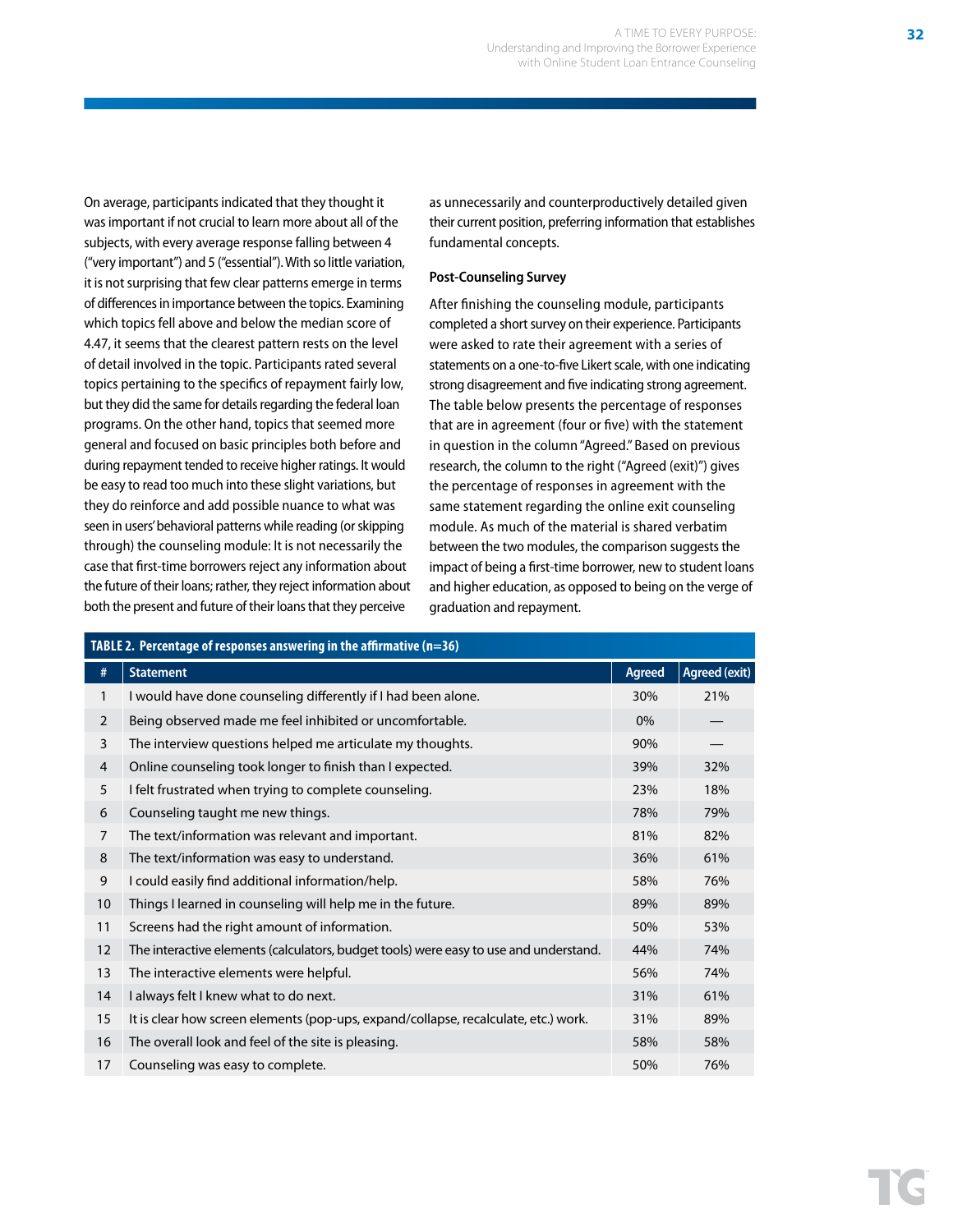In and of themselves, these figures offer no definitive indication as to whether they should be considered positive or negative, comforting or troubling, etc. However, comparison to the responses given by participants in TG's 2014 study of exit counseling casts the entrance counseling module in a distinctly negative light. True to the findings of the UX testing, the first-time borrowers were far more likely to struggle with the module in a variety of ways. The following differences (entrance counseling participants vs. exit counseling participants) are particularly striking:

- Ease of understanding the information (36 percent vs. 61 percent)
- Ease of understanding and helpfulness of the interactive elements (44 percent vs. 74 percent and 56 percent vs. 74 percent, respectively)
- Ease of progressing through the module (31 percent vs. 61 percent)
- Ease of using the on-screen elements (31 percent vs. 89 percent)
- Ease of completing the module (50 percent vs. 76 percent)

While it was expected that first-time borrowers would struggle to comprehend the technical student loan information and utilize the calculator elements, the extent of the gap in general navigation of the module was not anticipated. It may have been that new students simply felt more comfortable expressing difficulty compared to graduating students — as new student borrowers, they may have felt it more acceptable to experience issues — but other explanations could come into play. For instance, the extra attention and energy that first-time borrowers must expend simply to comprehend the content might make them less attentive to navigation, where exiting borrowers might find the information easier to understand and/or less crucial and focus more on proceeding through the module. The ability to navigate online learning and information systems might also develop during the college years as students utilize campus systems, course management software (like Blackboard), tax software, and other purposedriven online modules. Whatever the specific cause, it seems clear that the content, elements, and design of the online

counseling modules (which, recall, are largely similar), are far better suited to exiting than first-time borrowers, though they are not particularly effective for exiting borrowers either (see *From Passive to Proactive*, a previous report in this series).

On the other hand, given users' propensity to skip over information on repayment and default and to comment on its irrelevance, it is not clear exactly why they tended to agree that "the text/information was relevant and important." One possible explanation is that users were thinking more about the text they actually read and not what they skipped, or that they were considering importance and relevance in a general sense that did not account for present circumstances, i.e., "while information about student loan default is not relevant *to me at this time*, it is both important and generally relevant to student loans." A number of factors may have biased the results in a positive direction. The survey ought to have balanced the number of statements framed in positive and negative light (positively/negatively "keyed") to control for acquiescence bias, which is the tendency of a participant simply to agree with the statement at hand.<sup>xxiii</sup> Social desirability bias may also have affected the responses of participants who did not wish to appear overly sensitive or whiny and downplayed their criticisms on that account.xxiv

Moreover, both the spirit of the survey questions and the particulars of the qualitative data must be contextualized. The survey asks that participants judge the entire counseling module on the aspect in question. For instance, on question 8, a participant might ask herself, "Do I agree that, on the whole, the information in the counseling module was relevant and important?" Even if that participant had encountered multiple instances in which the information was superfluous, she might agree with the statement on the grounds that the large majority of the information was both relevant and important. There is no reason why a few instances in which the statement was not true should be privileged over the majority of times when it was; if anything, the participant might disregard entirely the one of two notable counter-examples as anomalies to be discarded. In any event, the discrepancy illustrates the dangers of over-reliance on survey data and the importance of deeper qualitative analysis through observation and conversation.

*While it was expected that first-time borrowers would struggle to comprehend the technical student loan information and utilize the calculator elements, the extent of the gap in general navigation of the module was not anticipated.*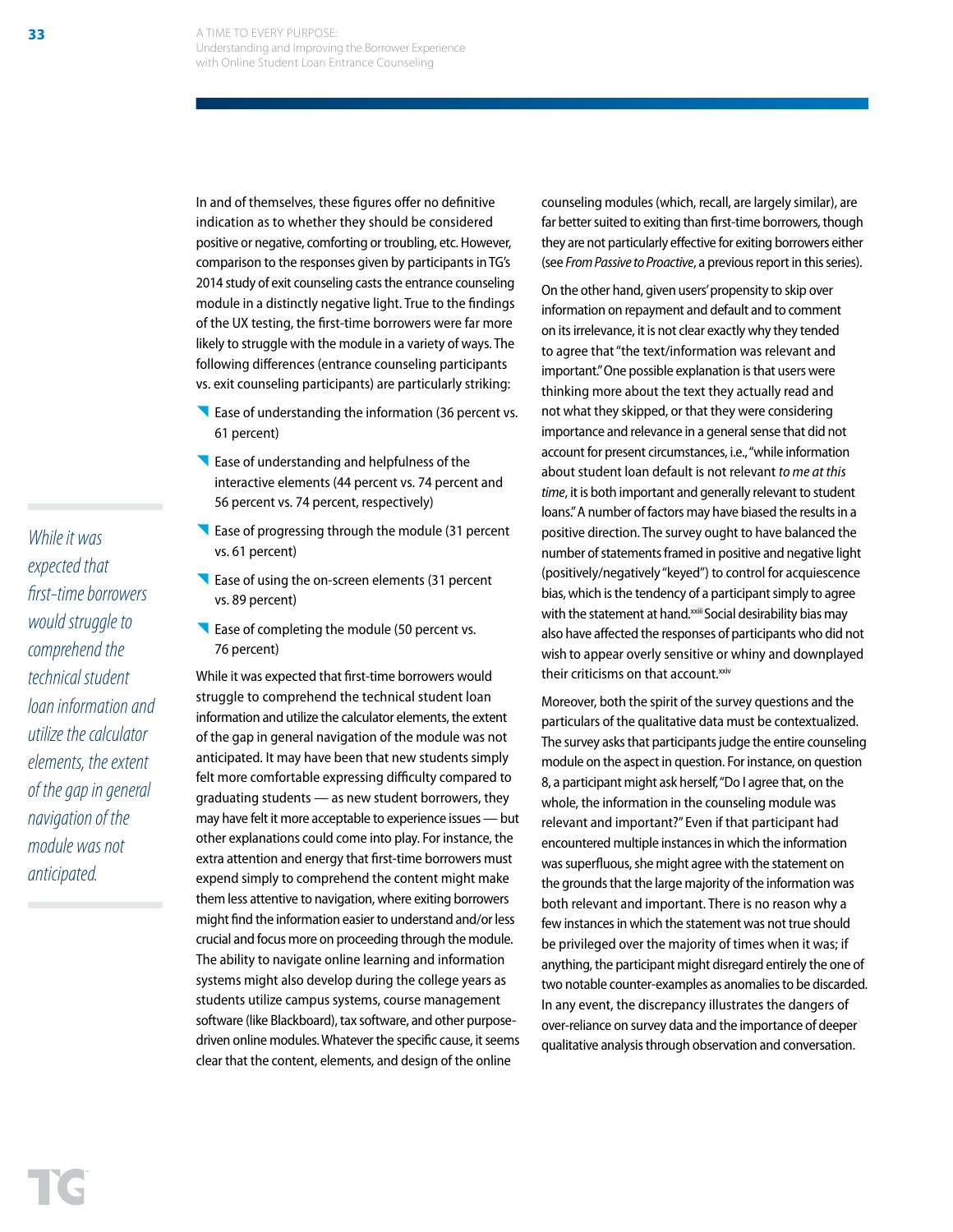## **RESEARCH LIMITATIONS AND DIRECTIONS FOR FUTURE RESEARCH**

As with all research projects, conditions of scarcity dictated that the research design omit certain considerations for the sake of providing answers to the research questions that were as complete and helpful as possible given available resources. In this case, that meant favoring qualitative depth, interpretive reach, and explanatory power over quantitative precision and exacting assessment. This approach facilitated an analysis of the "what", "how, and "why" of behavioral patterns, but it did so by sacrificing definitive insight into how often those patterns occur, whether they correlate with student traits (demographics and so on, though a few hypotheses in this vein were advanced in the section on the discovery interview), to what degree they impact learning and long-term outcomes, and other matters better explored with a quantitative design.

Besides inherent limitations on the sorts of questions it can address, the qualitative approach can suffer from issues regarding the generalizability of findings from sample to population. Intuition may suggest that patterns observed in the experiences of 36 participants cannot be extrapolated to the experiences of all undergraduate participants, but this largely depends on the type and framing of the findings. Crucially, the analysis makes no attempt to identify findings that rely on subgroup distinctions, like age, race, gender, etc. As the entire study sample is analyzed as one group, the question becomes to what extent that group reflects the population of students who use ED's online entrance counseling module. Unfortunately, while national surveys can provide demographic information for student loan borrowers, demographic data on users of the entrance counseling module are not readily available, so a true comparison cannot be made.

Instead, the most glaring discrepancy between the sample and the population that should be completing entrance counseling is the possibility that a substantial number of first-time borrowers are completing entrance counseling weeks or even months before they arrive on campus. Completing counseling earlier has the potential to significantly reduce the levels of stress, inattention, and cognitive overload that the average user might experience. On the other hand, without research that records the actions of unwitting users as they complete the module, there is no simple way of knowing whether borrowers who complete

the counseling requirement ahead of time leverage these advantages into a more effective learning experience. They would likely experience many of the same issues with navigation and irrelevant material, though perhaps with less severe consequences. Furthermore, staff members at many of the financial aid offices in the study conveyed that they often heard from their borrowers that their parents had completed the module for them or that they had rushed through it as fast as possible to clear the hurdle. An experiment in which a financial aid office informed a random group of incoming students about the entrance counseling requirement prior to arriving on campus and informed others after their arrival, then compared their knowledge and financial outcomes at some point in the future, could shed light on the subject, although the ethical implications may be problematic.

Other possible limitations concern the impact of the researchers' presence on participant behavior during the test. Although the two-on-one research design eliminated the bias (often present in focus groups) introduced by social dynamics between participants, even the strictest adherence to research protocols cannot eliminate the existence of a social dynamic between participant and researcher. The study attempted to explore this possibility by including it on the post-counseling survey and mentioning it during the debriefing interview. Most participants seemed to think that, true to instructions, they had gone through the counseling in more or less the same way they would have had they been alone. The 30 percent of participants who said otherwise all felt that they would have been prone to moving through the counseling more quickly, with more skimming and skipping and no effort to find answers to their own questions in place of asking questions of the researchers. As these behaviors were well documented in the data regardless, this suggests that the research setting moderated the tendency to rush, introducing a conservative bias. As marked as the tendency was for the study participants to gradually disengage from the material as they proceeded, the dynamic is likely far more common and severe for unobserved users.

Two glaring holes currently exist in research in effective student loan counseling. One could be filled through advanced user testing incorporating an automated tracking system, which records such minute data points as exactly

*Completing counseling earlier has the potential to significantly reduce the levels of stress, inattention, and cognitive overload that the average user might experience.*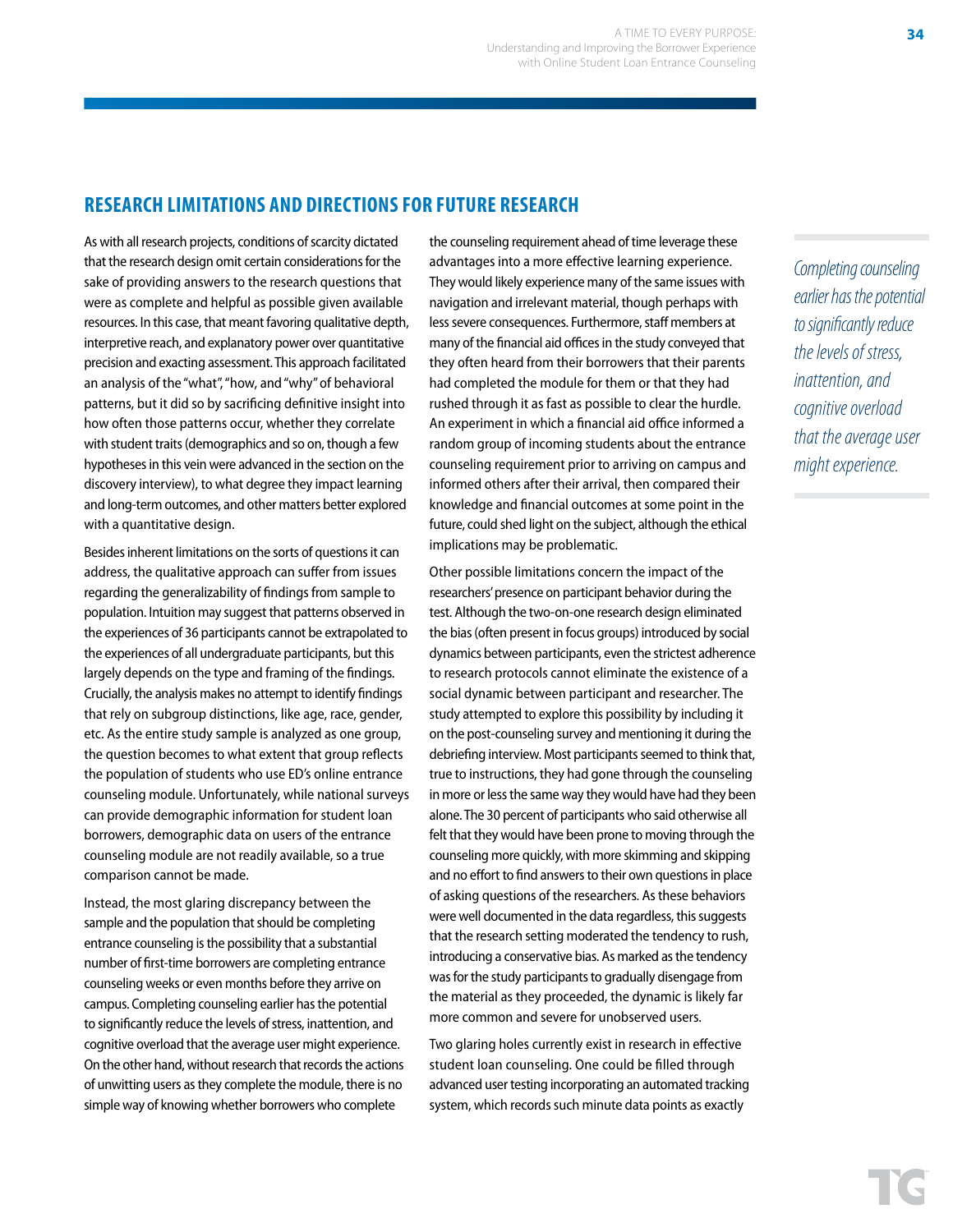*Initial evidence from text message and email based outreach efforts indicates the possibility that relatively minor, low-investment interventions, often relying on technology and automation, could result in significant improvements.*

where on the screen users look on screen and for how long and enable observation without the knowledge of the subject — again, an ethical gray area. The other would require a properly randomized or quasi-experimental study comparing student loan knowledge, knowledge retention, and/or even longer-term outcomes in borrowing, academics, repayment, and financial health depending on different counseling treatments. Of course, such a study might raise serious ethical questions, as it could involve the denial of certain, theoretically beneficial services to student loan borrowers who might then be at greater risk of delinquency and default. Furthermore, failing to deliver entrance or exit counseling to federal student loan borrowers would be illegal, such that special waivers would likely be required; however, such a study could be designed without this need.

Even in the absence of the ethical/legal consideration, the most helpful research design would not compare current mandatory counseling to the lack of any counseling. Rather, the mandatory minimum under current practices (which is actual treatment/counseling for first-time borrowers and intent to treat/counsel for exiting borrowers) should compose the control group, and the treatment group should receive one or more additional services thought to be beneficial. These might include access to or treatment with an online module designed according to the principles suggested here, but it might also involve interim counseling, face-to-face sessions, call center outreach, or other services and interventions. Of course, a larger suite of services applied to a single treatment group would be more likely to produce a measurable positive impact, but it would also lose the ability to pinpoint the relative benefits of each service. On the other hand, it may be that the whole is greater than the

## **RECOMMENDATIONS**

Analysis of the data produced a number of general findings regarding negative patterns in the user experience with entrance counseling. Based on these findings, researchers have developed a set of recommendations that could promote persistent student engagement and effective learning. Some of these recommendations correspond fairly closely to the findings; for instance, as it was found that users have trouble with the complexity of the information, it makes sense to simplify it and provide more

sum of its parts; each individual service could fail to produce a measurable benefit, while multiple services could improve outcomes through a mutually reinforcing dynamic.

Even so, initial evidence from text message and email based outreach efforts indicates the possibility that relatively minor, low-investment interventions, often relying on technology and automation, could result in significant improvements.xxv One productive area for both research and practice could be the development and piloting of such techniques by academic consortia, which could provide multiple, diverse campuses on which to conduct randomized trials. ED could also provide significant assistance and experimental waivers in these sorts of efforts, which entail substantial possibilities for replicability and economies of scale.

While longitudinal studies of new loan counseling techniques would add great value to the specific topic at hand, this research also suggests that further work may be needed in the burgeoning interdisciplinary subfield examining how people read, learn, and otherwise interact with information via the Internet and various digital devices. Some research on this subject has already found that, true to McLuhan's dictum, readers interact with digital text in a distinctive way better understood as "power browsing" than as reading in the traditional sense.<sup>xxvi</sup> Findings of this study certainly point to the ineffectiveness of large amounts of text for digitally conveying new information to an online learner. The possibility that static, "printed" text (and perhaps even static non-textual materials like graphs and illustrations) may not be the optimal or even a preferred means of digital communication demands further scientific exploration if the Internet is to fulfill its great potential as a source of knowledge and education.

helpful, concrete illustrations of abstract concepts. Other recommendations, however, involve somewhat more creativity on the part of the researchers. They move beyond the elimination of issues, offering alternatives that could profitably replace the current, problematic aspects. There is no way to know this for certain — these alternatives and interventions have not been tested against the current module or control groups — but the recommendations remain grounded in identification of core issues in the data.

**35**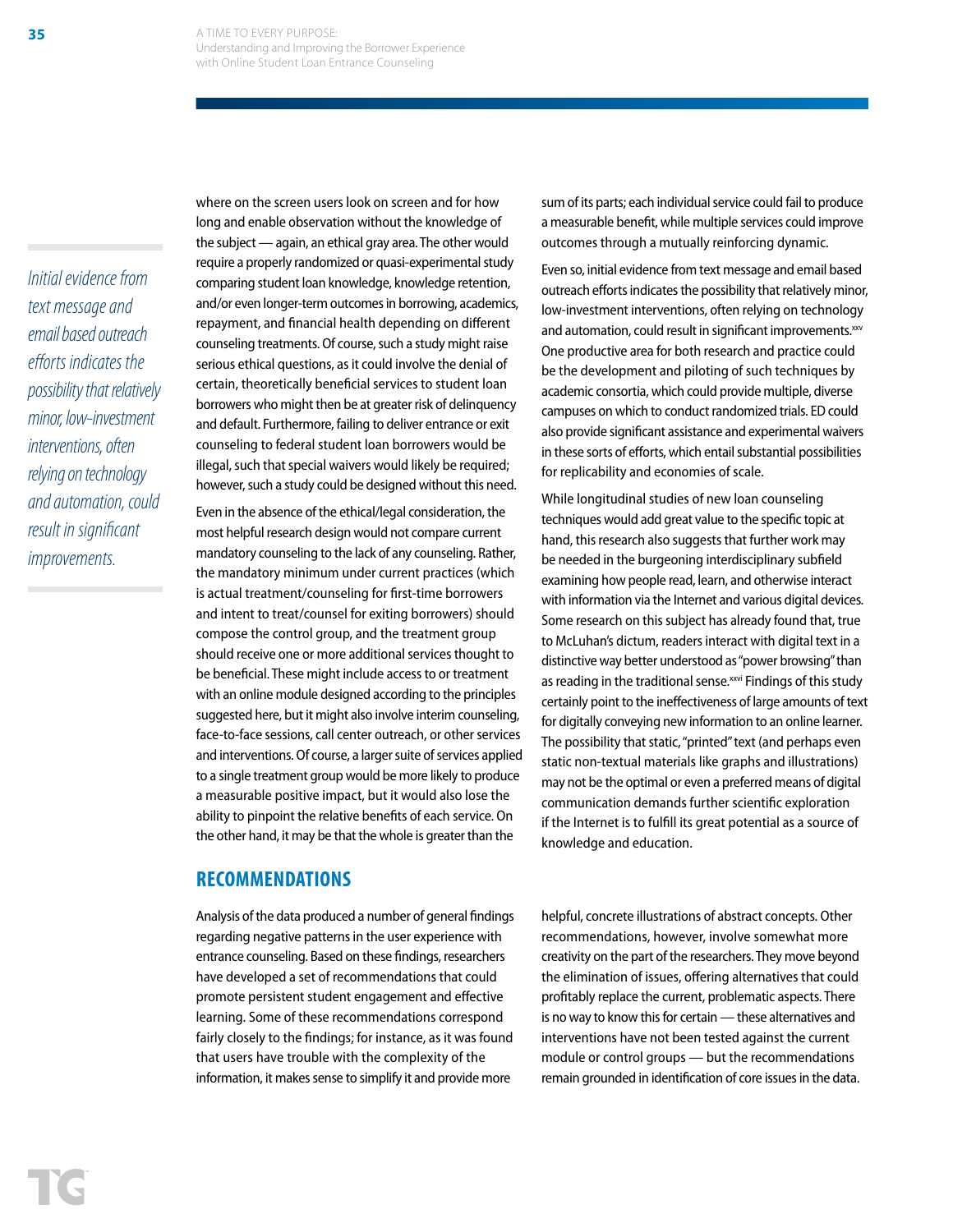## **Practitioner Recommendations**

This study was conceived with the objective of identifying ways in which the design of loan counseling modules and the policy surrounding them could be improved to promote more effective counseling; however, even in the absence of any such improvements, higher education practitioners may be able to utilize these findings in bettering their own institutions' entrance counseling practices.10 By the same token, many of these recommendations — particularly those that involve providing students with more or better information and data — could be implemented more effectively and far more efficiently as improvements to the design of the tool itself.

Many of the practitioner recommendations that follow suggest ways in which institutional actors, primarily financial aid offices, might compensate for specific shortcomings of the entrance counseling module to create a more effective entrance counseling experience. Each of these recommendations responds directly to a specific issue whose nature itself strongly suggested the means of mitigation.

On the other hand, the research also pointed to more deep-seated issues in the effort to promote responsible student borrowing and financial management, including the possibility that the circumstances surrounding entrance counseling (timing, setting, students) create inherent limitations on the efficacy of entrance counseling in any form. Recommendations aimed at these limitations generally involve an added measure of creative thought, as they respond to larger, more systemic issues (e.g., how students manage their finances) for which a far broader range of possible solutions are conceivable. Recommendations of the latter type should be seen as an effort to advance and not to foreclose research and discussion of these broader policy issues.

These recommendations are not designed to fit together into a comprehensive plan for reform; rather, many represent alternative ways to address the same issue and should not be implemented in tandem. Furthermore, relatively little attention is paid to technical feasibility, cost, or whether likely benefits would exceed costs. We cannot say whether these recommendations would result in a net benefit to students or schools; however, our research suggests that, given entrance counseling's shortcomings, the benefits of the proposals advanced here are likely larger than conventionally understood, as the need for helpful counseling is greater than previously thought. Practitioners should view the recommendations as a compendium of discrete ideas, each of which could be adapted, combined, modified, or discarded as appropriate for institutional circumstances.

Broader practitioner recommendations on the scale of whole programs will be examined in a forthcoming TG report detailing a study undertaken on promising practices and programs in loan counseling. This report should be released in late spring or summer 2015.

In April 2015, ED released a *Dear Colleague Letter*11 to "remind institutions of ways that they can help students and their families make informed decisions about taking out student loans." On the whole, the letter outlines several ways in which institutions can create and offer counseling programs and services in addition to the online entrance counseling module. It also makes it clear that institutions may only encourage participation in supplemental counseling programs: requirements (or implications of requirements) are strictly prohibited. While many borrowers would likely benefit from additional counseling services, reliance on voluntary participation means that many who stand to benefit the most will be least likely to receive the service: people who are involved, concerned, and proactive enough to seek out additional assistance on their own tend to experience positive outcomes with or without actually receiving the assistance. If statutes continue to prohibit colleges from requiring additional counseling, institutions will need to engage in concerted awareness and outreach programs to achieve participation from borrowers who are more likely to experience future difficulties with their loans.

The numbering is for convenience only and should not convey any sense of significant order or relative importance. *Practitioners should view the recommendations as a compendium of discrete ideas, each of which could be adapted, combined, modified, or discarded as appropriate for institutional circumstances.*

<sup>10</sup> Some of these recommendations involve the handling of Title IV loan funds, which is substantially governed by federal statutes and rules. Any institution considering changes to the way it handles federal student loan dollars should consult with its general counsel or other qualified legal advisor before implementing any such changes. Institutions should pay particular attention to 34 CFR 668.165(b), which pertains to the handling of federal student aid (FSA) funds and obtaining proper authorization to hold an FSA credit balance.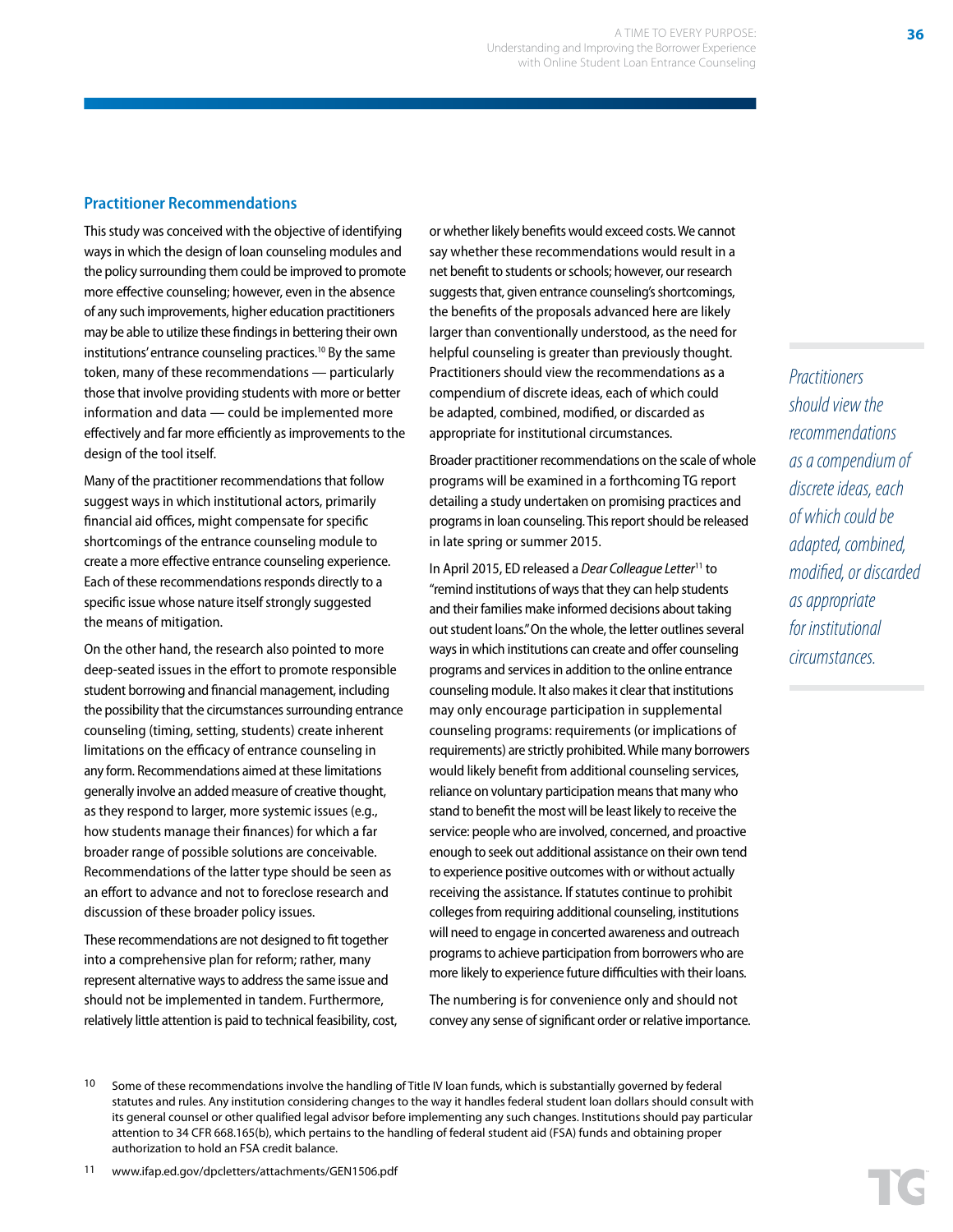*A primary cause of participants' struggle to use the budget tools and determine their optimal borrowing amount was their ignorance regarding their future expenses.* 

- **1. Provide a general introduction to the counseling.**  Ideally, entrance counseling would begin with a general introduction to the module. Including such an introduction is one of the core design recommendations presented in the next section; it is reproduced here since, in its absence, financial aid offices could provide standard introductory guidance for their own student borrowers, perhaps in the form of an email or webpage that borrowers visit prior to beginning the counseling module. This introduction should include several elements:
	- *a. Description of learning outcomes*  (What will I learn? What will I be able to do? How will the counseling empower me?)
	- *b. Navigational guidance*  (How do I progress through the counseling? What types of elements will I encounter, and what should I do with them?)
	- *c. ED's YouTube videos on budgeting and responsible borrowing* These videos provide clear, concise, and engaging introductions to key topics in personal finance, financial aid, and borrowing, but they are linked to the middle of the counseling module through links that borrowers hardly ever click. Ideally, these videos would be embedded in the beginning of the counseling or at the beginning of pages covering their respective topics; still, embedding them in digital communications or including the links along with brief descriptions of the videos and their length could encourage borrowers to view them. The videos could also be incorporated into a counseling app designed to supplement the module (see recommendation #5).
	- *d. Reasonable estimate of time commitment and recommendation to take a break* Both this study and a large body of research in behavioral economics suggest that accurately managing user expectations promotes effectiveness and user engagement. The tool estimates about 30 minutes to complete the session, but many borrowers take far longer. Based on the experiences of borrowers who read the entire module, users should be advised to allocate at least an hour for counseling, including time for a short break (after several minutes of inactivity users are automatically logged out, but a short break is possible).
- **2. Provide all new students with a sample budget that includes their personalized financial aid information and is accurate to the local cost of modest living.**  A primary cause of participants' struggle to use the budget tools and determine their optimal borrowing amount was their ignorance regarding their future expenses. While sample budget information should not be used to compute an exact borrowing amount, it could assist borrowers in developing more accurate understandings of their financial situations and borrowing needs while providing benchmarks for a healthy budget. This information, along with links to loan counseling resources, could accompany award notifications so that borrowers could incorporate it into their enrollment decisions and begin to create a financial plan for attendance earlier.
- **3. Provide the median debt for graduating borrowers at their institution and explain how to use the Add**  Your Loans section. Several tools in the module rely on students having some idea of how much they will borrow over the course of their entire degree program. Understandably, borrowers generally do not have this information on hand and are hesitant to rely on the national averages provided within the module. Even with this information, borrowers would likely struggle to input it in the Add Your Loans tool, which is structured to take the information on a loan-by-loan basis. Instead, the school should provide median indebtedness figures, broken out by subsidized balance and unsubsidized balance, for both Pell grant recipients and non-recipients, as recipients are more likely to qualify for subsidized loans. The school should also instruct borrowers to input these balances as two loans, one subsidized and the other unsubsidized, in order to better use the tools that estimate the costs of deferment versus forbearance. This information and the accompanying instructions could accompany award notifications, any communications currently used to remind borrowers about entrance counseling, or the introduction to the module discussed in recommendation #1.

Dealing with the module's expectation that users have some concept of their income after graduation is somewhat more difficult. Users would likely benefit most from knowing the median income of recent graduates of their program, ideally accompanied by data showing how the average income increases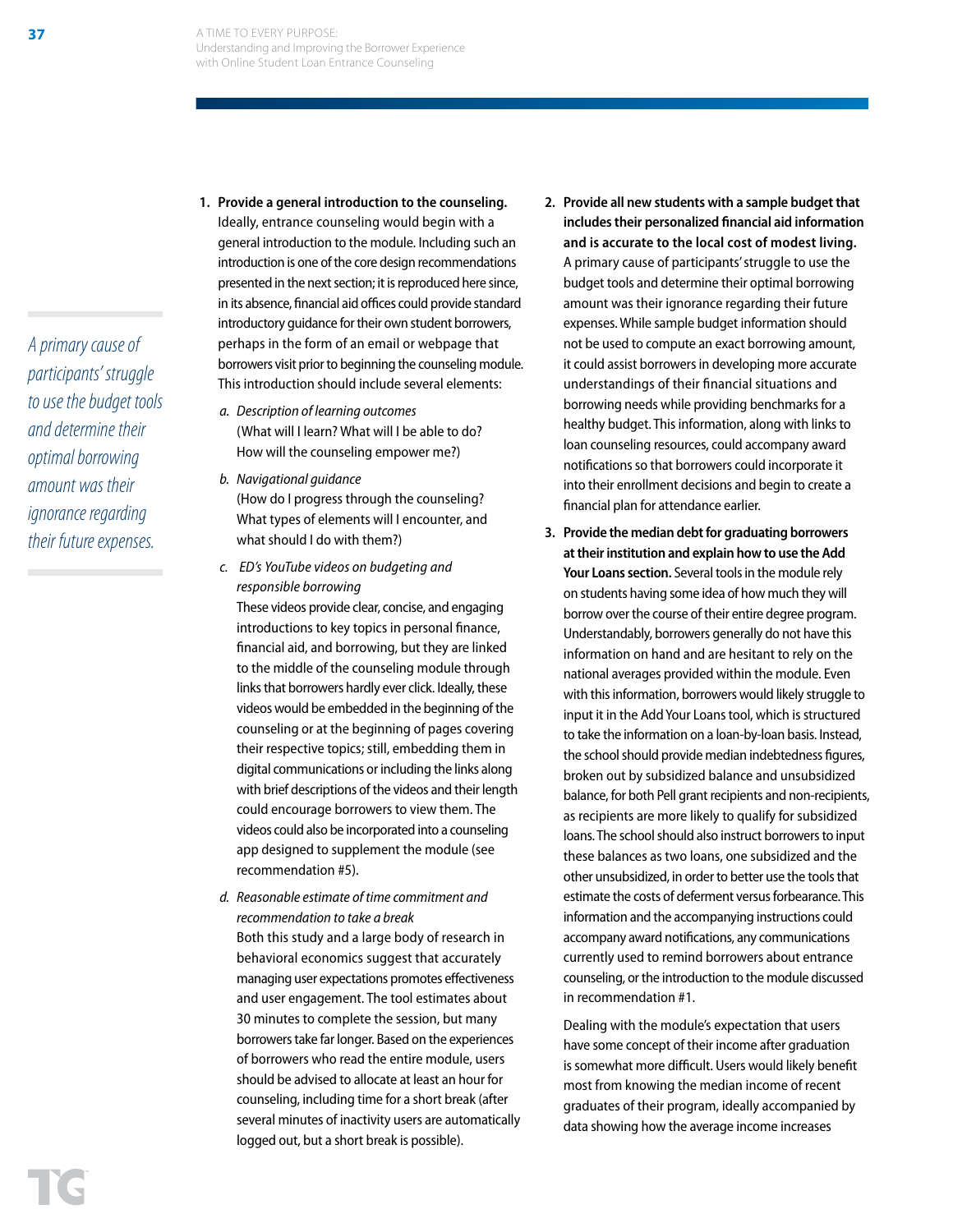(presumably) over the years following graduation, but this information depends on state and institutional data capacities that may not be in place. Also, student borrowers have often not yet determined a major at the time they go through entrance counseling. Institutions could utilize internal, state, and even federal data resources to give their first-time borrowers an estimate of their future earnings that is as accurate as possible.12 If income data is to be incorporated in loan counseling, it should be properly contextualized with information regarding variability and earnings trends in the years following graduation; however, this would introduce additional complexity to a process that is already overwhelming for many borrowers.

The suggestions discussed above assume that the entrance counseling will remain largely the same, without topics being deleted or transferred to an intermediate counseling module. Based on participant feedback to the module's efforts to introduce concepts related to cumulative debt, income, and repayment, it would likely be more productive to simply excise them from entrance counseling and pursue them in later counseling.

- **4. Provide simple, "walk-through" explanations of the interactive calculator and budget tools and make them independently accessible.** Assuming the calculator modules remain in their present form, users, particularly first-time borrowers, need supplementary explanations. They should explain where the various figures derive, how they interrelate, and how to interpret the outputs. They should also describe the navigation of the tools in a straightforward, step-by-step format. Perhaps most importantly, they should outline the key lessons that the calculators are intended to convey but rarely state explicitly. See recommendation #5 for ideas regarding the communication of these explanations. Users also regularly expressed that they would like to use the tools, especially the in-school budgeting tool, at a future time when they would have the information necessary to better utilize them. All tools and calculators should be made accessible independent of the module to facilitate future use. They should also be available in both demo format and after a student signs in to studentloans.gov so that they can automatically incorporate individual borrower information.
- **5. Create a "mixed counseling" booklet or app that gives summary information in place of the details offered in the counseling module, without omitting legal requirements.** Many participants correctly concluded that much of the information, especially extensive details related to loan repayment, do not apply to their current circumstances and begin to skip and skim as a result. This behavior risks users accidentally skipping over information that might actually prove useful. Users may fail to retain even the most basic version of a key concept, like the existence of income-driven repayment plans, as a result of their aversion to the extensive details offered about such plans. Irrelevant, skippable information also contributes to users coming away from the counseling thinking that it was largely a hurdle to be cleared rather than a tool to be used productively, diminishing the odds that they will utilize it in the future.

While it would require a major redesign to structure the counseling in such a way that it builds towards an informed, individualized plan of future actions, simply assisting users in identifying and summarizing certain unnecessary details could preserve their sense of the value and relevance of the counseling while promoting learning of the key principles. Users could follow along with a supplemental document or app to inform them that, for now, they should feel free to skip over details regarding, for instance, the consequences of student loan default, so long as they know that it can do grave damage to their finances and careers. Such a product would presumably be relevant to first-time borrowers at most campuses and could be productively shared between institutions. Input from legal counsel, who could assess compliance with the counseling requirements of the Higher Education Act of 1965 (as amended), would also be necessary. Obviously, simplification of the source material itself would be preferable; this is discussed in the section on design recommendations.

**6. Turn counseling into a "flipped classroom" that combines independent reading of the module with dialogue and assistance from a knowledgeable instructor/counselor.** Innovations in the use of learning technology to create "flipped classrooms" could provide valuable models for entrance counseling. While current rules require that schools make a knowledgeable

**38**

<sup>&</sup>lt;sup>12</sup> As with many of the practitioner recommendations, leveraging additional data resources would be more efficient, more effective, and more easily accomplished if incorporated into the counseling tool for all students; these recommendations suggest ways practitioners might improve the counseling experience in the absence of such enhancements.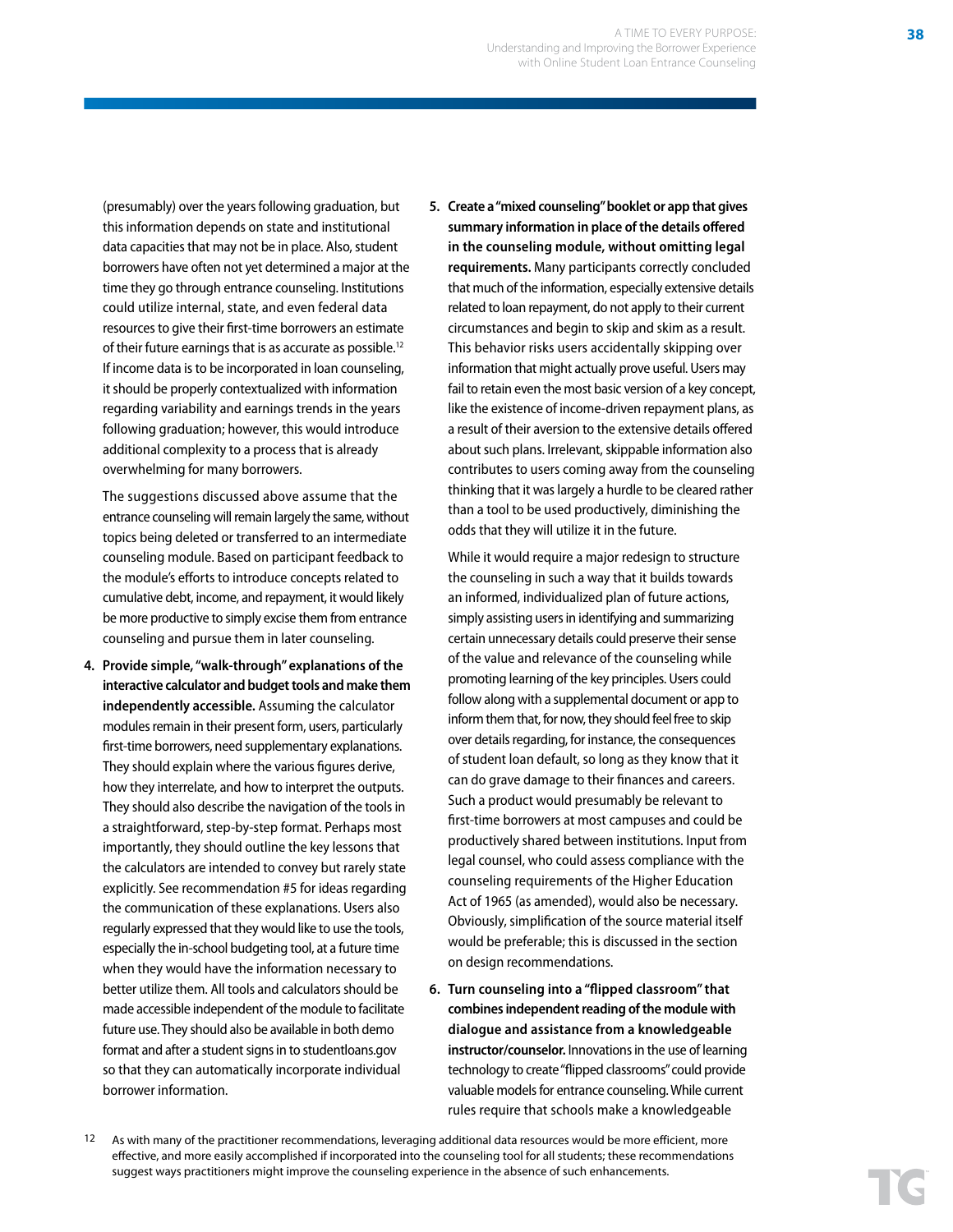individual accessible to borrowers taking counseling, most seemed either unaware of this resource or unwilling to utilize it. On the other hand, many participants seemed to desperately want and benefit from dialogue with knowledgeable individuals already close at hand: in this case, the researchers. This suggests that more closer, more direct involvement is necessary. While many first-time borrowers currently complete counseling in computer labs staffed by financial aid personnel (often, work-study employees), staff in these environments did not guide borrowers as a group towards an effective learning process but rather helped them clear snags in order to push them towards faster completion. Moving borrowers through the counseling in structured group sessions could allow counselors to provide many borrowers with a more effective experience, as they would be able to walk users through difficult areas, rephrase complicated concepts in simpler terms, and answer questions as they arise, without sacrificing the efficiency gains of the online module. A work-study employee could participate in the session to pose important or common questions and encourage others to be comfortable expressing their confusion.

If placing a financial aid staffer or highly trained student employee with each group of students completing entrance counseling would be infeasible or too costly, institutions should consider methods to target this extra assistance to higher-risk students. For instance, schools could offer staff-assisted entrance counseling to first-generation students or Pell grant recipients during an orientation or summer bridge program. Schools could also explore ways to let these students complete counseling, finalize their disbursements, and pay off their account balances after the term has begun (for instance, after a two-week "shopping" period) in order to provide them with more time to establish themselves, get a handle on their personal finances, and receive more robust loan counseling.

**7. Explore strategies to facilitate borrowers making interest payment on their unsubsidized balances while enrolled and in grace.** Given the frequency with which they express confusion and frustration with the calculator tools (as well as a general sense of being overwhelmed), it would not be surprising if borrowers often fail to comprehend the benefits of paying down

interest while enrolled. Furthermore, even if they comprehend the principle, the added complications and stress of being in touch with their loan servicers and making payments on their loans despite their uncertain financial future may discourage many from attempting to make interest payments. This misses key opportunities to help borrowers control their balances, familiarize them with the repayment process, and habituate them to making regular payments.

Institutions could promote in-school interest payments in a variety of ways, including public awareness, facilitating contact between enrolled borrowers and their servicers, an incentive program of some kind, monthly text message or email reminders, or other innovative concepts. Each of these approaches has its benefits and drawbacks that should be assessed in the context of institutional circumstances. Institutions should also assess the extent to which their student borrowers would likely benefit from any effort to promote interest payments. Ideal candidates would be borrowers of unsubsidized Direct loans and private loans whose interest accumulates while they are enrolled; however, borrowers with high unmet need may find it difficult if not impossible to make interest payments even with institutional support or encouragement. On the other hand, some form of support or encouragement may be necessary to convince borrowers to even attempt to find enough room in their budgets to make interest payments. Borrowers who succeed in making interest payments as a result of institutional support can be encouraged to see their success as a demonstration that they can borrow less in the future.

**8. Establish and promote a standardized system of numerous disbursements along with regular opportunities to return funds.**<sup>13</sup> Even if the counseling were ideally calibrated to the needs and circumstances of first-time borrowers, it is unlikely that users would be able to determine their actual borrowing needs; they simply do not have enough information regarding their income and expenses for the coming term. Furthermore, the risks of underborrowing and running out of money (primarily academic risks, though some may turn to private loans in this eventuality) far outweigh the financial costs of marginal overborrowing in the short-term.14 As such, student borrowers have a strong

<sup>13</sup> A more labor-intensive disbursement schedule could introduce substantial new burdens on financial aid offices, which are already often overburdened and would likely require additional resources to take on additional responsibilities (see policy recommendation #4). In recommending that institutions implement a more burdensome system, we assume that such system would be (or could easily be made) feasible and legal and that resources are (or can be made) adequate.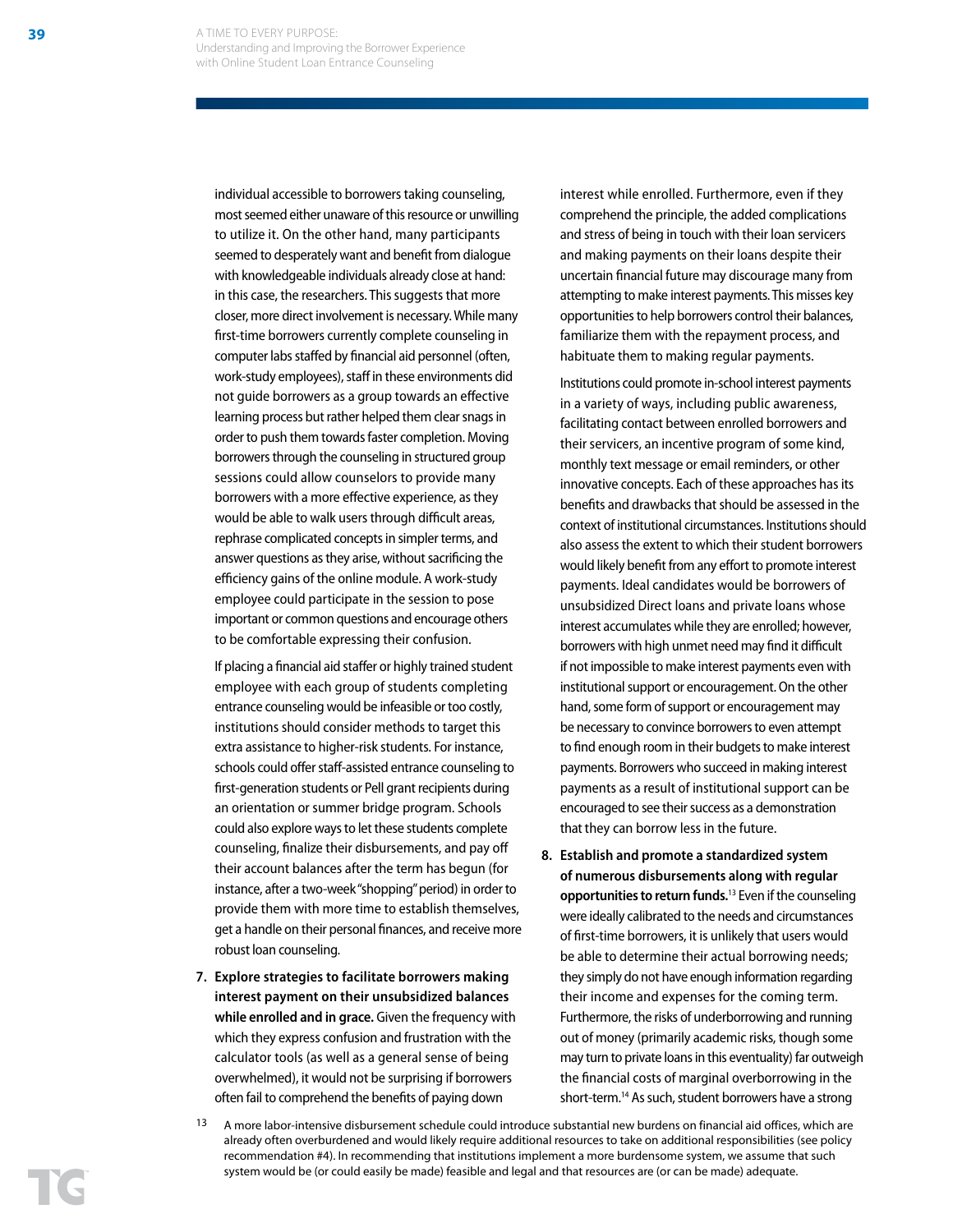A TIME TO EVERY PURPOSE: Understanding and Improving the Borrower Experience with Online Student Loan Entrance Counseling

incentive to borrow more than they think they will actually need, regardless of the accuracy of their budget.

Institutions should accept not only that borrowers (especially first-time borrowers) will overborrow but also that, given the alternatives, they probably should, at least by some relatively small margin of error. Institutions can make the best of this reality by establishing a borrowing system that incorporates as many disbursements as practicable, with each accompanied by opportunities to change one's borrowing amount and return previously disbursed funds without penalty (which should be possible with 120 days of disbursement). Treating student loans (or, indeed, all financial aid) more like a paycheck – that is, disbursed on a regular, short-term basis – would provide students with more accurate heuristic signals regarding their financial circumstances, especially as compared to large, lump sum disbursements that create a harmful perception of sudden abundance.<sup>15</sup> It would also give borrowers confidence to lower their borrowing closer to their actual budgeted need, as they could more easily and quickly access additional funds in case of unexpected expenses. See recommendation #7 for other suggestions regarding institutional promotion of financial responsibility.

**9. Explore ways to divide the counseling topics and financial skills education into multiple sessions that can be delivered later.** First-time borrowers frequently find themselves overwhelmed by the sheer bulk of the information covered in the entrance counseling module. This is understandable, as the module contains a great deal of information on many topics, several of which are not relevant to borrowers' current circumstances. While current law requires these topics to be covered in entrance counseling and makes it difficult for institutions to mandate interim loan counseling sessions, institutions could explore ways (including some discussed here) to de-emphasize less relevant topics during the entrance counseling module and teach them in later counseling sessions in order to spread out the burden, reinforce

key concepts, and provide important opportunities for students to re-evaluate their circumstances and needs. Student borrowers may benefit from a model that treats loan counseling like a regular medical check-up: a chance to evaluate progress and issues, learn relevant, useful information, and form a plan of action that can be reassessed at the next visit.

- **10.Explore incentives for positive financial practices and responsible borrowing. These could include prizes, an earnings subsidy for students who limit work hours, a matching fund for reduced borrowing, or other innovative designs.** While participants generally understood that they should limit their borrowing, their expenses, and their work hours, it was not clear how important they thought these behaviors were, especially since the calculators designed to illustrate them were ineffective. Furthermore, it may be that the long-term incentives for positive behaviors, some of which are framed in terms of savings over a ten-year repayment period, are not persuasive or economically meaningful in the very short-term budgetary framework under which most student borrowers are operating. Colleges could explore various short-term incentive schemes to encourage positive financial behaviors and/or further counseling/financial education. These incentive or reward programs, accompanied by promotional campaigns, could serve as symbolic reminders of positive financial behaviors, vehicles for fostering financial responsibility in the campus culture, marketing tools for recruitment purposes, and functional incentives that will improve the behavior of students operating within a rational budgetary framework. Properly structured, the resulting improvements in financial practices and/or academic success from these programs would also defray their costs, perhaps substantially.
- **11.Employ knowledge evaluations in targeting outreach for future counseling services.** While institutions are strictly prohibited from requiring borrowers to undergo supplemental loan counseling in addition to entrance

<sup>14</sup> The relative risks of underborrowing and overborrowing become more difficult to assess in the long-term, when considerations of loan eligibility and borrowers' aversion to mounting debt come into play.

15 For additional research and information on "aid like a paycheck" see: The Ware, Michelle, Evan Weissman, and Drew McDermott. "Aid Like a Paycheck: Incremental Aid to Promote Student Success." (2013). Retrieved from: http://test.mdrc.org/ sites/default/files/ALAP%20brief.pdf

Lopez, J. I. (2013). Unmet Need and Unclaimed Aid: Increasing Access to Financial Aid for Community College Students. *New Directions for Community Colleges, 2013* (164), 67-74.

Nelson, L. (2011). Pell as a Paycheck. *Inside Higher Ed*. Retrieved from: www.insidehighered.com/news/2011/07/28/pilot\_ program\_looks\_at\_distributing\_pell\_grants\_as\_paycheck

**40**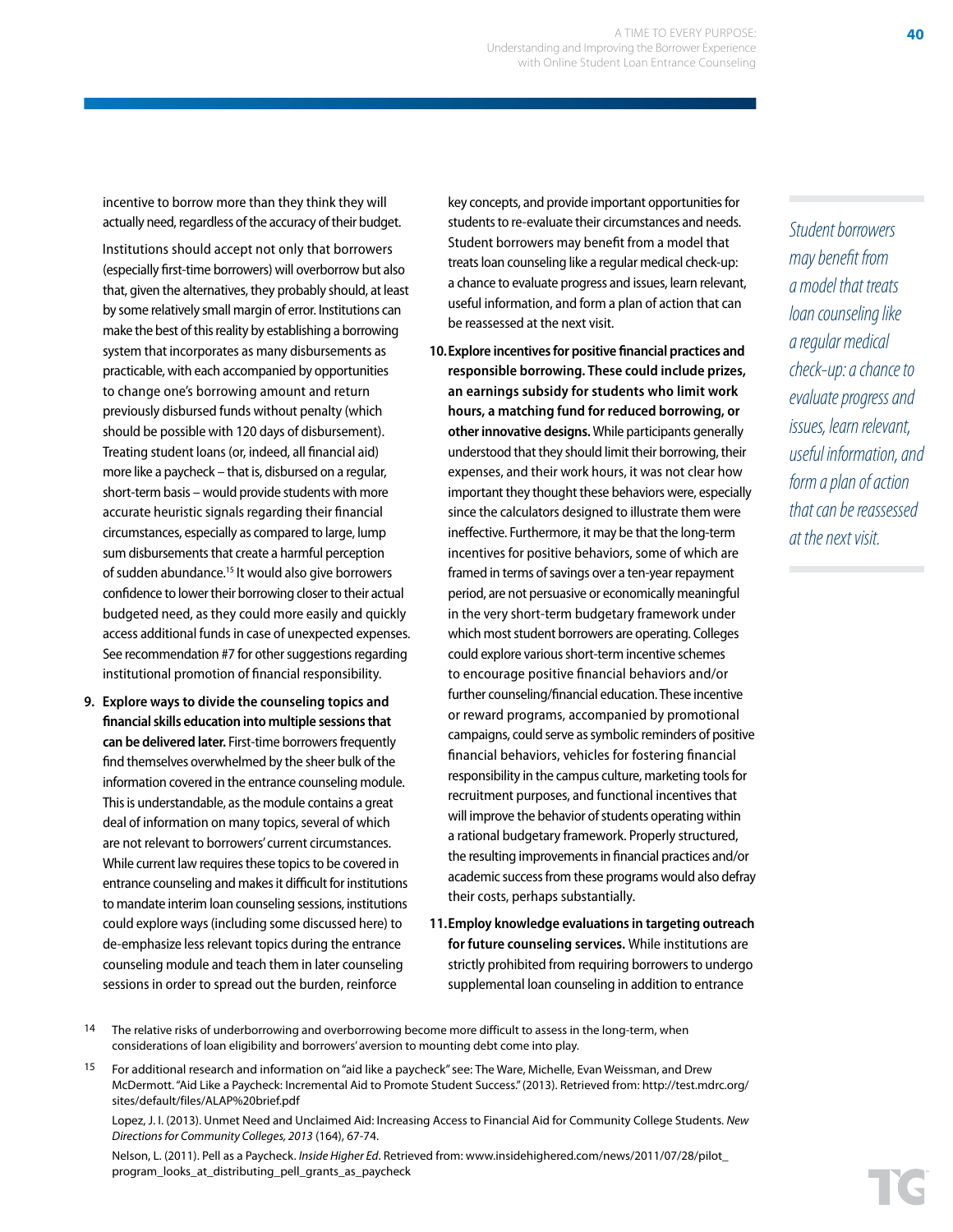and exit counseling, they are empowered to add knowledge evaluations to their entrance counseling programs, to encourage participation in additional counseling services, and to target that encouragement to certain categories of borrowers (provided such targeting is not based on certain demographic traits).16

## **Design Recommendations**

These recommendations are intended for use by the Department of Education or any party engaged in either a redesign of the current online entrance counseling module or the development of a new one, though many of them may have broader applications. They attempt to address the findings outlined above within the confines of existing statutes, making the counseling module more user-friendly and responsive to borrower needs and circumstances. Many of them would work in concert to address the same issue or issues; for instance, we recommend both the inclusion of a general introduction that outlines learning/ action objectives and the adoption of a structure that leads users from learning basic concepts to applying those concepts to future actions. Either could be implemented on its own to address users' difficulty in contextualizing the information and using it effectively, but they would accomplish this far better in tandem. Inversely, there are recommendations designed to address a given issue that are not complementary but mutually exclusive, as they represent alternative solutions to the same problem.

#### *Note on Design Revisions Already Underway*

After completing a study of student loan exit counseling in summer 2014, TG reached out to ED to inform them of our findings and design recommendations, both of which were largely similar to those found in this report. TG and ED officials engaged in several productive conversations regarding potential improvements to the online loan counseling modules.

When we conducted our research on student loan entrance counseling in August and September, 2014, both the counseling modules and their homepage, studentloans.gov, were largely the same as they had been since the beginning of the exit counseling study. In the time between the conclusion of our research and the publication of this report in late spring 2015, ED substantially revised studentloans.gov. The site is now more aesthetically appealing, streamlined, and easier to navigate. In addition, many of these revisions aligned in large part with recommendations communicated

Scores on a knowledge evaluation administered after completing the entrance counseling module could be used to flag low-scoring borrowers for closer monitoring and to target efforts to encourage, incentivize, or otherwise promote participation in supplemental loan and financial awareness counseling.

to ED and reproduced below. For instance, there are now multiple pages ("What To Expect" and "FAQs") that provide some introductory information regarding the counseling modules. The YouTube videos now appear fairly prominently on the front page of the site, which should result in more views despite users' preference for embedded videos. Users also now have easy access to a helpful glossary, although it cannot be accessed while progressing through the counseling module. These initial changes should benefit the overall counseling experience and signal a welcome direction for future improvements along the lines discussed in our recommendations.

The numbering is for convenience only and should not convey any sense of significant order or relative importance.

**1. Smart Filtering/Skip Logic** – based on either information automatically gathered from various sources or information entered by the borrower, entrance counseling should remove or minimize information that is not relevant to the individual borrower. For instance, information on the terms and conditions of student loans should be presented only for the type(s) of loan(s) that the borrower is eligible for and considering borrowing. Other helpful information could be gathered as well, such as whether the student has a job, a definite choice of major, or a car. Such factors can influence student borrowers' current and future financial circumstances in ways that alter the choices they need to make and the sort of advice they should receive. For instance, the in-school and repayment budgeting tools could make it easier to find sample incomes based on data or explore different income scenarios, if they could incorporate users' uncertainty regarding employment. Job hunting tips and resources (possibly even locationspecific resources) could be provided for unemployed students, while employed students could receive advice on talking with supervisors about balancing academic demands or leveraging their education into

*In the time between the conclusion of our research and the publication of this report in late spring 2015, ED substantially revised studentloans.gov.*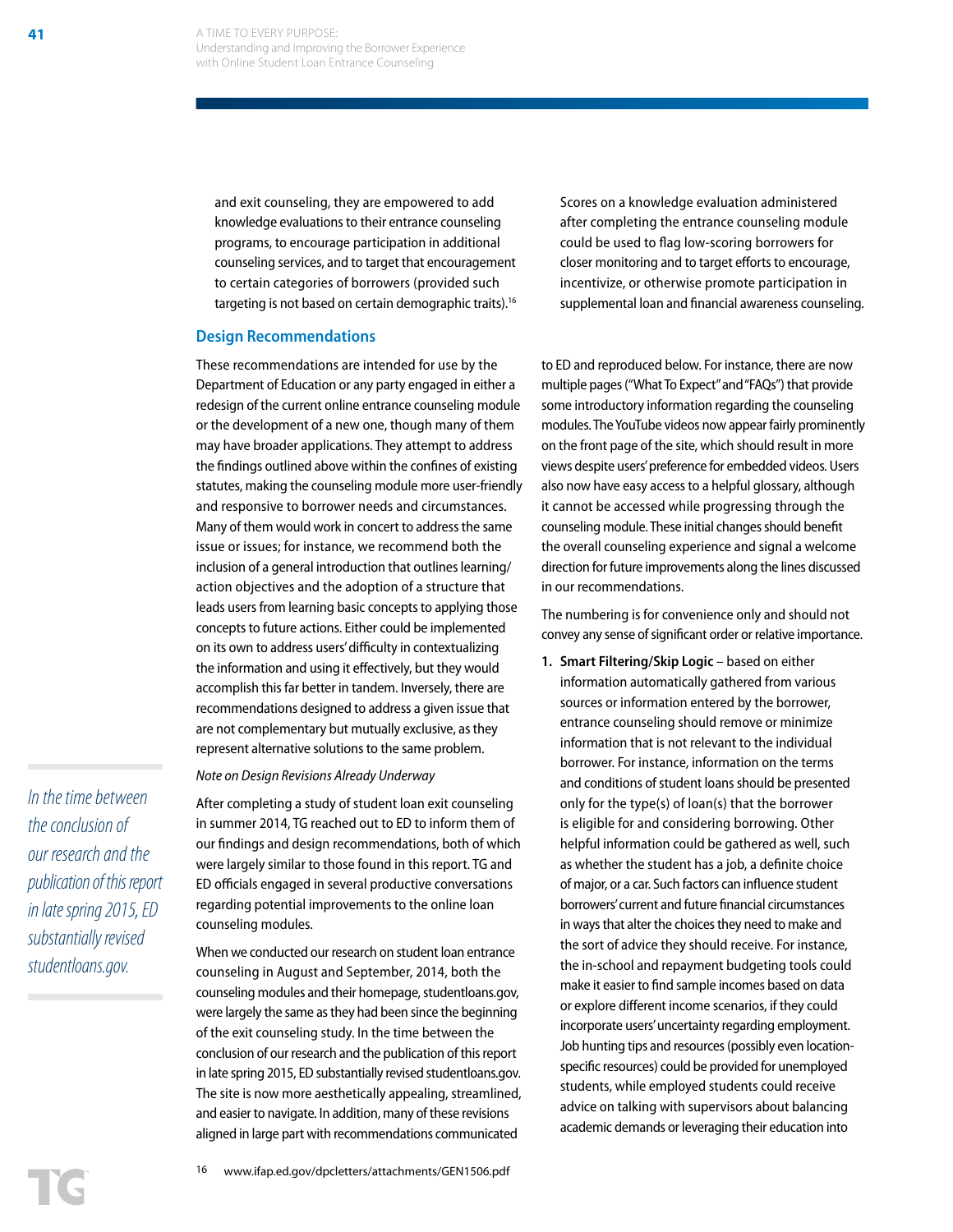job advancement in the near term. There are many promising opportunities for collecting and utilizing borrower information to create a more tailored and effective counseling experience.

The counseling could also incorporate the user's employment status. Currently, borrowers who do not know their expected income cannot make full use of the budgeting tool meant to help them determine whether they should apply for an income-driven repayment plan. For borrowers without a known income, the tool could make it easier to find a sample income based on data or explore different income scenarios. Job hunting tips and resources (possibly even location-specific resources) could also be provided for these students. There are many promising opportunities for collecting and utilizing borrower information to create a more tailored and effective counseling experience.

- **2. General Introduction**  entrance counseling should begin with a general introduction to the module. This introduction might include several elements (which could also be implemented in various ways absent the creation of a general introduction):
	- *a. Description of learning outcomes*  (What will I learn? What will I be able to do? How will the counseling empower me?)
	- *b. Navigational guidance*  (How do I progress through the counseling? What types of elements will I encounter, and what should I do with them?)
	- *c. ED's YouTube introduction to paying for college video*  This video provides a clear, concise, and engaging introduction to financial aid and college finance, but it is attached to the middle of the counseling module through a link that borrowers hardly ever click.
	- *d. Reasonable estimate of time commitment*  Both this study and a large body of research in behavioral economics suggest that accurately managing user expectations promotes effectiveness and user engagement. The tool estimates about 30 minutes to complete the session, but many borrowers take longer than this.
- **3. Contextual Headings**  headings should provide specific cues regarding the utility and value of the information they precede. They should relate the

information directly to a concrete capacity borrowers already know they should develop, like saving money or reducing borrowing. For example, on the "Plan to Repay" page, there is a collapsed box with the heading "When do I need to start making payments?" This engaging title lets the borrower know exactly what the expanded text will cover. Other sections can use this same logic — for instance, instead of an already-opened box (with an amount of text that might be intimidating) with the heading "Managing Disbursements" (the importance of which users might not understand), a clickable, expandable heading could read "How do I get money when I need it?"

A TIME TO EVERY PURPOSE:

Understanding and Improving the Borrower Experience with Online Student Loan Entrance Counseling

- **4. Dynamic Cues**  visual and/or subtly animated signs or indicators could point borrowers toward next steps and highlight key pieces of information. This should help users better follow the flow of the page and should reduce frustration with errors when trying to continue to the next page. For example, many borrowers unintentionally skip over steps in the budgeting tools, preventing them from proceeding to additional pages. If the next steps could draw their attention more, they may have more success getting through the page in the intended order and in a more efficient manner.
- **5. Simplified Calculators**  borrowers often struggle to interpret the meaning of calculator elements, especially when results are presented in a grid. Calculators should offer a simple, linear process in which borrowers fill in blanks, step by step, to complete a narrative: "If I do action A in amount X, I will save amount Y every month and amount Z overall." Dynamic cues and/or a more clearly defined sequence of simple steps leading to understandable outcomes connected to actionable implications would make the calculator tools far more effective.
- **6. Shorter Pages**  splitting the five long pages into short "slide" type pages would provide much needed space to increase font size and decrease density, encourage focus by removing the need to scroll, maintain a sense of measurable progress, and facilitate meaningful sequencing of information (see below). Assigning topics to individual pages would allow the module to better control the order in which borrowers encounter information, providing opportunities for logical, narrative sequencing and re-ordering based on learning priorities.

*Based on either information automatically gathered from various sources or information entered by the borrower, entrance counseling should remove or minimize information that is not relevant to the individual borrower.*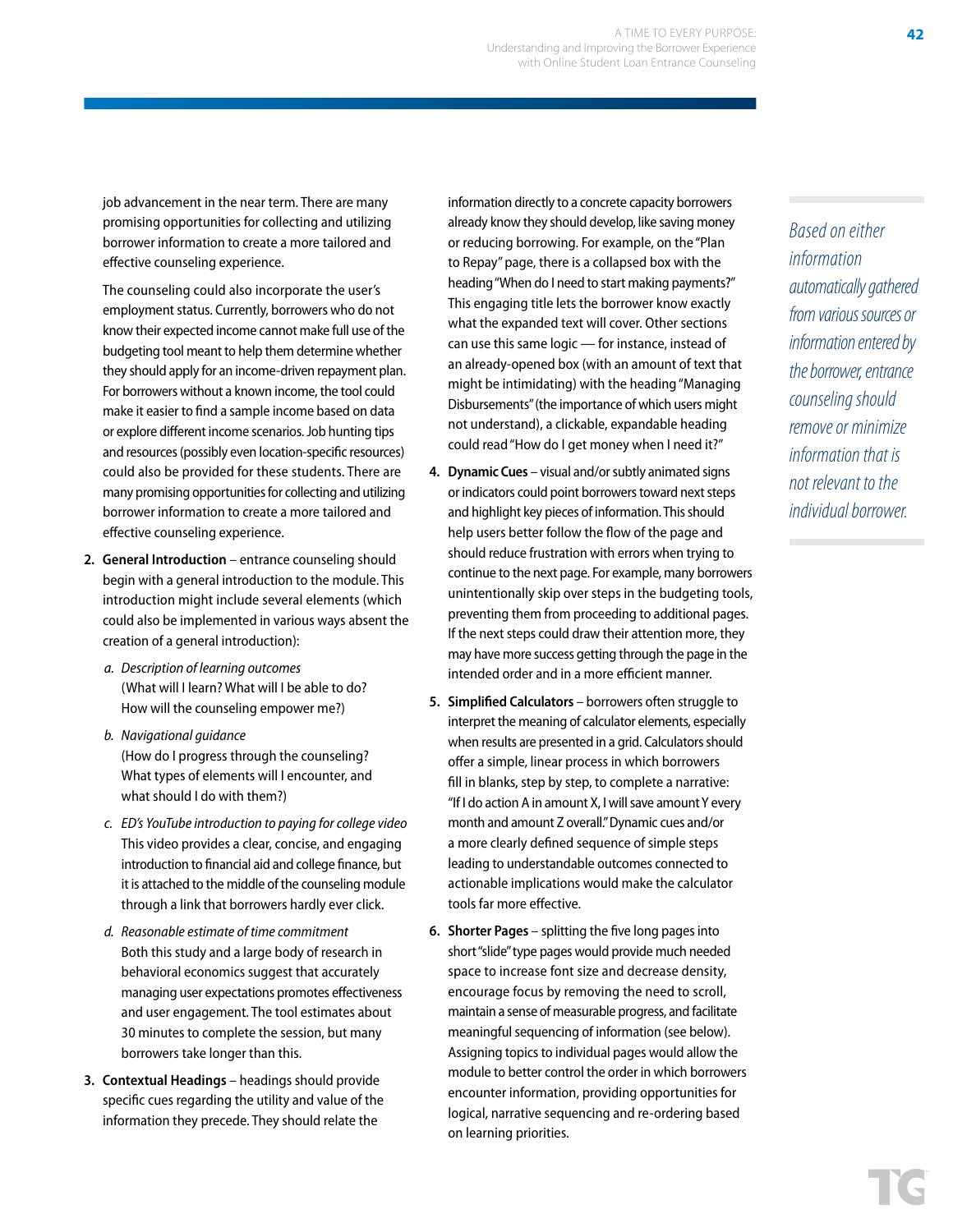*As users progress through the counseling, they should be reminded of what they have already learned, what they are about to learn, and how that will help them.* 

- **7. Narrative Sequencing** as users progress through the counseling, they should be reminded of what they have already learned, what they are about to learn, and how that will help them. For instance, "You just learned the basics of financial aid, including the existence of different loan options if you need more money for your education. Now we're going to take a look at your personal budget to estimate how much you'll need to borrow." Narrative sequencing may help to engage users, who often pause during the module due to a lack of guidance. It may also contribute to a better understanding and retention of loan counseling information by providing more specific context for the sections the borrowers are reading.
- **8. Possible Audio Guidance** a recorded voice could help provide narrative context and navigational assistance without adding to the reading load, which many borrowers see as onerous. An additional learning method could also promote a more immersive experience and boost knowledge retention.
- **9. Stronger Advising**  based on the personal information borrowers enter (or that is collected and auto-populates screen fields), entrance counseling should offer stronger recommendations regarding borrowing, scholarships, and other financial decisions. Many users fail to understand how the information provided in entrance counseling should be applied to their circumstances in order to guide their borrowing decisions. Straightforward advice — ideally based on borrower's individual circumstances — would address users' concerns that they are receiving a lot of information, but little counseling. For instance, the module should advise users who input zeroes into both the income and scholarships boxes in the personal budgeting tool to seek part-time employment and seek free money through scholarships. It should also provide links to resources that will help them accomplish those goals. Borrowers want the knowledge and skills to apply information to their own circumstances and achieve better outcomes for themselves. At the end of the counseling module, the user should have a list of recommendations in essence, a to-do list — that applies to his or her circumstances. This list should be automatically emailed to an already verified account, and the email should contain links to supplemental information that will help the user accomplish the listed goals.
- **10. Sample Budgets and Embedded Income Data**  provide sample budgetary information and an embedded income search utility based on the most individualized data available (by region, degree, major, specific program, etc.) so that borrowers who cannot estimate their future income and personal budgets during repayment can still get some sense of the financial burden of repayment.
- **11. Expanded and Early Information Collection**  collect borrower information to use in filtering and calculator/ tool functions at the beginning of entrance counseling, possibly in a pre-counseling module, along with explanations of how that information will be used and why it is important. Additional information regarding borrowers' employment, academic, and financial circumstances could allow the counseling to emphasize information that will be more relevant to each individual user. Adding a clear and guided way for borrowers to provide all necessary information at the beginning of the module may make the counseling session run more efficiently and help focus attention on the content, not the process.
- **12. Progress Indicator**  borrowers should have some way of knowing how much of the session they have completed and how much remains. This could be made easier by implementing recommendation #6 (Shorter Pages).
- **13. Occasional Breaks**  the module should include at least one break, especially if it remains at or near its current length, without the ability to save and return, and formatted in a small number of long pages. These breaks would help borrowers regain focus and prevent exhaustion by interrupting the counseling at logical points, e.g., after an important learning outcome has been achieved. Such breaks could take the form of simple, fun games or short, enjoyable videos. They could also be made optional.
- **14. Save and Return**  borrowers should have the ability to save their place and return to the counseling later, especially if it remains at or near its current length. Even with other measures to prevent loss of focus and motivation over time, some borrowers would benefit from not having to complete the counseling in one sitting. This would also give them an opportunity to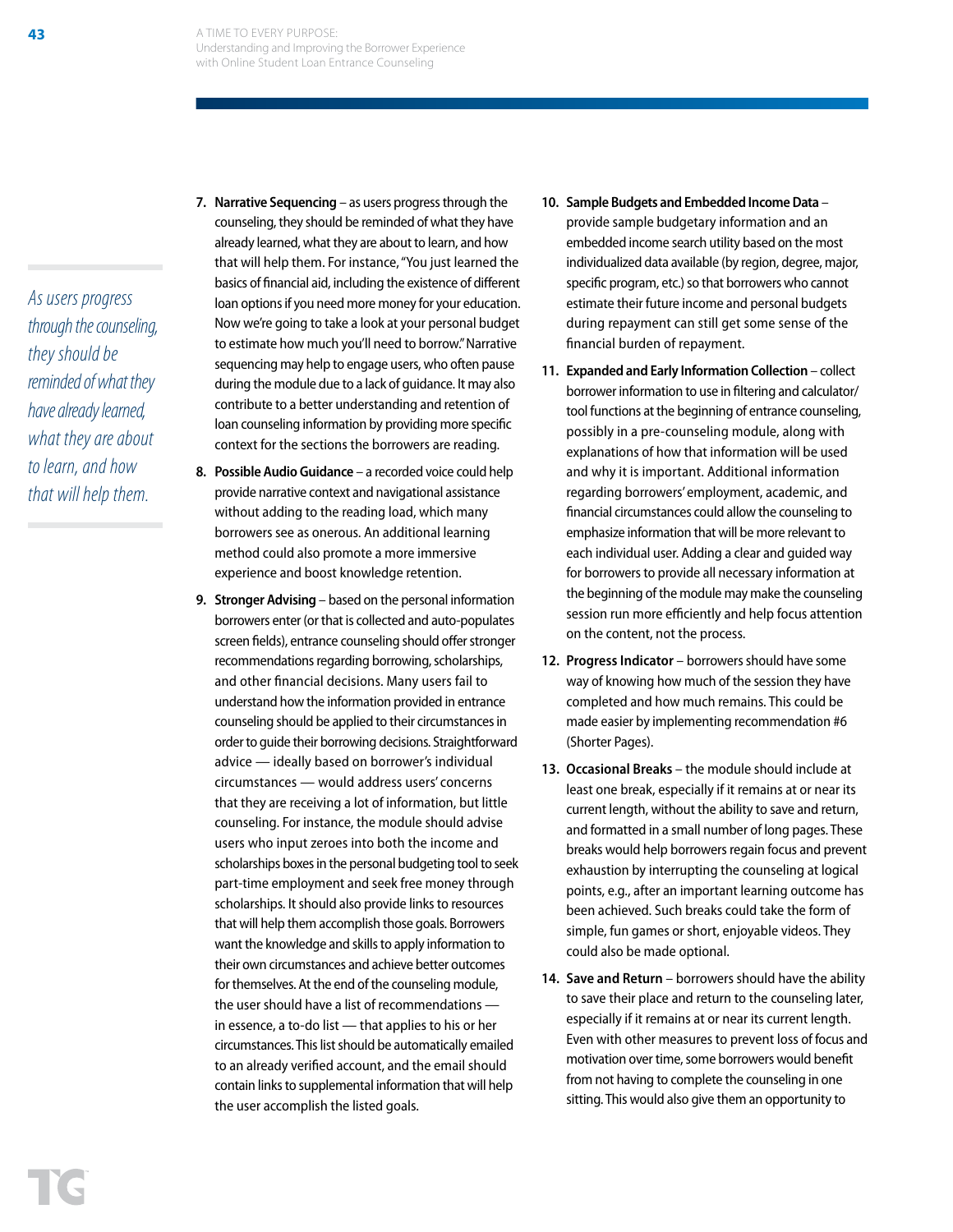17 These interpretations should be verified with independent legal counsel.

retrieve financial information needed to get the full benefit of entrance counseling.

**15. Reduce Overall Length through Formatting and Editing** – the entrance counseling module is exceptionally long and includes a great deal of information. Student borrowers find dense text hard to read and understand. Paragraphs and long bullet points in small fonts require close reading that takes time and is more cognitively taxing. Formatting for length and readability would work well in conjunction with the use of shorter slides in place of long pages (see recommendation #6).

Editing for both content and style could also trim the length and enhance the readability of the material. From minute details to whole topics, some information is not helpful to borrowers, sometimes because of their individual circumstances but sometimes because of circumstances that are shared by most if not all borrowers going through the counseling module. While statute requires that some information be provided to borrowers, it generally does not dictate either the manner in which it will be provided or the level of detail, which creates space for certain details to be either removed or minimized. This would work best in conjunction with a smart filtering system (see recommendation #1) that could alter the counseling module based on borrowers' individual characteristics.

**16. Risk Factor Targeting** – entrance counseling should focus on changing the behaviors known to increase the risk of poor financial outcomes, including default. The targeted behaviors should inform both the prioritization of learning outcomes, which should be reflected in the structure and content of the counseling. While the counseling module currently discusses risk factors/behaviors in general terms,

borrowers see the nonspecific information and generic advice as common sense and unhelpful. They know the principle, but not the magnitude. As the relevance of risk factors will vary from borrower to borrower, personalization based on a set of traits, like academic status, employment status, and debt-to-income ratio, would facilitate tailored, individually meaningful assessments of default risks and learning priorities.

- **17. Remove Non-Required Information and Tools, Especially the Repayment Budget and Income-Driven Repayment Eligibility Calculators** – A great deal of the material included in the entrance counseling module is required under current law (and changing current law is included in our policy recommendations); however, these statutes do not require the presence of every element in the module. Among the non-required elements are interactive calculators that incorporate first-time borrowers' post-graduation incomes and student loan balances to estimate their loan burdens and eligibility for income-drive repayment plans. As these calculators regularly confuse and frustrate users, require their time and energy, and perform their calculations with speculative information that cannot be used as a firm basis for financial planning, we recommend they be removed, along with any other irrelevant or unhelpful information or tools that can be legally omitted.<sup>17</sup>
- 18. **Knowledge Evaluation** entrance counseling should conclude with a brief but meaningful evaluation of users' knowledge of the subject matter. Student borrowers would not have to pass this evaluation in order to receive their loans; however, their scores could be useful both for themselves and for their institutions, which could use them to help target scarce counseling resources.

*Entrance counseling should conclude with a brief but meaningful evaluation of users' knowledge of the subject matter.*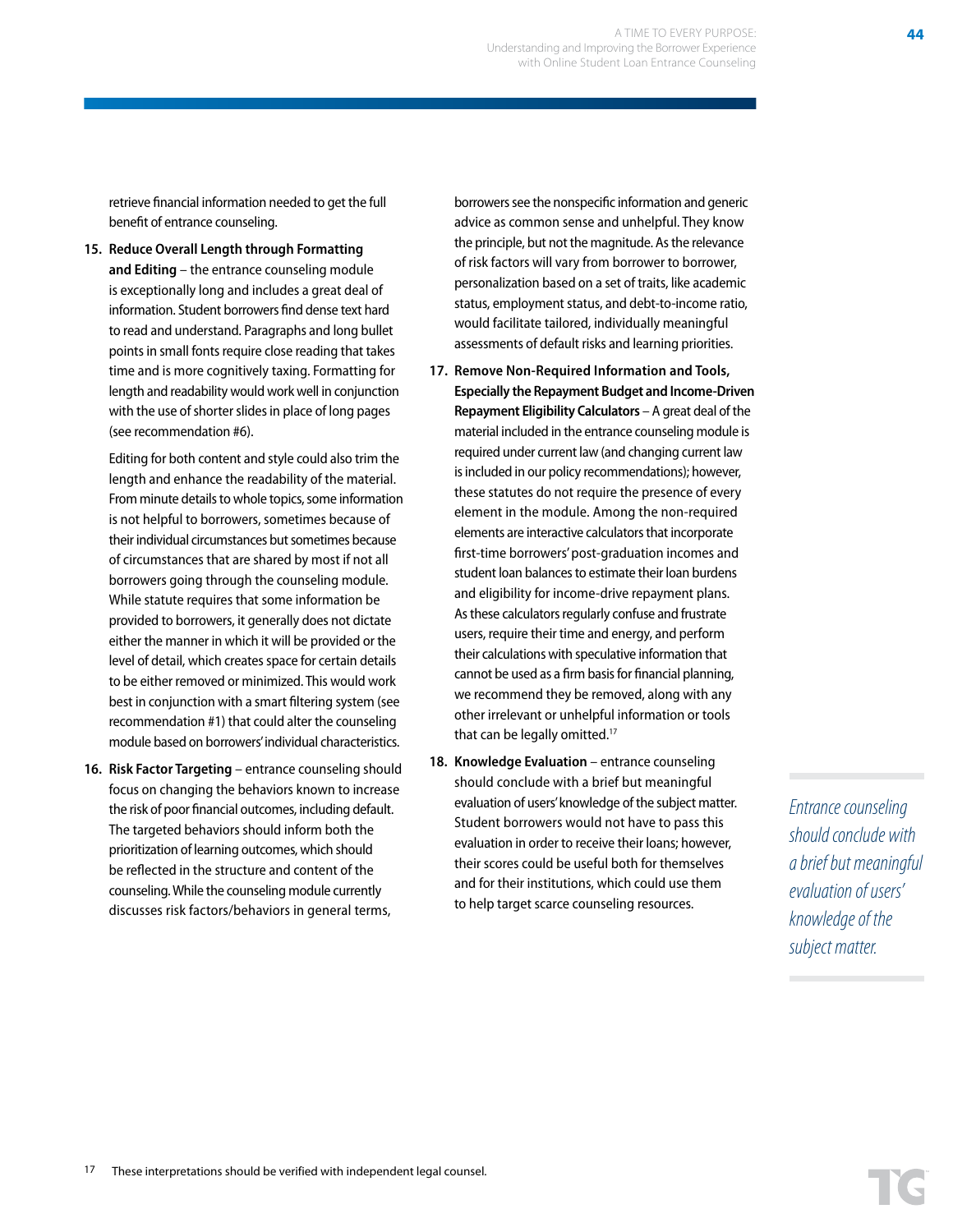#### **Policy Recommendations**

*The one fundamental recommendation, is that ED collaborate with higher education practitioners, student and consumer advocates, and Congress to examine and reform HEA loan counseling statutes as part of the reauthorization process.* 

This set of recommendations addresses obstacles to effective entrance counseling that may require new legislation and/or changes in ED regulations. Many would require amendments to the Higher Education Act of 1965 (HEA); the one fundamental recommendation, then, is that ED collaborate with higher education practitioners, student and consumer advocates, and Congress to examine and reform HEA loan counseling statutes as part of the reauthorization process. The following recommendations are largely suggestions for improvements that could be made through that collaboration.

As with the practitioner recommendations, these ideas target two distinct but interrelated problems:

- 1. Entrance counseling itself, and
- 2. The broader student loan borrowing process, given entrance counseling's limited ability to prepare student borrowers for that process.

Also, as with the practitioner recommendations, some of the proposals would involve additional costs and burdens to institutions, many of whom already struggle to support their borrowers. Some could also bring about cost savings and improvements in student success and satisfaction; however, policymakers should be aware that the effort to inform, counsel, and assist the millions of students who engage with our complex federal student loan system each year is a massive undertaking that requires an investment proportionate to its magnitude.

The numbering is for convenience only and should not convey any sense of significant order or relative importance.

**1. Clarify Counseling Regulations and Allow Greater Professional Judgment.** Some schools would like to provide more robust loan counseling but fear that their good intentions may be interpreted as improperly obstructing students' access to federal aid. These more engaging counseling experiences might include a required educational session for borrowers or homework assignments to explore a debt-to-income by major tool. Currently, schools are prohibited from requiring any loan counseling between entrance and exit counseling, although they are permitted to add information and requirements to their entrance counseling policy (provided such additions do not constitute an

"unreasonable impediment" to the disbursement of funds). Our research suggests that the timing of entrance counseling harms borrowers' ability to internalize the vast amount of information involved in meeting minimum entrance counseling requirements; this should not be the only opportunity for schools to implement requirements that better prepare borrowers to minimize and manage their borrowing.

We call for a balanced approach that protects access to aid while allowing schools to perform their statutory loan counseling duties more effectively. As schools are held responsible for their cohort default rates (CDRs) and precluded from categorical loan limitations, they should have greater discretion to promote responsible borrowing and financial literacy for their student bodies.18 Additionally, they should be allowed to innovate with the timing, content, and delivery of loan counseling. Greater discretion may allow schools an opportunity to serve their unique student bodies more effectively. It may also allow financial aid offices to be more innovative, becoming incubators for new, more effective methods of delivering loan counseling.

Schools should also be permitted (if not encouraged) to target and require robust or face-to-face counseling to student borrowers who exhibit borrowing behavior that indicates an ability to benefit from additional counseling resources. For example, borrowers who have requested to take out alternative loans before exhausting their eligibility for Direct loans could be required to attend face-to-face loan counseling. While schools are currently empowered to encourage additional or supplemental counseling, they are strictly prohibited from requiring it ( that is, making the disbursement of aid funds contingent on it), and anecdotal evidence suggests that many financial aid professionals refrain from introducing a more robust intermediate counseling model for fear of jeopardizing their Title IV funds through a compliance breach. Barring an individual professional judgment determination under HEA Sec. 479A(c), students may borrow the entire amount to which federal methodology and applicable loan limits entitle them. Given the inability of professional judgment actions to effectively limit excessive borrowing for large numbers of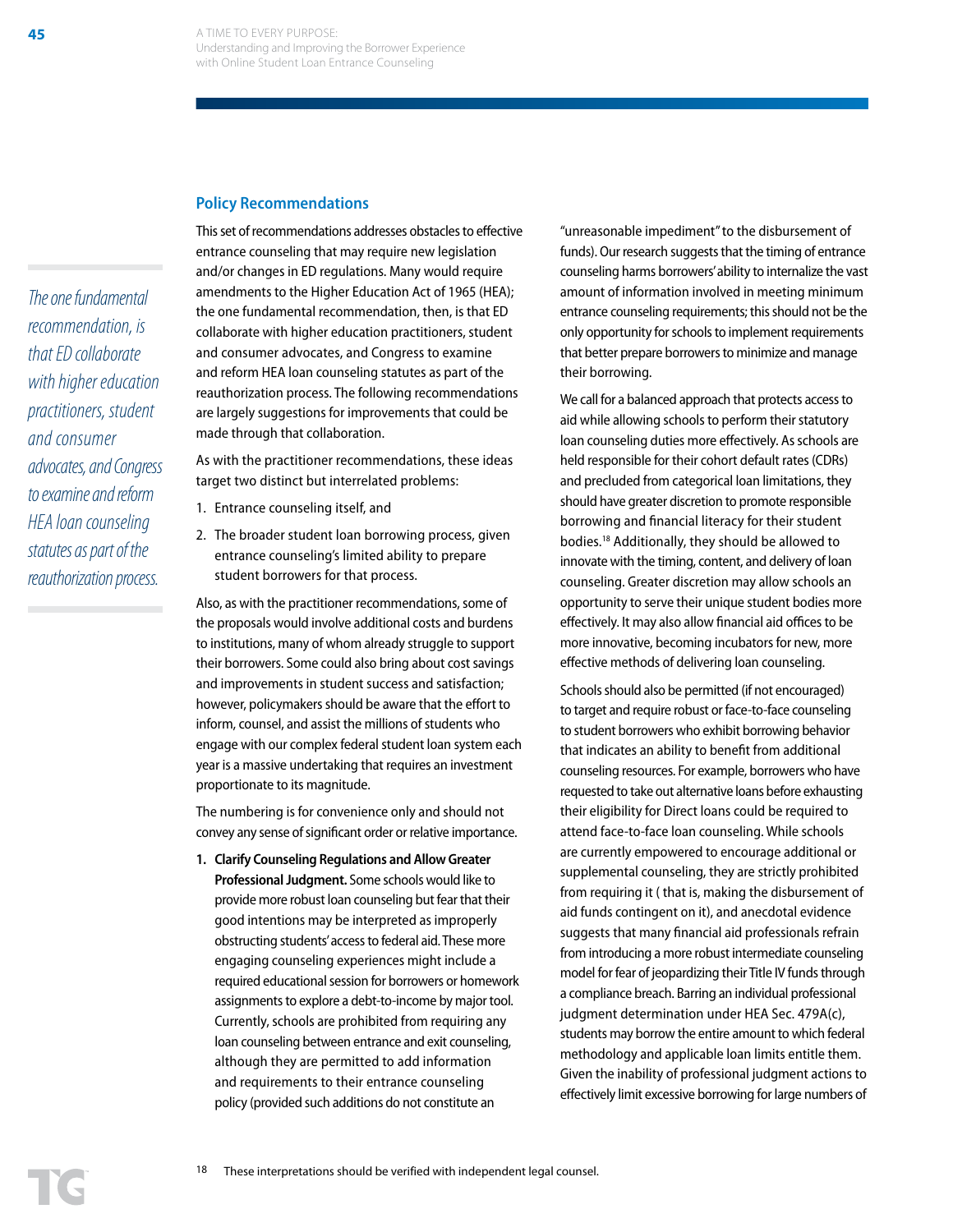19 www.ifap.ed.gov/dpcletters/attachments/GEN1506.pdf

students, financial aid officers should be able to ensure that those who borrow an amount in excess of their recommendations are fully informed and capable of managing their debt. For instance, schools might require that student borrowers who wish to borrow in excess of their determination of need go through additional loan counseling and/or demonstrate sufficient knowledge, perhaps through passing a standardized test on student loan borrowing and repayment.

## *Post-Script on DCL GEN-15-06: "Loan Counseling Requirements and Flexibilitie*s"

In our February 2015 report on exit counseling (*From Passive to Proactive*) and in prior conversations with ED, TG had recommended that ED clarify its regulations regarding loan counseling. As this report was being finalized, ED dispelled a great deal of the uncertainty surrounding these regulations through a *Dear Colleague Letter* (DCL).19 This letter sought to "remind institutions of ways that they can help students and their families make informed decisions about taking out student loans." We support ED's effort to provide regulatory clarity and promote loan counseling activities; however, these clarifications underscore the extent to which current statutes run contrary to the pursuit of more effective counseling as we have come to understand it. The letter makes it clear that, under current law, the only way for an institution to *require* loan counseling beyond the federal minimum for non-exiting borrowers is by adding it to their entrance counseling requirements. Unless an institution is able to accomplish this by spacing out presentations, workshops, evaluations, or other requirements over the course of a sufficient period of time, we believe that the addition of requirements to the entrance counseling process will be largely ineffective and overwhelming to borrowers. Yet, time is short, as the additional requirements may not "unreasonably impede" borrowers' ability "to receive loan funds in a timely manner." The new guidance also forbids institutions from requiring loan counseling as a condition for appeals of a failure to meet satisfactory academic progress (SAP) requirements. This removes an important tool for institutions seeking to assist at-risk borrowers; academic difficulties are among the strongest predictors of future student loan delinquency and default. Statutory

loan counseling in SAP appeals policies. Barring such changes, schools may still encourage supplemental loan counseling through outreach and awareness activities that could target students in the SAP appeals process, but participation would be strictly voluntary.

We applaud ED's reminder that institutions may require first-time borrowers to undergo a reasonable evaluation of their knowledge as part of entrance counseling requirements. We also applaud the reminder that institutions can target additional counseling resources at borrowers flagged for risk indicators, including SAP ineligibility. However, we recommend that institutions be empowered to compel — not merely encourage — completion of additional counseling requirements for borrowers who exhibit behaviors shown to increase the risk of overborrowing and/or default. For instance, borrowers who fail to achieve a passing score on an entrance counseling evaluation might be required to attend a workshop on student loans and financial management prior to receiving a disbursement for the following academic term. Requirements of this sort could easily be structured in such a way that they would not, in our opinion, "unreasonably impede" access to loan funds, especially given the magnitude of the risks involved in uninformed, irresponsible student loan borrowing.

On the whole, the letter reminds institutions that they have substantial flexibility to create and offer counseling programs and services in addition to entrance counseling, but that institutions may only encourage participation; requirements (or implications of requirements) are strictly prohibited. While many borrowers would likely benefit from additional counseling services, reliance on voluntary participation means that many who stand to benefit the most will be least likely to receive the service: people who are informed, concerned, and proactive enough to seek out additional assistance on their own tend to experience positive outcomes with or without actually receiving the assistance. If statutes continue to prohibit additional required counseling, institutions will need to engage in concerted awareness and outreach programs to achieve middling levels of participation from borrowers who are more likely to experience future difficulties with their loans.

*We recommend that institutions be empowered to compel – not merely encourage – completion of additional counseling requirements for borrowers who exhibit behaviors shown to increase the risk of overborrowing and/or default.*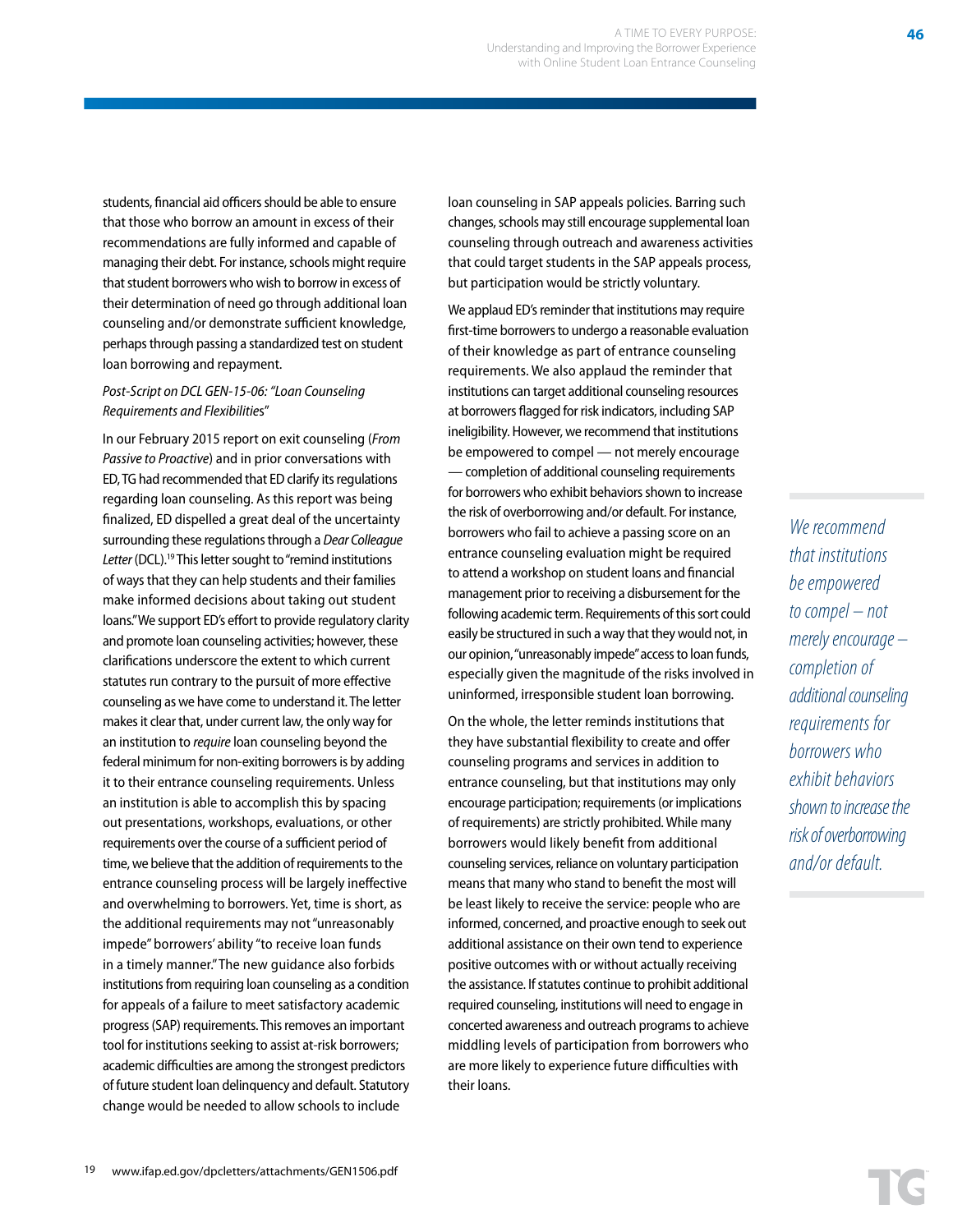**2. Explore Incentives for Robust, Supplemental, or Innovative Counseling Methods.** Currently, ED's online loan counseling tools provide regulatory safe harbor for schools. Faced with limited resources, the burden of compliance, and confusion over permissible alternatives, schools default to ED's tool to fulfill counseling requirements. This may hinder innovation that could lead to finding better methods for more effective loan counseling.

Policymakers should explore funding and/or regulatory incentives for experimenting with more robust forms of loan counseling, face-to-face interactions with students, supplemental or annual counseling, or other innovative strategies for information delivery and knowledge retention. Provisions reducing administrative and regulatory burdens for schools with exceptionally low CDRs may serve as a model for incentivizing promising new practices in loan counseling.20

- **3. Establish Better Systems to Facilitate Return of Title IV Funds.** Student-borrowers, particularly first-time borrowers, are in an exceptionally poor position to assess their personal budgets and borrow exactly "what they need." Furthermore, given the uncertainty of the future, even the most informed among them probably should not try to hew too closely to their anticipated needs for fear of running out of resources in the event of unexpected expenses. As such, we recommend that institutions take steps to promote their borrowers returning excess funds when they know they are no longer needed, as at the end of the term (see *Practitioner Recommendations*). However, the complex policies and procedures for the return of Title IV funds impose a substantial burden on institutions. Both in the past and presently, NASFAA has worked to rigorously study this issue and develop recommendations for improving the process. While much of this work focuses on returning funds for students who withdraw, it also has implications for the return of unused funds for enrolled students. We recommend that ED (and Congress, where necessary) work with NASFAA to implement reforms to the process for returning Title IV funds, allowing institutions to promote the return of unused loan funds without imposing an undue burden on themselves.
- **4. Increase Resources for Counseling in Financial Aid Offices.** Facing internal budget strain and a substantial compliance burden, financial aid offices have few resources to dedicate to loan counseling. Face-to-face counseling, though more effective, is untenable for many institutions because of resource constraints; a NASFAA survey showed that it is often the first service to be cut in response to budget reductions. Providing additional resources for counseling services may lead to more effective counseling, which is one method policymakers have used to address student loan default. These resources could include earmarked funds, well-designed student-facing online tools, and practitioner tools that allow financial aid offices to more easily access real-time reports on both individual borrowers and entire cohorts. The lower default rates resulting from additional counseling resources may even defray a portion of their cost.

Policymakers could also promote expanded counseling services by offering funding and/or regulatory incentives for institutions to incorporate third-party support in their loan counseling repertoire. External call center support could supplement institutional efforts at counseling and borrower outreach, especially for those who do not proactively seek assistance from a financial aid office yet are often most in need of it. Policymakers could further encourage this by facilitating the formation of consortia based on achieving economies of scale for third-party borrower outreach and counseling services.

- **5. Increase Resources for High School Counseling.** In innumerable ways, the factors that influence postsecondary success are determined long before students step onto campus. Counselors at high schools with high student-to-counselor ratios often face a very different set of challenges, issues, and concerns compared to their less burdened peers.xxvii In the hierarchy of needs that describes a counselor's priorities, acceptance into a quality "good fit" program or optimal use of financial aid fall near the top. The counselors responsible for the needs of the most students are often those who must also set their sights lower on the hierarchy: at any postsecondary enrollment, at high school graduation, or at behavioral issues. The students
- <sup>20</sup> However, it should be noted that, in contrast to this particular incentive, the authors recommend increasing (not decreasing) the number of loan fund disbursements, providing the disbursements are accompanied by simple, well-understood opportunities to lower borrowing amounts and return previously disbursed funds.

*We recommend that ED work with NASFAA to implement reforms to the process for returning Title IV funds, allowing institutions to promote the return of unused loan funds without imposing an undue burden on themselves.*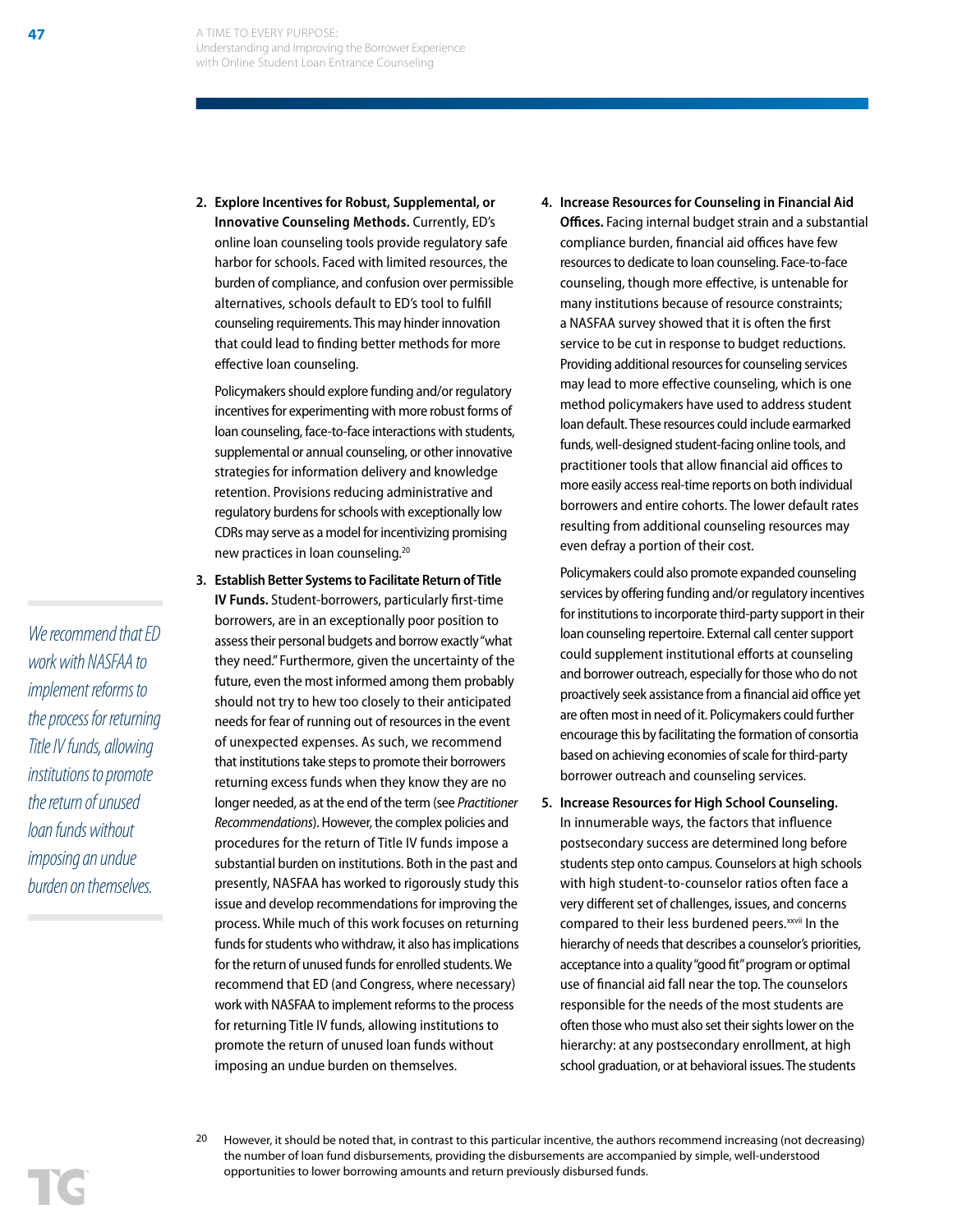at these high schools are in greatest need of institutional support to prepare them for the college world and the financial maze they will have to navigate to flourish in it, yet their counselors are also the most overmatched by the sheer magnitude of their students' need.

Empowering high school counselors to promote postsecondary success for the students most in need of such assistance will require significant new investments to bring qualified staff into the field. While some programs, notably College Advising Corps, have duplicated the AmeriCorps model and begun to close the counseling shortfall with recent college graduates, even they require resources to operate and expand. High school counselors could also benefit from professional training that better equips them to prepare students for postsecondary success. The development of technological tools, including interactive counseling materials and tracking/flagging systems, could also help counselors better manage their caseloads and focus more on postsecondary preparation. Whether through an external program or direct application of funds/ tools, a sustained infusion of substantial resources into high school counseling will be necessary to remove the knowledge gap in preparation for higher education.

- **6. Provide Clarity and Executive Flexibility for HEA Counseling Requirements.** Statutory language lists — by individual topic — the information that must be covered during entrance and exit counseling. These specific requirements may contribute to problems with length, complexity, and learning in entrance counseling. The statutory language may also limit the ability to target specific information to borrowers and de-emphasize or eliminate information that is irrelevant to the borrower. Allowing ED to determine the details of content, timing, and other particulars will provide regular opportunities for improvement and make the counseling more responsive to future developments in higher education, financial aid, and counseling research. It will also give ED more opportunities to enable professional discretion at the school level, empowering institutional staff to better serve the needs of their student bodies.
- **7. More Learning with Less Information.** Borrowers often express that there is too much information required in entrance counseling. These counseling sessions can take upwards of one hour for some borrowers, affecting

the comprehension and retention of key information. Entrance counseling should ensure that borrowers receive important information that can assist in financing their education; however, well-intentioned requirements for a growing list of topics that must be covered in counseling are diluting the essential information and counseling messages.

Policymakers should consider modifying the statute by either:

- *a. Providing ED with more discretion to set counseling topics or alter the amount of detail based on the borrower's circumstances.*
- *b. Streamlining the requirements according to what is deemed the most important information or most relevant to entrance and exit counseling.*

In either case, the modules, updated per the applicable policy changes, should undergo extensive user testing to assess effectiveness and usability.

**8. Require and Invest in Intermediate/Additional Counseling in Some Form.** Entrance counseling should help borrowers ensure that they are following financial aid best practices, establish their personal budgets, determine their borrowing needs, and take steps to maintain or improve their financial circumstances while enrolled. The current timing of entrance counseling is not conducive to meeting these goals. For many students, entrance counseling occurs immediately before or after students arrive on campus to begin their first term, which is often a time of stress, transition, and distraction. Student borrowers must acquire funds immediately in order to pay for books, housing, and tuition and begin their classes. They have little idea what the rest of the term will cost or how much they will be able to work and earn; little time to seek other sources of financial aid; and little capacity or inclination to memorize information not immediately necessary or useful.

Requiring additional loan counseling sessions between entrance and exit counseling could promote knowledge retention by increasing borrowers' exposure to key concepts, spreading out the information into more manageable chunks, and avoiding student stress and distraction that occur at the beginning and end of a postsecondary education. It would also facilitate more relevant counseling if certain topics could be covered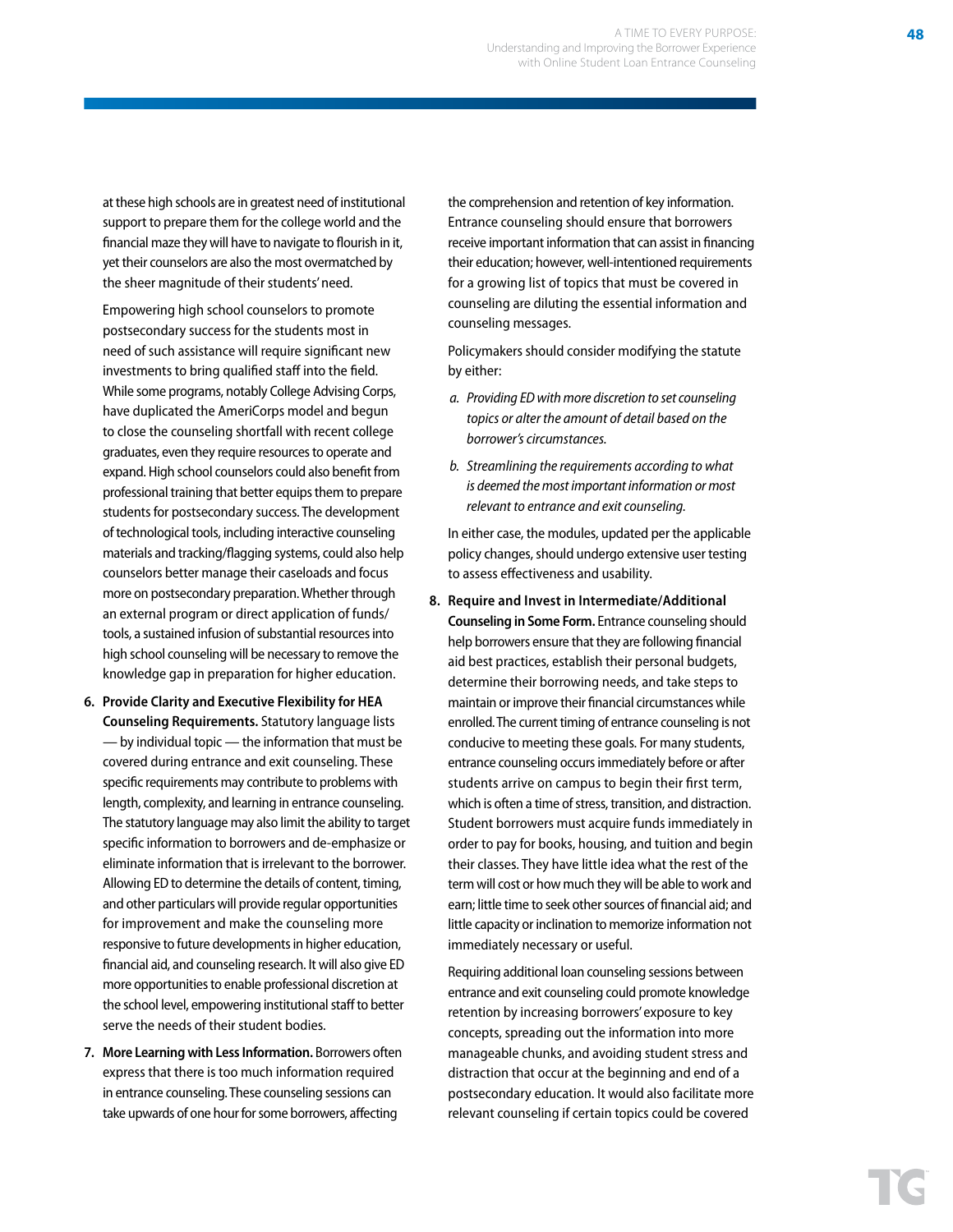in alternate sessions. Additional counseling would create opportunities to reinforce key points and expose students to new tools and information at a time when they are better equipped to utilize them in their decision making. Additional loan counseling could help address the effect that the current timing of loan counseling has on borrowing habits and information retention and promote improved financial practices in later terms.

**9. Offer Grant Funding for Studies of Online Pedagogy.**  As more of our research, learning, and interaction with

## **CONCLUSION**

Based on prior studies and analysis as well as TG's extensive primary research on student loan counseling, it seems clear that there is substantial room for improvement in the design and delivery of entrance counseling. Ensuring that every federal student loan borrower receives effective counseling will require changes to the design of both policies and learning materials. Though already quite high, the stakes on loan counseling's ability to encourage responsible borrowing and repayment decisions will only escalate as more lowincome, first-generation, and nontraditional students enroll in our increasingly expensive postsecondary system.

Even moving past entrance counseling to consider student financial counseling in general, effective counseling is not a panacea for all that ails higher education; however,

institutions (including governments) migrate to digital platforms, it is crucial that designers have access to rigorous studies identifying the principles that describe effective online teaching materials. Basic research on this topic will improve the design of current and future online government resources and promote the development of new, effective online services in the private sector. Robust examples of public-private research partnerships, often centered around a university hub, already exist and can provide a helpful model for this work.

it stands to benefit students in several respects. It can encourage students to budget responsibly, borrowing neither too much nor too little, but just the right amount. It can empower students to move beyond haphazard, drifting complacency and formulate plans to achieve their dreams in higher education and beyond. And, in the face of the formidable challenge of navigating a complex repayment system, it can make the difference between helpless panic and the informed confidence to take responsible action. There can never be perfect assurances, but with proper guidance for seeking the best and averting the worst, students can strike out secure in the knowledge that a higher education need not be an investment they come to regret.

*Ensuring that every federal student loan borrower receives effective counseling will require changes to the design of both policies and learning materials.*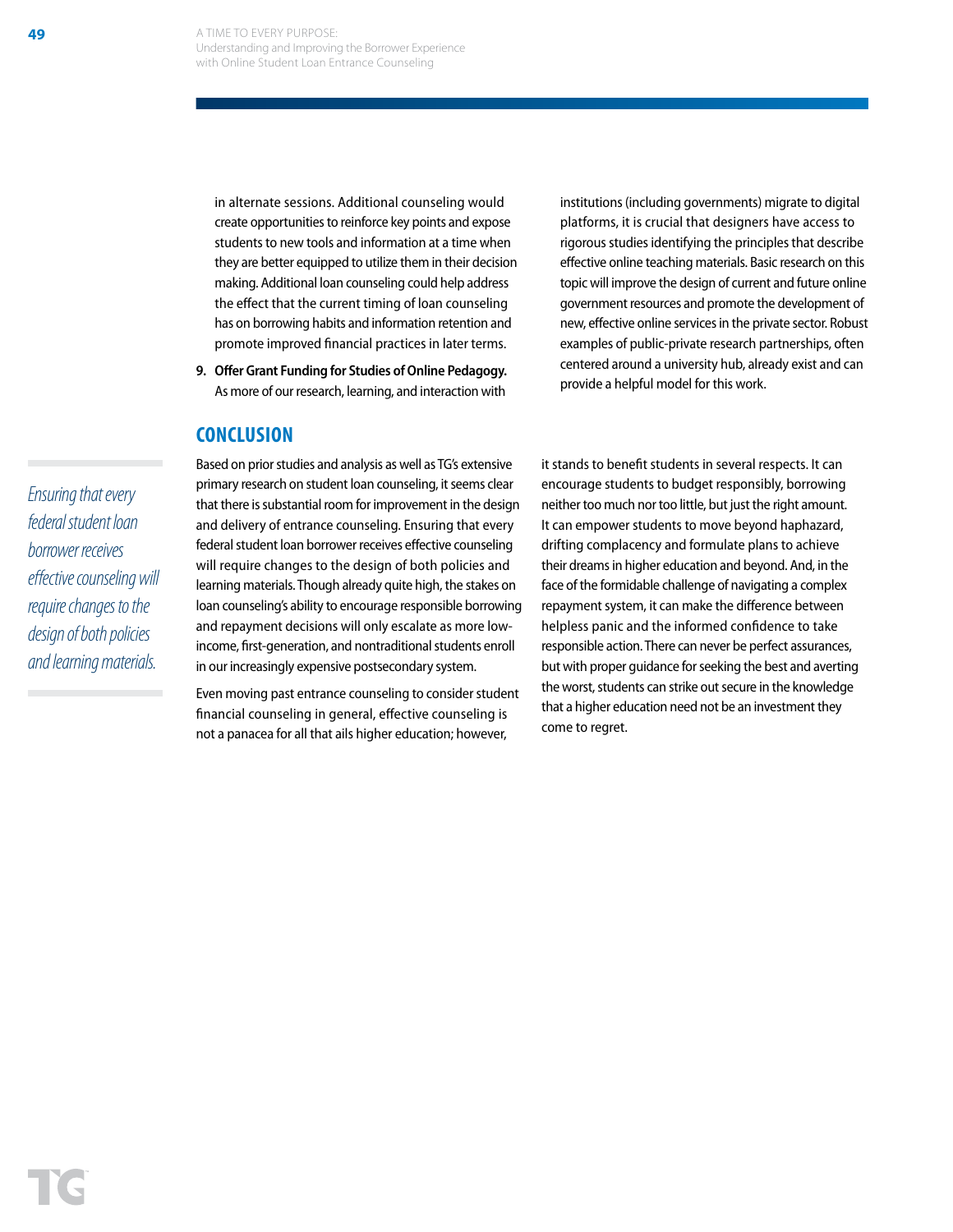## **Appendix**

## **I. Characteristics of the Sample**

Researchers intended to construct an intentionally diverse sample using a recruitment survey distributed by financial aid offices to incoming and returning students who were likely first-time borrowers. Unfortunately, only some institutions were able to comply with this aspect of the research design. At the other institutions, researchers invited students to participate who came into the financial aid office still needing to complete their entrance counseling. As a result, the total sample represents a composite of a partially constructed sample, where key traits were known and incorporated into selection as much as possible (scheduling and availability were still primary factors), and a sample of convenience, where most key traits were unknown. Thirteen of the 36 full tests were conducted with pre-selected participants with known traits. According to their responses on the recruitment survey, characteristics of this group included:

- Five had already completed one or more terms of postsecondary education, and eight were about to start their first term.
- Seven were already planning to borrow federal student loans, five were unsure, and one was not planning to borrow federal student loans.
- Twelve had earned a high school diploma, and one had earned a GED.
- **T** Five were pursuing associate degrees or technical certifications, seven were pursuing bachelor's degrees, and one was pursuing a graduate degree.
- Four were majoring or planning to major in business/ legal professions, three in non-healthcare STEM fields, two in social sciences, two in healthcare professions, and one in humanities. One was undecided.
- Asked to rate their knowledge of consumer finance on a scale of one to five (one being least knowledgeable, five being most), two rated themselves a "1," three rated themselves a "2," six rated themselves a "3," and two rated themselves a "4," for an average rating of 2.6.
- Asked the same question as the above with regard to financial aid, one rated herself a "two," eight rated themselves a "three," and four rated themselves a "four," for an average rating of 3.2.
- About 23 percent of students reported making "Mostly As," 36 percent reported "Mostly As and Bs," 10 percent reported "Mostly Bs," and the remaining 31 percent reported "Mostly Bs and Cs or lower."
- Of the five who had taken the SAT, two scored in the 1301 to 1500 point range (on the 2400 point scale), one scored in the 1501 to 1800 point range, and two did not recall their scores.
- Of the nine who took the ACT, three scored in the 17 to 21 point range, three scored in the 22 to 27 point range, one scored higher than 27, and two did not recall their scores.
- **Eight were female and five were male.**
- Nine were 22 years old or younger, two were between 26 and 29, and two were 40 years old or older.
- Asked what was the highest level of education their most educated parent/guardian had attained, one selected "Less than high school diploma", four selected "High school or GED," two selected "Bachelor's degree," five selected "Master's or terminal degree," and one did not know or preferred not to respond.
- Seven selected their race/ethnicity as "African-American or Black," three selected "Hispanic or Latino," and three selected "White, non-Hispanic."

Characteristics of the 23 walk-in participants who did not fill out the survey were somewhat harder to ascertain. As there was not sufficient time to request that they complete the recruitment survey (indeed, many were unable to complete the full session even without the survey), as much information as possible was gleaned from the discovery interview. The institutions that were categorically unable to recruit students ahead of time all offered primarily two-year programs, but some walk-ins were enrolled at four-year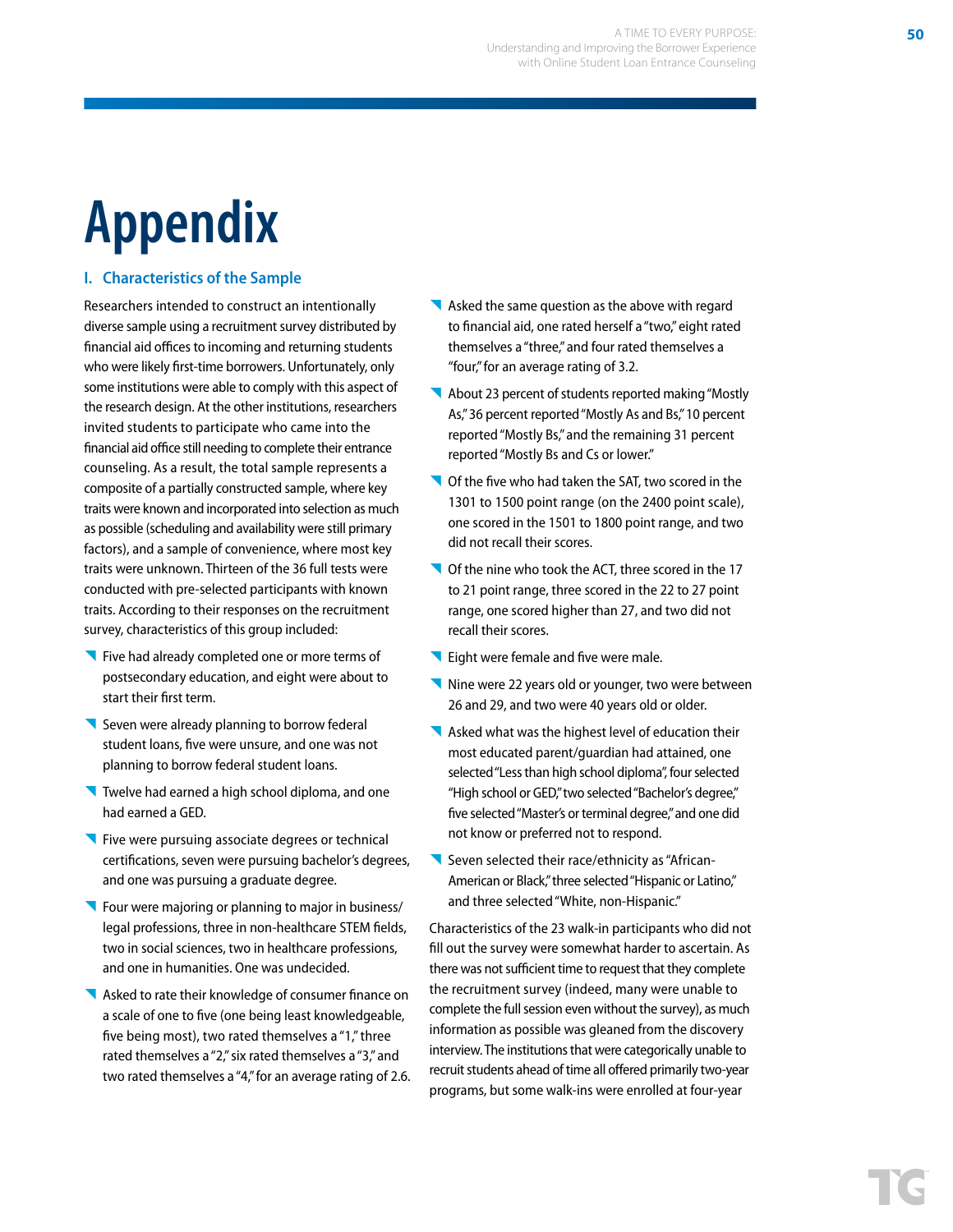institutions or were planning to transfer for a bachelor's degree. With the exception of gender, researchers did not presume to be able to ascertain participant characteristics from observation or implication, so these counts reflect only what participants stated explicitly; as such, some factors will not total to 23.

- **Eighteen were in their first term at their institution,** and five had completed terms before.
- **Four were pursuing technical certifications, eleven were** pursuing associate degrees (of whom five expressed a

#### **II. Data Collection Methodology**

After administering the initial survey (when there was sufficient time), researchers read a brief, scripted introduction to the study, culminating in a request that the participant review a data protection protocol and waiver and sign if he or she agreed to participate. The waiver covered a variety of topics, including the possibility that doing loan counseling as part of a UX test might affect the experience and that the participant should revisit the counseling and/or contact his or her financial aid office with any questions or concerns after completing the counseling. After the participant signed the waiver, researchers started the video camera, continued reading from the scripted text, and began the discovery interview.

The discovery interview was a semi-structured, semi-scripted interview. It served two main purposes: as an additional warm-up that would help put the participant at ease and get him or her thinking about their student loans; and as a way to learn more about the participant's background, attitudes, concerns, plans, and other circumstances that might affect what the participant hoped to get out of counseling and how he or she would interact with it. Researchers conducted the interviews based on a list of topics to cover and questions that could be used to introduce those topics if they did not come up organically in the discussion of a previous topic. The researcher used active listening techniques, such as rephrasing/echoing, requests for clarification, and follow-up questions to gain more detailed information, encourage participant comfort, and transition to the next question where appropriate.

After completing the discovery interview, the researcher read a scripted introduction to the loan counseling and UX test. This introduction stressed that the participant was desire to transfer and earn their bachelor's), seven were currently in bachelor's degree programs, and one was pursuing a graduate degree.

- $\blacksquare$  Three said explicitly that they were first-generation college students, and five said explicitly that they had some family experience with higher education.
- **Fourteen were male and nine were female.**
- Seventeen expressed having little to no prior personal or family borrowing experience.

free to complete the loan counseling however he or she wanted, at whatever speed the participant wanted, clicking or not clicking anything he or she wanted, with the only rule being that the participant understood that he or she was required to complete the counseling at some point and had agreed to attempt it now. It also emphasized the importance of thinking out loud and narrating his or her actions, reactions, and thought processes as he or she progressed through the counseling. The participant was informed that the researchers had not designed the module and would not be offended, so the participant should be honest and direct with both positive and negative feedback.

The UX test began with the participant logging into his or her account on studentloans.gov. Logging in went smoothly in almost all cases; in two cases, the participant did not remember his or her login credentials and had to visit the PIN website to recover the information. One was able to access his PIN and complete the full counseling, but the other was unable to successfully navigate the site and had her account temporarily locked. She was kind enough to stay and complete the demo version despite it not counting towards the requirement.

Researchers sought to minimize the amount of direct intervention into the participant's commentary on the entrance counseling module. The script emphasized the importance of unprompted feedback, and researchers relied on unsolicited comments as much as possible. However, when a participant was not forthcoming, the researcher would prompt the participant for his or her thoughts using open-ended questions (e.g., "What are you thinking right now?", "What do you think about this?",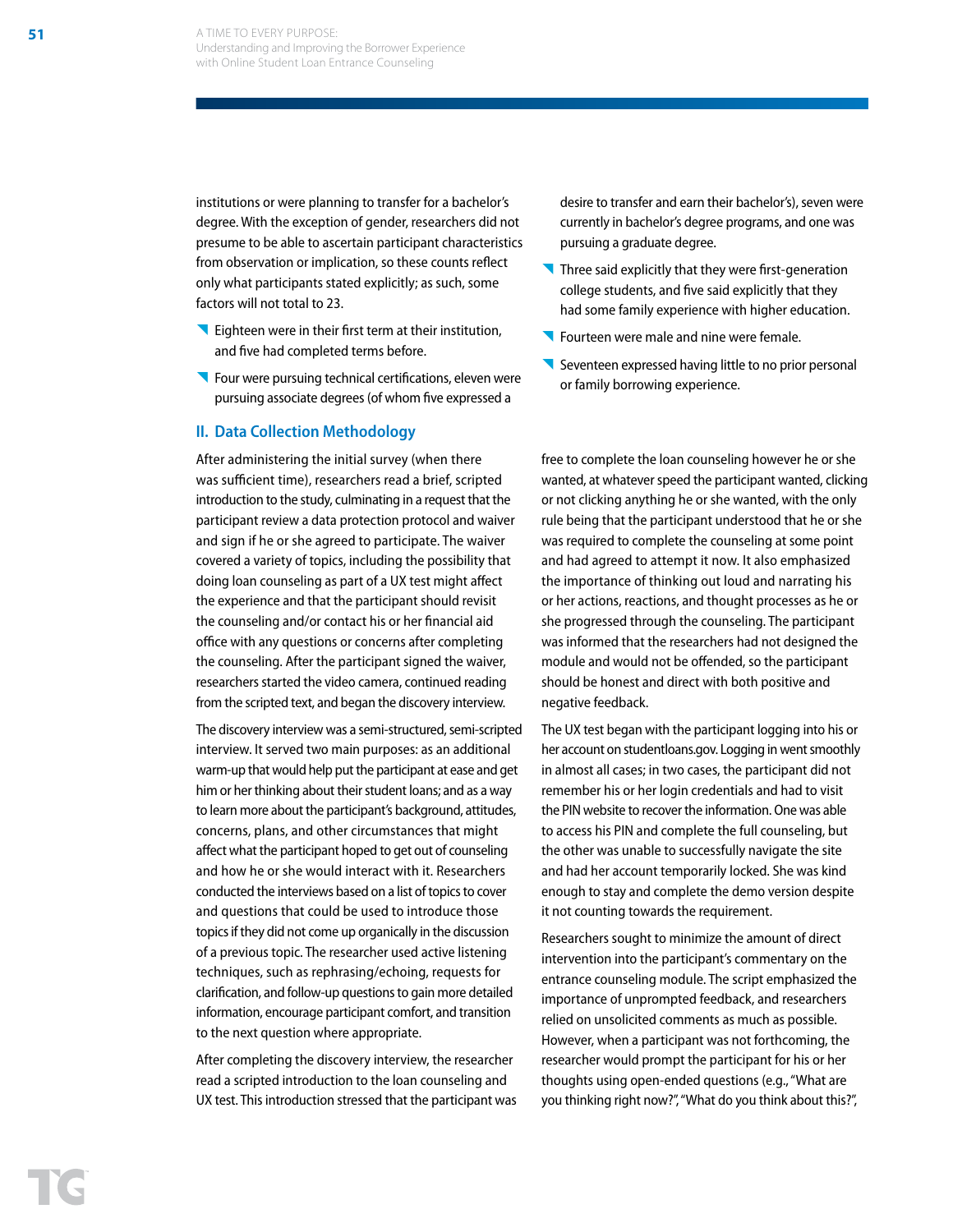"What are you looking at right now?"). The researcher would prompt the participant only after a protracted period of silence or if he or she was not offering feedback regarding one of the interactive tools. The researcher would also use the breaks between pages to ask the participant for thoughts on what he or she had just seen and to ask the participant how he or she was feeling about the experience overall. Comments made in response to these end-of-page inquiries were coded to a specific element of that page only when the participant referenced it explicitly; otherwise, they were coded to and analyzed as debriefing comments. See the next section for a more detailed description of the analysis methodology.

Intervention into the participant's actions was also minimized. Per the script, the participant was allowed to proceed through the counseling however they chose, including making mistakes. When a participant would ask a researcher whether he or she was doing something correctly or what the participant should do next, the researcher would inquire about the source of confusion and re-direct the participant to the material, asking what the participant thought he or she should do next or if the participant saw something on the page that might be of assistance. These strategies generally resolved the issue or at least resulted in the participant being able to move on in the counseling, though some confusion may have persisted. Only when participants attempted to solve an issue on their own but were still unable to proceed did researchers offer enough direct assistance to enable them to continue.

The only other cases in which researchers made specific suggestions to participants involved links to YouTube videos. Participants almost always failed to click these links, so researchers would sometimes ask participants if they

## **III.Method of Data Analysis**

Altogether, the 36 full sessions provided four types of data: quantitative data from the two surveys; notes from the discovery and debriefing interviews; formatted notes from the UX tests; and video footage of the entire sessions. The quantitative data were analyzed with simple tabulations, but analysis of the interview and UX data required the development of a methodology and coding schema.

Analysis of the qualitative data began with a process of data review, notation, code development, and validation. Due to an unknown technical error, only 20 of the recordings would be willing to click the links and watch the videos before they moved on to the next page. Admittedly, this was an oversight. Data on users' responses to the videos should have been collected at the end of the session to avoid any impact that watching the videos may have had on future participant behaviors (although no patterned impacts were evident in the data).

As with the discovery interview, one researcher took the role of asking questions and prompting the participant while the other took notes using a template with screenshots of the counseling material. The note-taking researcher recorded notes regarding several different aspects of the participant's experience: pacing (how fast the participant progresses through the counseling elements), actions, comments, notable moods, obstacles encountered, and any other notable patterns or occurrences. These notes formed the foundation of the data collected from the UX testing.

After finishing the loan counseling, the participant took a second survey (when time allowed) that asked the participant to rate his or her agreement with various statements about both the counseling material and the experience of completing the counseling in the research setting. A debriefing interview followed the survey. During this interview, the researcher asked the participant to reflect on various aspects of the counseling, including elements of the design, content, and language. The survey and interview covered essentially the same topics, but where the survey provided simple, quantitative responses to statements that were important though somewhat generic, the interview delved into the details, capturing the nuanced reasoning and complexity that often undergirds the relatively superficial quantitative response.

contained video footage; the remaining 16 were audioonly. The video footage for 8 randomly selected sessions was subjected to the same note-taking protocols as were the original sessions (that is, researchers taking notes from the video were paying attention to the same key topics and aspects of the user experience). The coding schema was developed based on these 8 sets of new notes. Code development began with a re-reading of all notes and reviewing of their respective videos, accompanied by open coding and then initial analytic memos.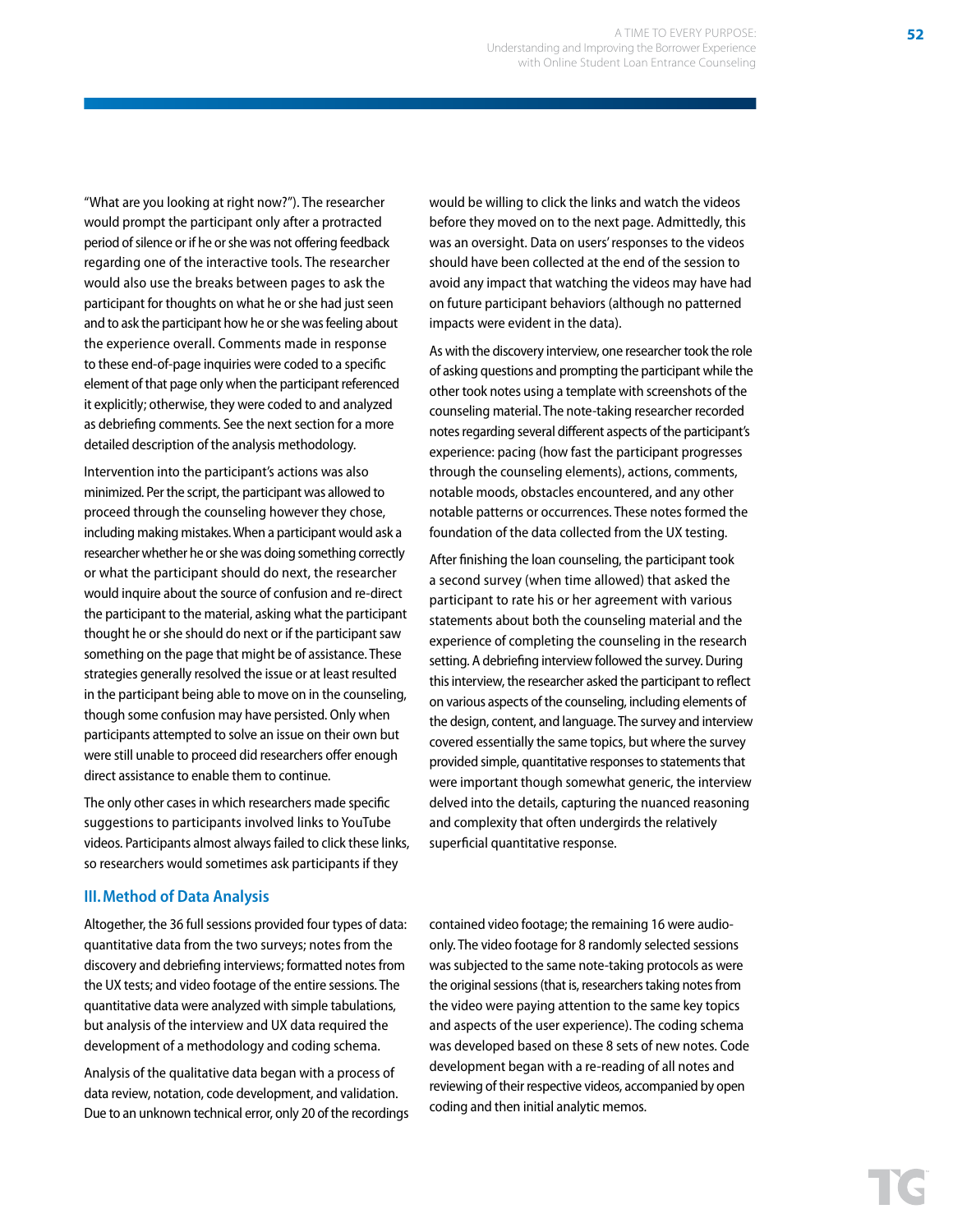Based on their initial memos, researchers quickly reached consensus around the basic structure of the coding schema. Data collected through the discovery and debriefing interviews would be coded through a two-tiered system, with major codes corresponding to topics/questions covered in the interviews and minor codes (including some *in vivo* codes) based on participants' responses to those topics. While most minor codes tended to occur in groups under a single major code, similar responses were found in reference to multiple topics and questions, such that they were not true sub-codes. As the subject matter differed substantially between the discovery and debriefing interviews, a distinct set of codes was developed for each.

Coding for the data collected through the UX tests required a somewhat more complex schema. First, the physical/ visual structure of the counseling module had to compose the functional unit or "backbone" of the schema; in order to represent that a participant took action *X* for counseling element *A*, the set of counseling elements was first defined. Furthermore, the codes representing these elements had to reflect their key attributes in order to explore the possibility that patterns of response vary with those aspects. For example, in order to explore whether participants prefer to read text in paragraphs or bullet lists, the code must reflect that distinction. Each element was also assigned both a general topic and a specific topic in order to compare participants' behavior based on the subject matter covered.

To create this "backbone," the entire entrance counseling module was subdivided into discrete elements, largely based on the boxes in which much of the material is already organized. Each of these elements was assigned a unique identifier based on its positioning and then encoded based on its significant attributes. Researchers compiled the list of significant attributes based on the formats and types of objects present in the counseling and on participant comments that suggested that an attribute might be a significant factor. The final code assigned to an element consisted of its unique identifier, a "type" code consisting of one of a set of mutually exclusive types, and a series of binary indicator variables representing the various attributes.

Participant behavior was encoded using two sets of codes, one for actions and the other for verbal comments, dubbed "reactions." In compiling these sets, researchers sought to represent the full range of actions and reactions recorded in the new notes (the material contained in the notes already reflected the research questions). Since there

were many possible actions and reactions, and multiple analytically distinct actions/reactions rarely occurred for the same element, each one was assigned a unique identifier (as opposed to making action and reaction its own binary variable).

The final coding schema was constructed as a template in Microsoft Excel, with the counseling module "backbone" going down the far left columns, space for the first participant's actions and reactions arranged in the six columns immediately to the right, space for the second participant's behavior to the right of that, etc. In this way, moving down a participant's set of six columns showed that participant's behaviors as he or she progressed through the module, and looking across a row showed how all participants behaved for one particular element.

All three of the coding schemata — one for each interview and one for the UX test — were based on notes taken from video footage of only eight sessions. Researchers encoded both those eight and the remaining twelve for which footage was available, coding the original footage as opposed to the notes from which the codes were derived. After coding these sessions in their entirety, researchers compared the coded results to the original notes to ascertain whether the notes taken for the audio-only sessions would produce reliable results.

The validation test produced mixed results. For the interview portions, original notes did not provide sufficient data, with important details often omitted, probably due to the challenges of recording speech in real time without stenographical training. However, the loss of video footage for the interview portions did little to damage their value. At first glance, the original notes for the UX tests also appeared to lack a great deal of detail, but a closer examination demonstrated that they were not substantially different. Nearly all of the discrepancies were omissions of three action codes: "Slow," "Skim," and "Skip," which describe the speeds at which a participant progresses through the counseling merely by scrolling down, such that it can appear that no substantive action is occurring. Unfortunately, the other sessions lacked video footage from which to assess these actions, so the frequency with which users progressed through elements at different speeds was based entirely on the 20 sessions with video footage. Review of instances where these actions were mentioned in the original notes of the other 16 audio-only sessions confirmed the patterns and hypotheses seen in the video footage.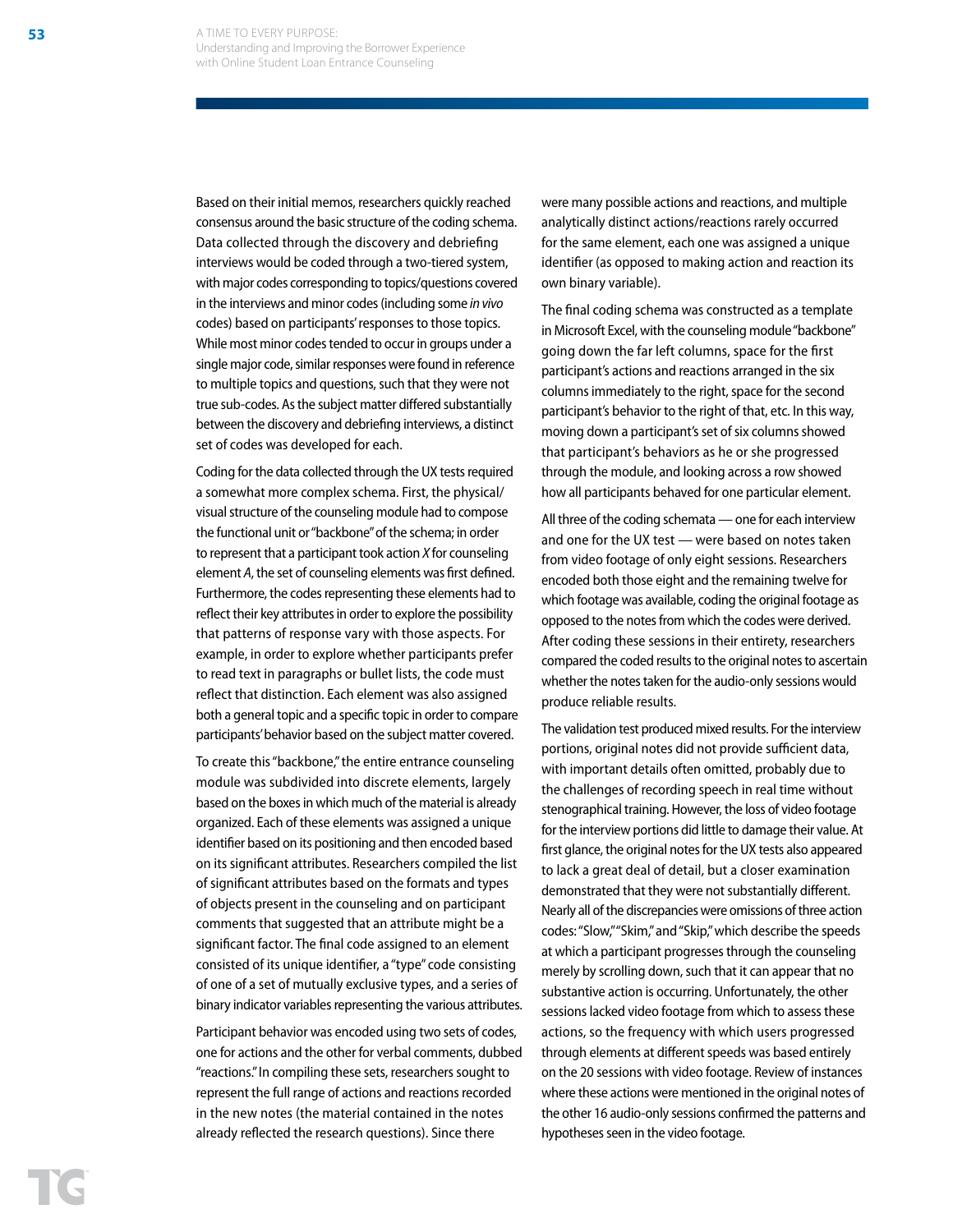The development of findings from initial hypotheses also involved a process of validation. As the research questions on which the study is based were designed to be fairly open and generic, more specific hypotheses had to be formulated after the data were collected. Researchers developed these "preliminary findings" collaboratively, drawing on primary observations, notes, critical insights, and reviews of participant comments. The preliminary findings consisted of numerous, fairly specific mid-range hypotheses regarding borrowers' circumstances and perspectives as they approach entrance counseling and the ways in which they interact with the counseling material. Researchers also postulated a general theory that unified the mid-range hypotheses into a single, dynamic model to describe how and why participants' interaction with the counseling material evolves as they progress through the module.

While grounded in direct observation of both the data and the participants themselves, these preliminary findings required more rigorous analysis to progress from pure hypotheses to findings with firmer data behind them. The need to validate the preliminary findings informed the tests that were performed on the data, which in turn produced the evidence given here in support of the findings. The few preliminary findings not supported by the data were duly discarded and do not appear.

The descriptive quantitative analysis of coded qualitative data places the hypotheses on somewhat firmer ground, confirming that the preliminary findings were not only the impressions of researchers but also substantially present in the data. On that basis, this report refers to hypotheses with quantified support as "findings"; however, this does not denote any claim to complete generalizability or factual status. It may well be that, for a variety of reasons including the composition of the sample, selection biases, and the effects of the research setting, many or even the majority of students using the entrance counseling module could have an experience that differs substantially from the one presented here. From a scientific perspective, these findings would be more accurately thought of as data-supported hypotheses. Readers should keep this in mind when reviewing the research findings.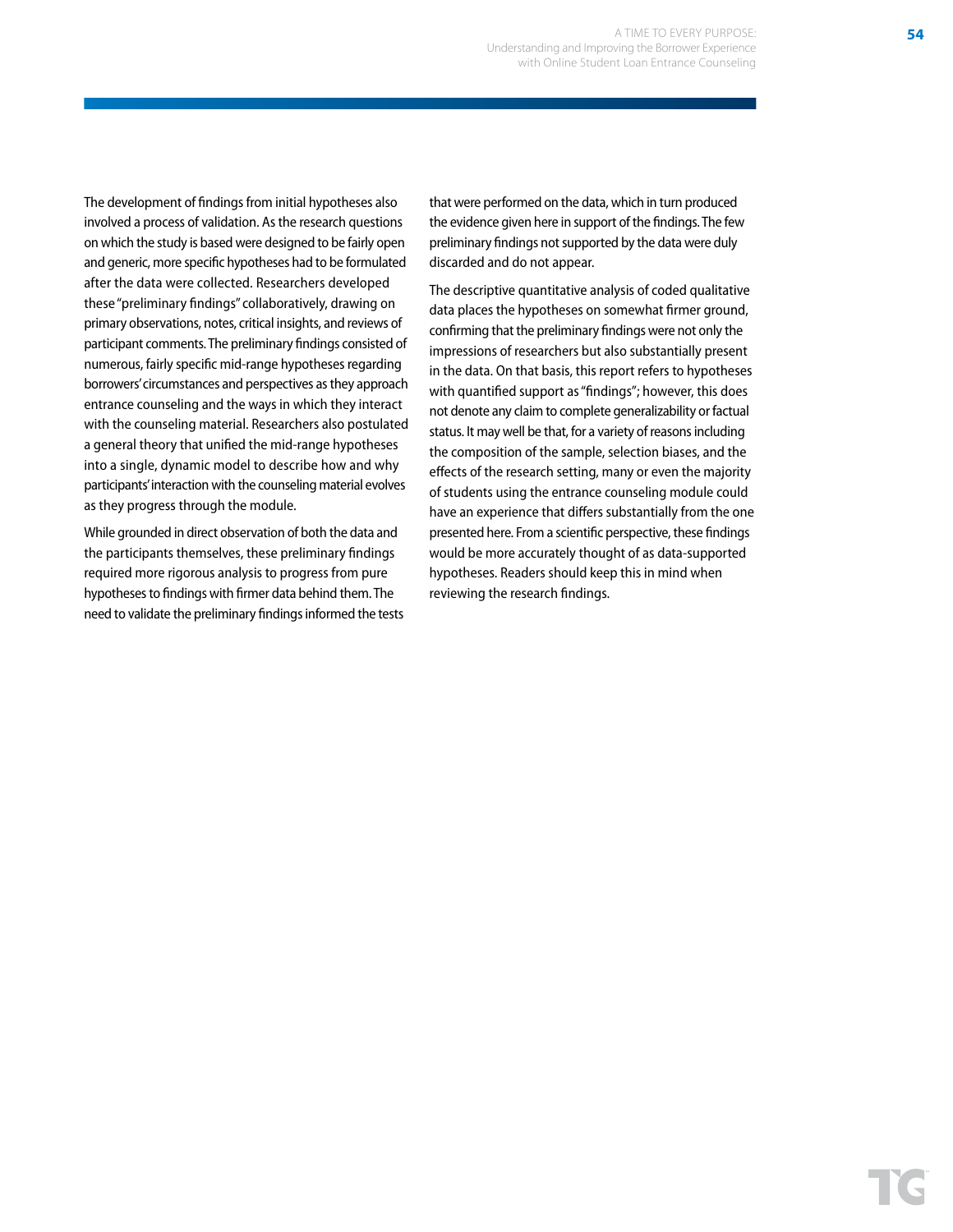## **References**

i See endnotes iii and iv.

- ii Dwyer, R. E., McCloud, L., & Hodson, R. (2012). Debt and graduation from American universities. *Social Forces*, 90(4), 1133-1155.
- iii Kantrowitz, M. (2014). Independent analysis of data from Dept of Education, National Center for Education Statistics. From Izzo, P. (2014). "Congratulations to the Class of 2014, Most Indebted Ever". *Wall Street Journal*. Retrieved from: http://blogs.wsj.com/numbers/congatulations-to-class-of-2014-the-most-indebted-ever-1368/
- iv The College Board (2014). *Trends in Student Aid*. Figure 15A. Retrieved from: http://trends.collegeboard.org/student-aid/figures-tables/loans
- v The College Board (2014). *Trends in Student Aid*. Figure 2013\_11C. Retrieved from: http://trends.collegeboard.org/student-aid/figures-tables/loans
- vi Avery, C., & Turner, S. (2012). Student Loans: Do College Students Borrow Too Much—Or Not Enough?. *The Journal of Economic Perspectives*, 165-192.
- vii Abel, J., Deitz, R., and Su, Y. (2014). "Are Recent College Graduates Finding Good Jobs?". Federal Reserve Bank of New York. *Current Issues in Economics and Finance*, 20(1). Retrieved from: www.newyorkfed.org/research/current\_issues/ci20-1.pdf
- Carnevale, A., Hanson, A., and Gulish, A. (2013). *Failure to Launch: Structural Shift and the New Lost Generation*. Georgetown Center on Education and the Workforce. Retrieved from: https://cew.georgetown.edu/failuretolaunch
- viii Gross, J., Ossman, C., Hossler, D., Hillman, N. (2009). "What Matters in Student Loan Default: A Review of the Research Literature". *J of Student Financial Aid, 39*(1), 19-29. Retrieved from: http://eric.ed.gov/?id=EJ905712
- ix Akers, E., and Chingos, M. (2014). *Is a Student Loan Debt Crisis on the Horizon?* Brookings Institution. Retrieved from: www.brookings.edu/research/reports/2014/06/24-student-loan-crisis-akers-chingos
- Huelsman, M. (2014). "Yes, Large Student Debt Burdens Are Overblown. But We Still Have a Huge Student Debt Problem". *Demos*. Retrieved from: www.demos.org/blog/6/24/14/yes-large-student-debt-burdens-are-overblown-we-still-have-huge-student-debt-problem
- Elliot, W., and Nam, I. (2013). "Is Student Dent Jeopardizing the Short Term Financial Health of U.S. Households?". Federal Reserve Bank of St. Louis *Review*, September/October 2013, 95(5), pp. 405-24. Retrieved from: http://research.stlouisfed.org/publications/review/13/09/Elliott.pdf
- Brown, M., Caldwell, S., and Sutherland, S. (2014). "Just Released: Young Student Loan Borrowers Remained on the Sidelines of the Housing Market in 2013". Federal Reserve Bank of New York *Liberty Street Economics*. Retrieved from: http://libertystreeteconomics.newyorkfed.org/2014/05/just-released-young-student-loan-borrowersremained-on-the-sidelines-of-the-housing-market-in-2013.html
- Woo, J. (2013). *Degrees of Debt: Student Loan Repayment of Bachelor's Degree Recipients One Year after Graduating: 1994, 2001, and 2009*. U.S. Department of Education, National Center for Education Statistics, Statistics in Brief. Retrieved from: http://nces.ed.gov/pubsearch/pubsinfo.asp?pubid=2014011
- x Ambrose, B., Cordell, L., and Ma, S. (2014). The Impact of Student Loan Debt on Small Business Formation. *Social Science Research Network*. Retrieved from: http://papers.ssrn.com/sol3/papers.cfm?abstract\_id=2417676
- Gicheva, D. (2011). Does the Student Loan Burden Weigh into the Decision to Start a Family? *U of North Carolina at Greensboro*. Retrieved from: www.uncg.edu/bae/people/gicheva/Student\_loans\_marriageMarch11.pdf
- xi Fry, R. (2014). Y*oung Adults, Student Debt, and Economic Well-being*. Pew Research. Retrieved from: www.pewsocialtrends.org/2014/05/14/young-adults-student-debt-and-economic-well-being/
- xii National Association of Financial Aid Administrators (2012). "Poll the Pros: How Do You Provide Most Loan Counseling". Accessed 10 May 2014 from: www.nasfaa.org/products/polls/Poll\_The\_Pros.aspx
- xiii For instance:
- Whitsett, H. (2012). *High Debt, Low Information: A Survey of Student Loan Borrowers*. National Economic Research Associates (NERA) on behalf of Young Invincibles. Retrieved from: www.nera.com/publications/archive/2012/high-debt-low-information-asurvey-of-student-loan-borrowers.html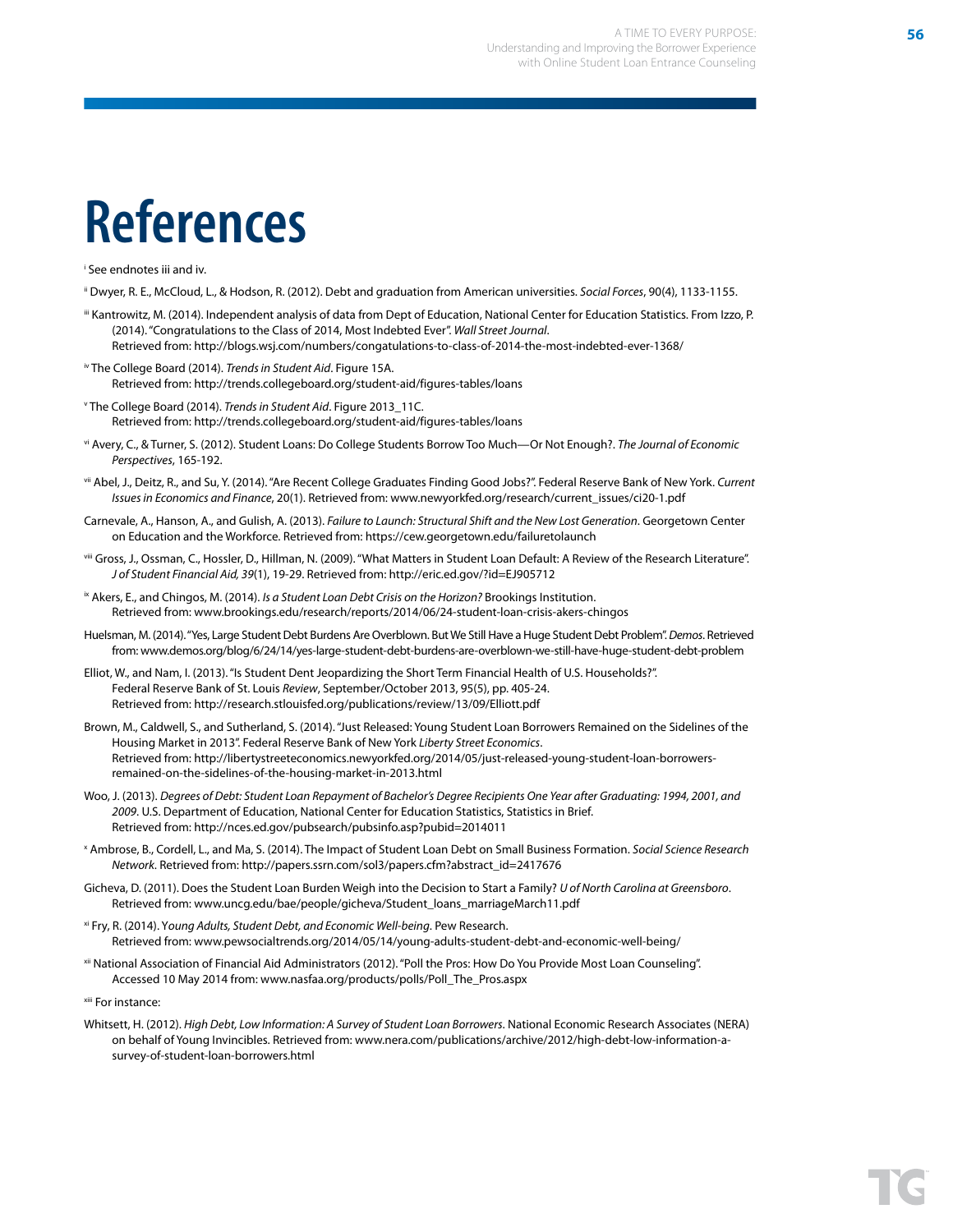- Baum, S. and O'Malley, M. (2003). "College on Credit: How Borrowers Perceive Their Education Debt: Results of the 2002 National Student Loan Survey". Nellie Mae Corporation.
- Jensen, C. (2014). *College Financial Aid: Highlighting the Small Print of Student Loans*. ACE Continuing Education.
- xiv Zafar, B., Bleemer, Z., Brown, M., van der Klaaw, W. (2014). "What Americans (Don't) Know about Student Loan Collections." *Federal Reserve Bank of New York Liberty Street Economics*. Retrieved from: http://libertystreeteconomics.newyorkfed.org/2014/06/ what-americans-dont-know-about-student-loan-collections.html#.VKPFvIVTDsl
- xv Akers, E. and Chingos, M. (2014). *Are College Students Borrowing Blindly?* Brookings Institution. Retrieved from: www.brookings.edu/research/reports/2014/12/10-borrowing-blindly-akers-chingos
- Andruska, E. A., Hogarth, J. M., Fletcher, C. N., Forbes, G. R., & Wohlgemuth, D. R. (2014). Do you know what you owe? Students' understanding of their student loans. *Journal of Student Financial Aid, 44*(2), 3. Retrieved from: http://publications.nasfaa.org/jsfa/vol44/iss2/3/
- Frishberg, I., and King, T. (2001). *Big Loans, Bigger Problems: A Report on the Sticker Shock of Student Loans*. The State PIRGs. Retrieved from: http://uspirg.org/sites/pirg/files/reports/Big\_Loans\_Bigger\_Problems\_USPIRG.pdf
- xvi P.L. 99-498.
- xvii The current counseling modules can be accessed here: https://studentloans.gov/myDirectLoan/counselingInstructions.action
- xviii P.L. 111-152. www.gpo.gov/fdsys/pkg/PLAW-111publ152/html/PLAW-111publ152.htm
- xix P.L. 110-315 (High Education Opportunity Act of 2008). www.gpo.gov/fdsys/pkg/PLAW-110publ315/html/PLAW-110publ315.htm
- xxi McDonald, M. and Brady, P. (2014). The plural of anecdote is data (except for student debt). *Hamilton Place Strategies*. Retrieved from: www.hamiltonplacestrategies.com/news/media-coverage-student-debt
- xxii U.S. Department of Education, National Center for Education Statistics, National Postsecondary Student Aid Study, 2011-12 (NPSAS:12).
- xxiii Schriesheim, C. A., & Hill, K. D. (1981). Controlling acquiescence response bias by item reversals: The effect on questionnaire validity. *Educational and psychological measurement, 41*(4), 1101-1114.
- xxiv Fisher, R. J., & Katz, J. E. (2000). Social-desirability bias and the validity of self-reported values. *Psychology & Marketing, 17*(2), 105-120.
- xxv Philips, O. (2014). "How a Text Message Could Revolutionize Student Aid". *National Public Radio*. Retrieved from: www.npr.org/blogs/ed/2014/07/08/329465900/how-a-text-message-could-revolutionize-student-aid
- U.S. Department of Education (2013). "U.S. Department of Education Announces Additional Efforts to Inform Student Borrowers of Repayment Options". Press release (4 November 2013). Retrieved from: www.ed.gov/news/press-releases/us-departmenteducation-announces-additional-efforts-inform-student-borrowers-re
- Lorin, J. (2014). "How Students at a U.S. University Borrowed \$31 Million Less". *Bloomberg News*. Retrieved from: www.bloomberg.com/news/2014-07-03/here-s-how-indiana-university-students-borrowed-31-million-less.html
- xxvi Carr, N. (2008). "Is Google Making Us Stupid?" *Yearbook of the National Society for the Study of Education, 107*(2), 89-94. DOI:10.1111/j.1744-7984.2008.00172.x.

Retrieved from: http://onlinelibrary.wiley.com/doi/10.1111/j.1744-7984.2008.00172.x/full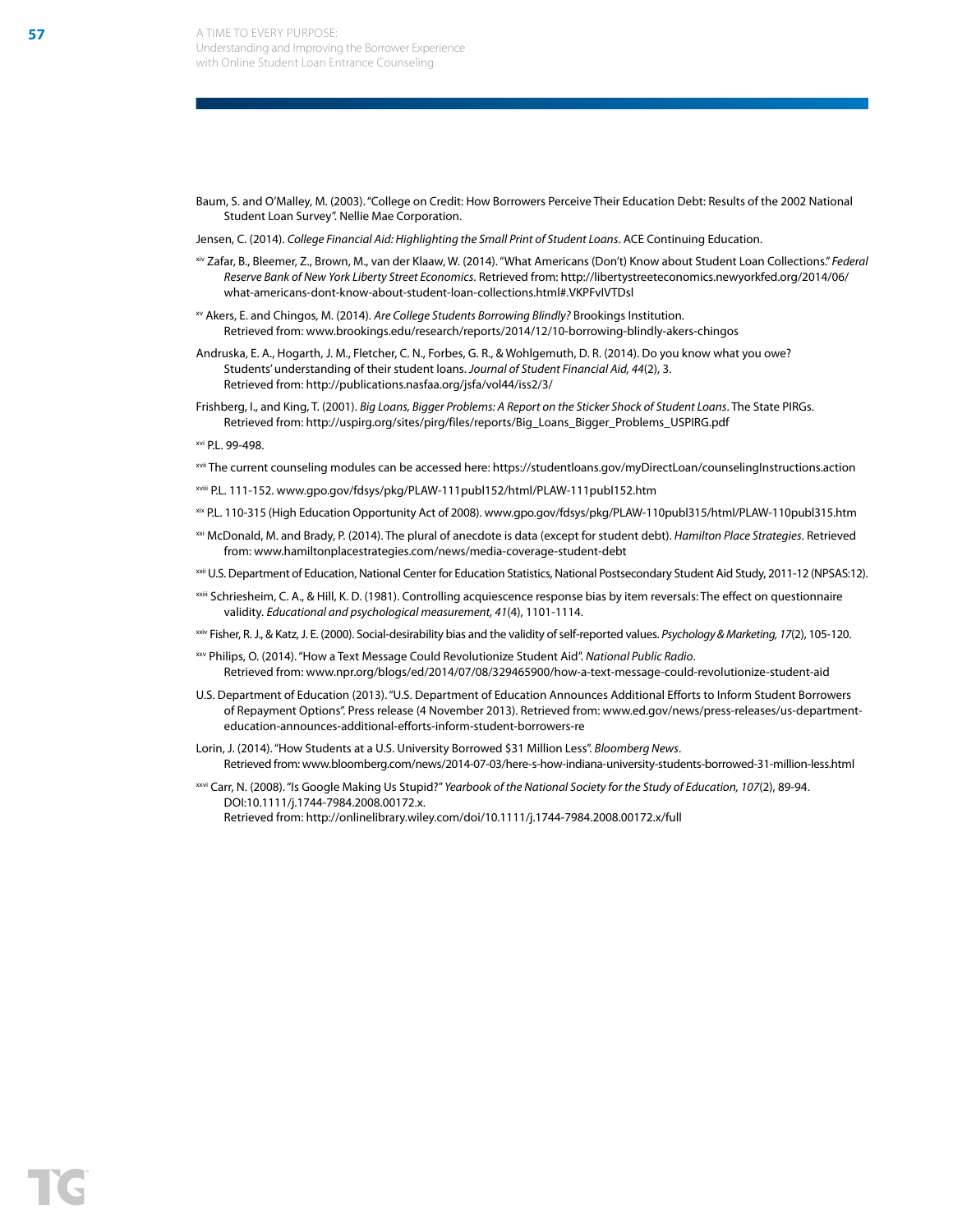## **ADDITIONAL TG PUBLIC POLICY PUBLICATIONS**

*Informed or Overwhelmed? A Legislative History of Student Loan Counseling with a Literature Review on the Efficacy of Loan Counseling,* March 2015 *From Passive to Proactive: Understanding and Improving the Borrower Experience with Online Student Loan Exit Counseling,* February 2015 *State of Student Aid and Higher Education in Texas (SOSA),* January 2015 *Financial Aid at the Crossroads: Managing the Student Debt Crisis in Texas,* December 2013 *Behind the Numbers: Making Sense of Cohort Default Rates,* December 2013 *Balancing Passion and Practicality: The Role of Debt and Major on Students' Financial Outcomes,* August 2012 With Great Challenges Come Great Opportunities: Promising Practices of Texas Community Colleges, June 2011 *Digging Deeper: An Analysis of Student Loan Debt in Texas,* November 2010 *How to Graduate High-Risk Students: Lessons from Successful For-Profit Colleges and Schools in Texas, June 2010 The Toughest Test: The Student Loan Liquidity Crisis of 2007-08 in Texas,* November 2008 *Ready, Willing, and Unable: How Financial Barriers Obstruct Bachelor-degree Attainment in Texas,* December 2006

Comments and requests for additional information regarding this report or any of TG's other public policy publications are welcome. Please direct questions to:

Jeff Webster Assistant Vice President for Research and Analytical Services Phone number: (800) 252-9743, ext. 4504 Fax Number: (512) 219-4932 Address: P.O. Box 83100, Round Rock, TX 78683-3100 Email: jeff.webster@tgslc.org www.TG.org